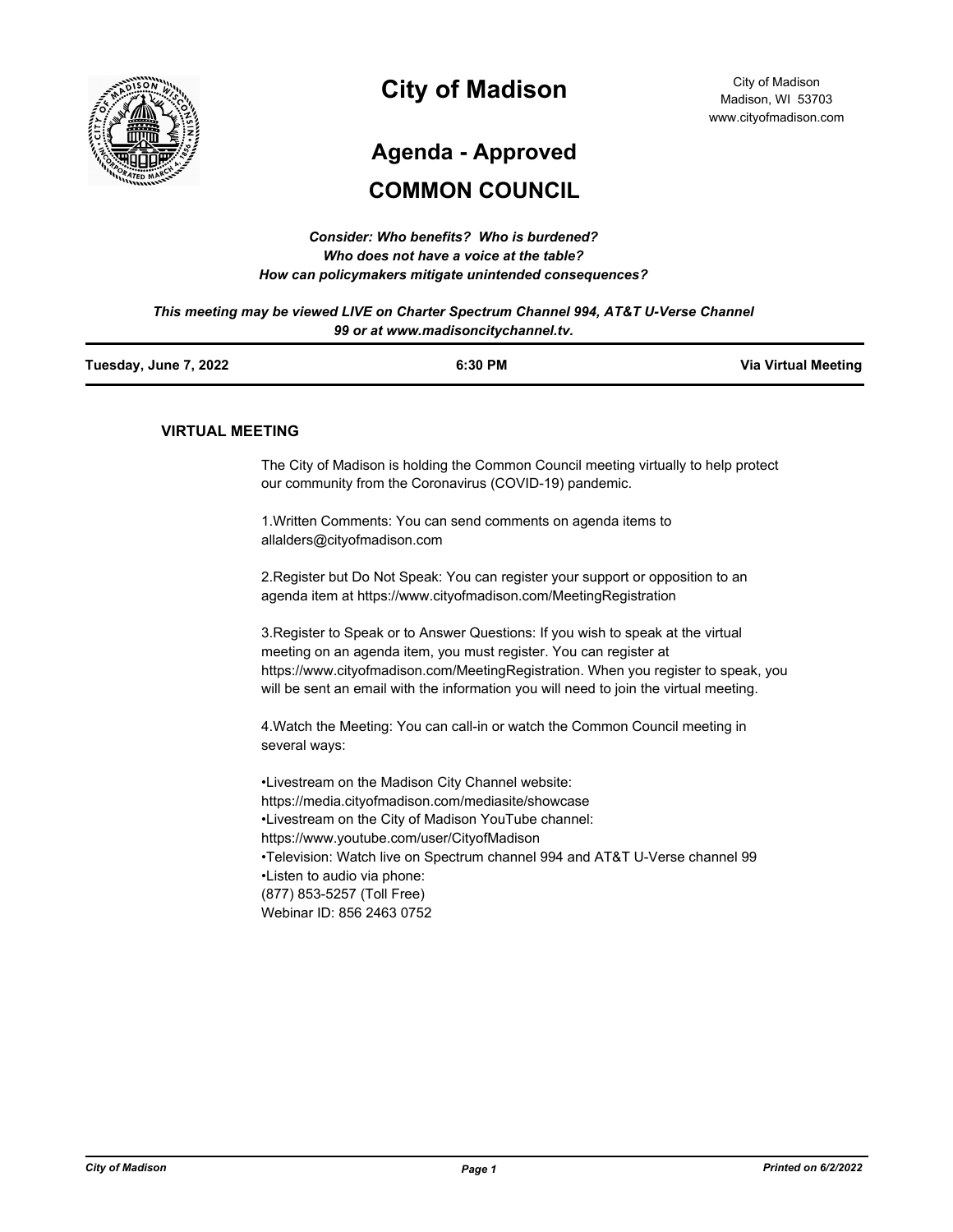#### **SPEAKING GUIDELINES**

If you need an interpreter, translator, materials in alternate formats or other accommodations to access this service, activity or program, please call the phone number below immediately.

Si necesita un intérprete, un traductor, materiales en formatos alternativos u otros arreglos para acceder a este servicio, actividad o programa, comuníquese inmediatamente al número de teléfono que figura a continuación.

Yog tias koj xav tau ib tug neeg txhais lus, ib tug neeg txhais ntawv, cov ntaub ntawv ua lwm yam los sis lwm cov kev pab kom siv tau qhov kev pab, kev ua num los sis kev pab cuam no, thov hu rau tus xov tooj hauv qab no tam sim no.

Please contact the Office of the Common Council at (608) 266-4071.

#### **Speaking Limit: 3 minutes for all items.**

**You must register before your item is considered by the Council.**

**The use of audible cell phone ringers and active use and response to cellular phone technology by the governing body, staff and members of the public is discouraged in the Council Chambers while the Council is in session.**

## **ROLL CALL**

**NOTIFIED ABSENCES: None.**

#### **OPENING REMARKS**

## **APPOINTING RESOLUTIONS**

| 1. | 71630 | 2023 election.      | Appointing Bill Tishler as Alderperson for District 11 to serve until the Spring                                          |
|----|-------|---------------------|---------------------------------------------------------------------------------------------------------------------------|
|    |       | Sponsors:           | Keith Furman, Jael Currie, Juliana R. Bennett, Nikki Conklin, Yannette<br>Figueroa Cole, Grant Foster And Patrick W. Heck |
|    |       | <b>Attachments:</b> | 71630 Introduction by title only.pdf                                                                                      |

| 5/18/22 | Council Office                                                       | Referred for Introduction                            |
|---------|----------------------------------------------------------------------|------------------------------------------------------|
|         | Common Council Executive Committee (6/1/22), Common Council (6/7/22) |                                                      |
| 5/24/22 | COMMON COUNCIL                                                       | Refer to the COMMON COUNCIL<br>EXECUTIVE COMMITTEE   |
| 6/1/22  | <b>COMMON COUNCIL</b><br>EXECUTIVE COMMITTEE                         | RECOMMEND TO COUNCIL TO ADOPT -<br>REPORT OF OFFICER |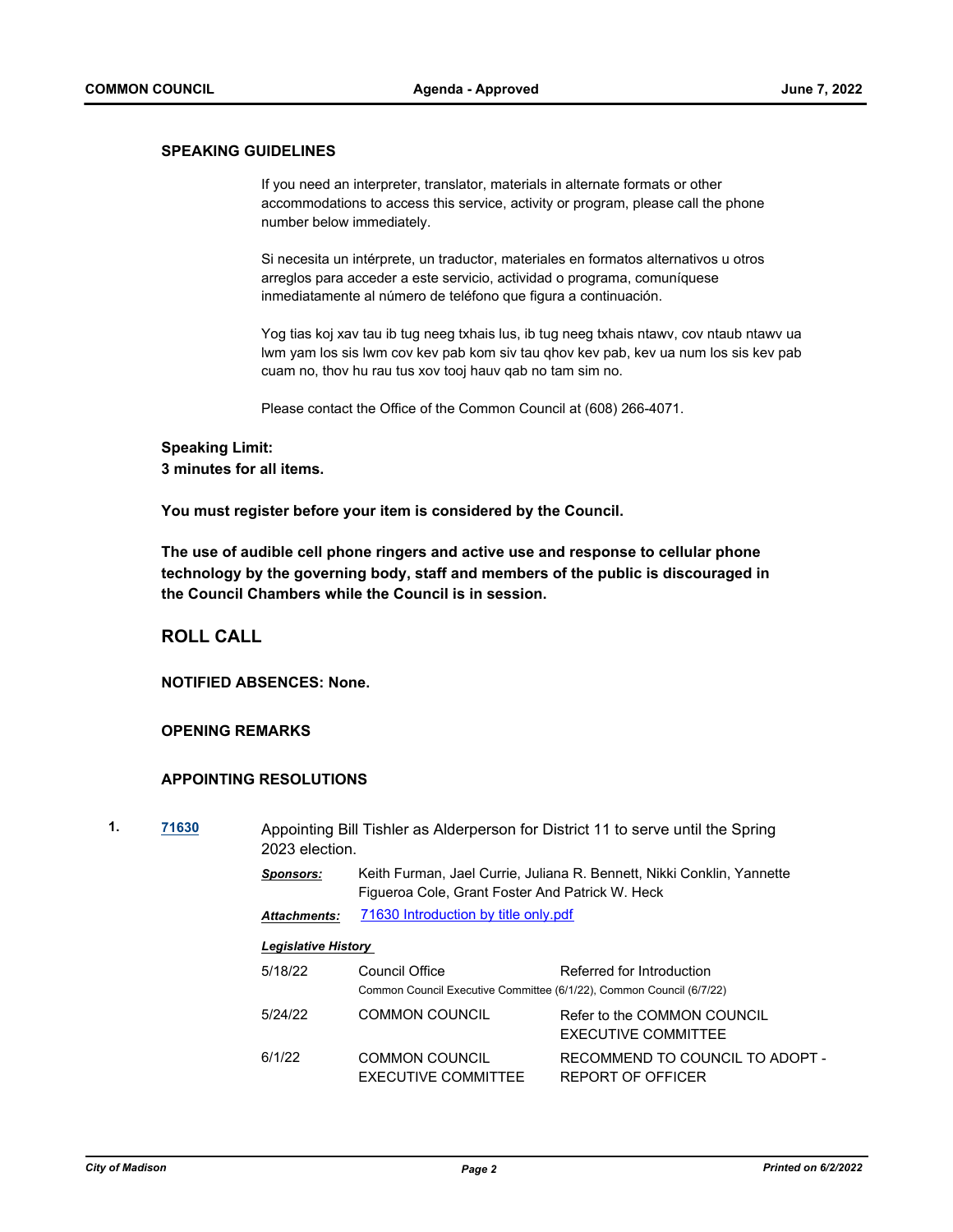| 2.<br>71632 | 2023 election.             |                                                                                                                          | Appointing Matt Phair as Alderperson for District 20 to serve until the Spring |                                                           |
|-------------|----------------------------|--------------------------------------------------------------------------------------------------------------------------|--------------------------------------------------------------------------------|-----------------------------------------------------------|
|             | <b>Sponsors:</b>           | Keith Furman, Syed Abbas, Juliana R. Bennett, Nikki Conklin, Yannette<br>Figueroa Cole, Grant Foster And Patrick W. Heck |                                                                                |                                                           |
|             | <b>Attachments:</b>        | 71632 Introduction by title only.pdf                                                                                     |                                                                                |                                                           |
|             | <b>Legislative History</b> |                                                                                                                          |                                                                                |                                                           |
|             | 5/18/22                    | Council Office<br>Common Council Executive Committee (5/25/22), Common Council (6/7/22)                                  | Referred for Introduction                                                      |                                                           |
|             |                            | 5/24/22                                                                                                                  | <b>COMMON COUNCIL</b>                                                          | Refer to the COMMON COUNCIL<br><b>EXECUTIVE COMMITTEE</b> |
|             |                            | 5/25/22                                                                                                                  | <b>COMMON COUNCIL</b><br>EXECUTIVE COMMITTEE                                   | RECOMMEND TO COUNCIL TO ADOPT -<br>REPORT OF OFFICER      |

## **SWEARING IN OF NEWLY APPOINTED ALDERPERSONS**

## **HONORING RESOLUTIONS**

| 3.<br><u>71556</u> |       | Commending and thanking Alderperson Lindsay Lemmer for her dedicated<br>service to the constituents in District 3 and to the City of Madison. |                                                                                                                                                                                                                                                                                                                                                 |                                                                          |  |
|--------------------|-------|-----------------------------------------------------------------------------------------------------------------------------------------------|-------------------------------------------------------------------------------------------------------------------------------------------------------------------------------------------------------------------------------------------------------------------------------------------------------------------------------------------------|--------------------------------------------------------------------------|--|
|                    |       | <b>Sponsors:</b>                                                                                                                              | Keith Furman, Jael Currie, Satya V. Rhodes-Conway, Syed Abbas, Brian<br>Benford, Juliana R. Bennett, Sheri Carter, Nikki Conklin, Tag Evers,<br>Yannette Figueroa Cole, Grant Foster, Gary Halverson, Barbara<br>Harrington-McKinney, Patrick W. Heck, Charles Myadze, Erik Paulson,<br>Michael E. Verveer, Regina M. Vidaver And Nasra Wehelie |                                                                          |  |
|                    |       | <b>Legislative History</b>                                                                                                                    |                                                                                                                                                                                                                                                                                                                                                 |                                                                          |  |
|                    |       | 6/1/22                                                                                                                                        | Council Office                                                                                                                                                                                                                                                                                                                                  | RECOMMEND TO COUNCIL TO ADOPT                                            |  |
| 4.<br>71842        |       | Madison.                                                                                                                                      |                                                                                                                                                                                                                                                                                                                                                 | Recognizing June 19, 2022, as Juneteenth Independence Day in the City of |  |
|                    |       | <b>Sponsors:</b>                                                                                                                              | Sheri Carter, Barbara Harrington-McKinney, Satya V. Rhodes-Conway,<br>Keith Furman, Jael Currie, Syed Abbas, Brian Benford, Juliana R. Bennett,<br>Nikki Conklin, Tag Evers, Yannette Figueroa Cole, Grant Foster, Gary<br>Halverson, Patrick W. Heck, Charles Myadze, Erik Paulson, Michael E.<br>Verveer, Regina M. Vidaver And Nasra Wehelie |                                                                          |  |
|                    |       | <b>Legislative History</b>                                                                                                                    |                                                                                                                                                                                                                                                                                                                                                 |                                                                          |  |
|                    |       | 6/2/22                                                                                                                                        | <b>Council Office</b>                                                                                                                                                                                                                                                                                                                           | RECOMMEND TO COUNCIL TO ADOPT                                            |  |
| 5.                 | 71860 |                                                                                                                                               |                                                                                                                                                                                                                                                                                                                                                 | Proclaiming June 5-11, 2022 as Madison Bike Week in the City of Madison. |  |
|                    |       | <b>Sponsors:</b>                                                                                                                              | Grant Foster, Satya V. Rhodes-Conway, Keith Furman, Jael Currie, Syed<br>Abbas, Brian Benford, Juliana R. Bennett, Sheri Carter, Nikki Conklin, Tag<br>Evers, Yannette Figueroa Cole, Gary Halverson, Barbara<br>Harrington-McKinney, Patrick W. Heck, Charles Myadze, Erik Paulson,<br>Michael E. Verveer, Regina M. Vidaver And Nasra Wehelie |                                                                          |  |
|                    |       | <b>Legislative History</b>                                                                                                                    |                                                                                                                                                                                                                                                                                                                                                 |                                                                          |  |
|                    |       | 6/1/22                                                                                                                                        | Council Office                                                                                                                                                                                                                                                                                                                                  | RECOMMEND TO COUNCIL TO ADOPT                                            |  |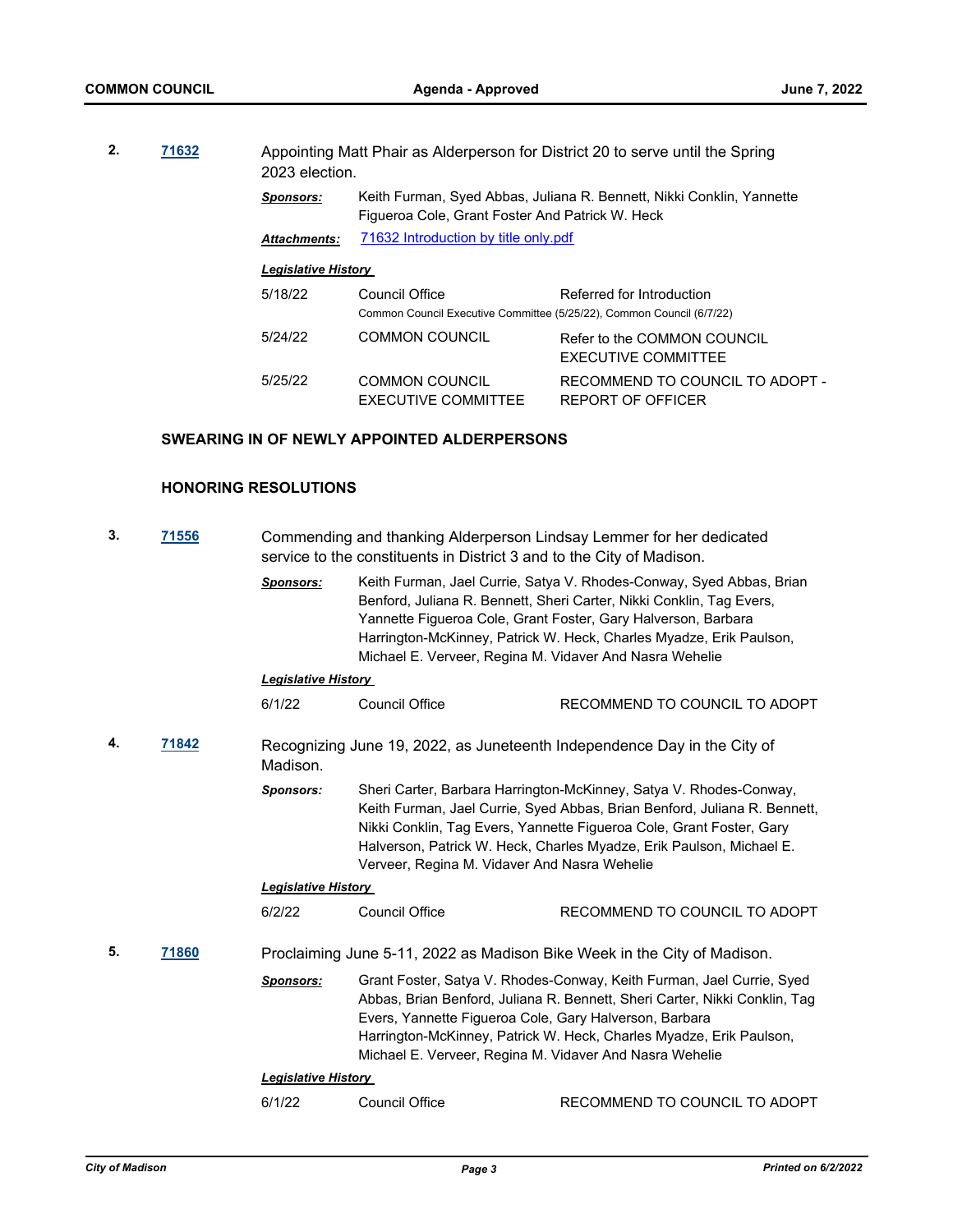## **DISCLOSURES AND RECUSALS**

Members of the body should make any required disclosures or recusals under the City's Ethics Code.

## **PRESENTATION OF CONSENT AGENDA**

**6. [71643](http://madison.legistar.com/gateway.aspx?m=l&id=/matter.aspx?key=83513)** Consent Agenda (6/7/22 meeting) *Legislative History*  5/18/22 Council Office RECOMMEND TO COUNCIL TO ADOPT -REPORT OF OFFICER

At this time, a consent agenda will be moved with the recommended action listed for each item EXCEPT:

1) items which have registrants wishing to speak. 2) items which require an extraordinary (roll call) vote and are not included on the consent agenda by unanimous consent. 3) items which alderperson(s) have separated out for discussion/debate purposes.

### **PUBLIC COMMENT**

Public comments will not be taken on items which are listed on the consent agenda for referral and the Council adopts the referral as part of the consent agenda OR when the Council has heard public comments on an item at a previous meeting and the item is on this agenda for discussion and action only. The Council may allow public comments in either instance by a majority vote.

## **RECESSED PUBLIC HEARINGS**

#### **REPORT OF ALCOHOL REVIEW COMMITTEE**

**7. [70740](http://madison.legistar.com/gateway.aspx?m=l&id=/matter.aspx?key=82754)** Public Hearing - New License Mishqui Peruvian Cuisine LLC • dba Mishqui 4604 Monona Dr • Agent: Cynthia Garcia • Estimated Capacity (in/out): 93/15 Class B Beer, Class C Wine • 20% alcohol, 80% food Aldermanic District 15 (Alder Foster) • Police Sector 613

| <b>Attachments:</b> | <b>LICLIB-2022-00148 App.pdf</b>   |
|---------------------|------------------------------------|
|                     | LICLIB-2022-00148 Supplemental.pdf |
|                     | 4604 Monona Dr map.pdf             |
|                     | <b>Alder Foster Comments.pdf</b>   |
|                     |                                    |

| 3/28/22 | Clerk's Office        | Referred for Introduction                                                        |  |
|---------|-----------------------|----------------------------------------------------------------------------------|--|
|         | Hearing (6/7/22).     | Alcohol License Review Committee Public Hearing (5/18/22); Common Council Public |  |
| 4/19/22 | <b>COMMON COUNCIL</b> | Referred for Public Hearing to the ALCOHOL<br>LICENSE REVIEW COMMITTEE           |  |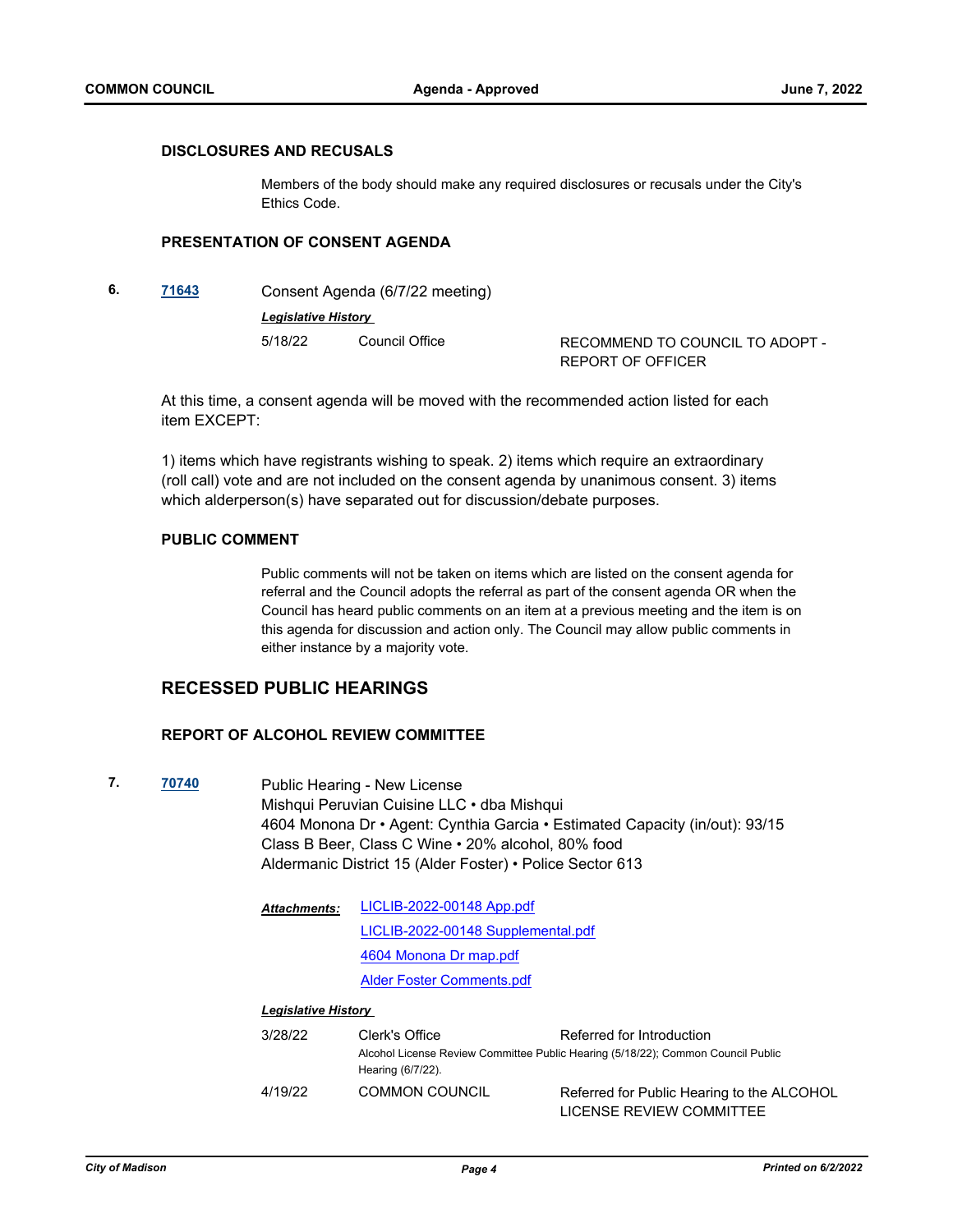| <b>COMMON COUNCIL</b> |                                                                                                                                                                                                                                                                                  | Agenda - Approved                                                                       |                                                                                                               | <b>June 7, 2022</b> |
|-----------------------|----------------------------------------------------------------------------------------------------------------------------------------------------------------------------------------------------------------------------------------------------------------------------------|-----------------------------------------------------------------------------------------|---------------------------------------------------------------------------------------------------------------|---------------------|
|                       | 4/20/22                                                                                                                                                                                                                                                                          | ALCOHOL LICENSE<br><b>REVIEW COMMITTEE</b>                                              | RECOMMEND TO COUNCIL TO RE-REFER<br>- PUBLIC HEARING to the ALCOHOL<br>LICENSE REVIEW COMMITTEE               |                     |
|                       | 5/10/22                                                                                                                                                                                                                                                                          | <b>COMMON COUNCIL</b>                                                                   | Re-refer for Recessed Public Hearing to the<br>ALCOHOL LICENSE REVIEW COMMITTEE                               |                     |
|                       | 5/18/22                                                                                                                                                                                                                                                                          | ALCOHOL LICENSE<br><b>REVIEW COMMITTEE</b>                                              | RECOMMEND TO COUNCIL TO GRANT -<br><b>RECESSED PUBLIC HEARING</b>                                             |                     |
| 8.<br>70741           | Public Hearing - New License<br>SSA Group LLC . dba SSA Group LLC<br>606 S Randall Ave • Agent: Stephanie Grey • Estimated Capacity (in/out):<br>45/5000<br>Class B Combination Liquor & Beer • 5% alcohol, 95% food<br>Aldermanic District 13 (Alder Evers) • Police Sector 205 |                                                                                         |                                                                                                               |                     |
|                       | <b>Attachments:</b>                                                                                                                                                                                                                                                              | <b>SSA Group LLC - Madison Liquor Beer Application.pdf</b><br>606 S Randall Ave map.pdf |                                                                                                               |                     |
|                       | <b>Legislative History</b>                                                                                                                                                                                                                                                       |                                                                                         |                                                                                                               |                     |
|                       | 3/28/22                                                                                                                                                                                                                                                                          | Clerk's Office<br>Hearing (6/7/22).                                                     | Referred for Introduction<br>Alcohol License Review Committee Public Hearing (5/18/22); Common Council Public |                     |
|                       | 4/19/22                                                                                                                                                                                                                                                                          | <b>COMMON COUNCIL</b>                                                                   | Referred for Public Hearing to the ALCOHOL<br>LICENSE REVIEW COMMITTEE                                        |                     |
|                       |                                                                                                                                                                                                                                                                                  |                                                                                         |                                                                                                               |                     |

## **PUBLIC HEARINGS**

## **REPORT OF ALCOHOL LICENSE REVIEW COMMITTEE**

**9. [71258](http://madison.legistar.com/gateway.aspx?m=l&id=/matter.aspx?key=83199)** Public Hearing - New License Fin Sushi Inc • dba Fin Sushi 610 Junction Rd #113 • Agent: Ping Jiang • Estimated Capacity (in/out): 24/16 Class B Beer, Class C Wine • 3% alcohol, 97% food Aldermanic District 9 (Alder Conklin) • Police Sector 128

> [LICLIB-2022-00171 App.pdf](http://madison.legistar.com/gateway.aspx?M=F&ID=3ea35b43-557f-4350-98ce-beb03286bbd8.pdf) [LICLIB-2022-00171 Supplemental.pdf](http://madison.legistar.com/gateway.aspx?M=F&ID=d5f5d238-7bc1-4a0d-b450-6f53f5eb3cb6.pdf) *Attachments:*

### *Legislative History*

5/3/22 Clerk's Office Referred for Introduction Alcohol License Review Committee Public Hearing (5/18/22); Common Council Public Hearing (6/7/22).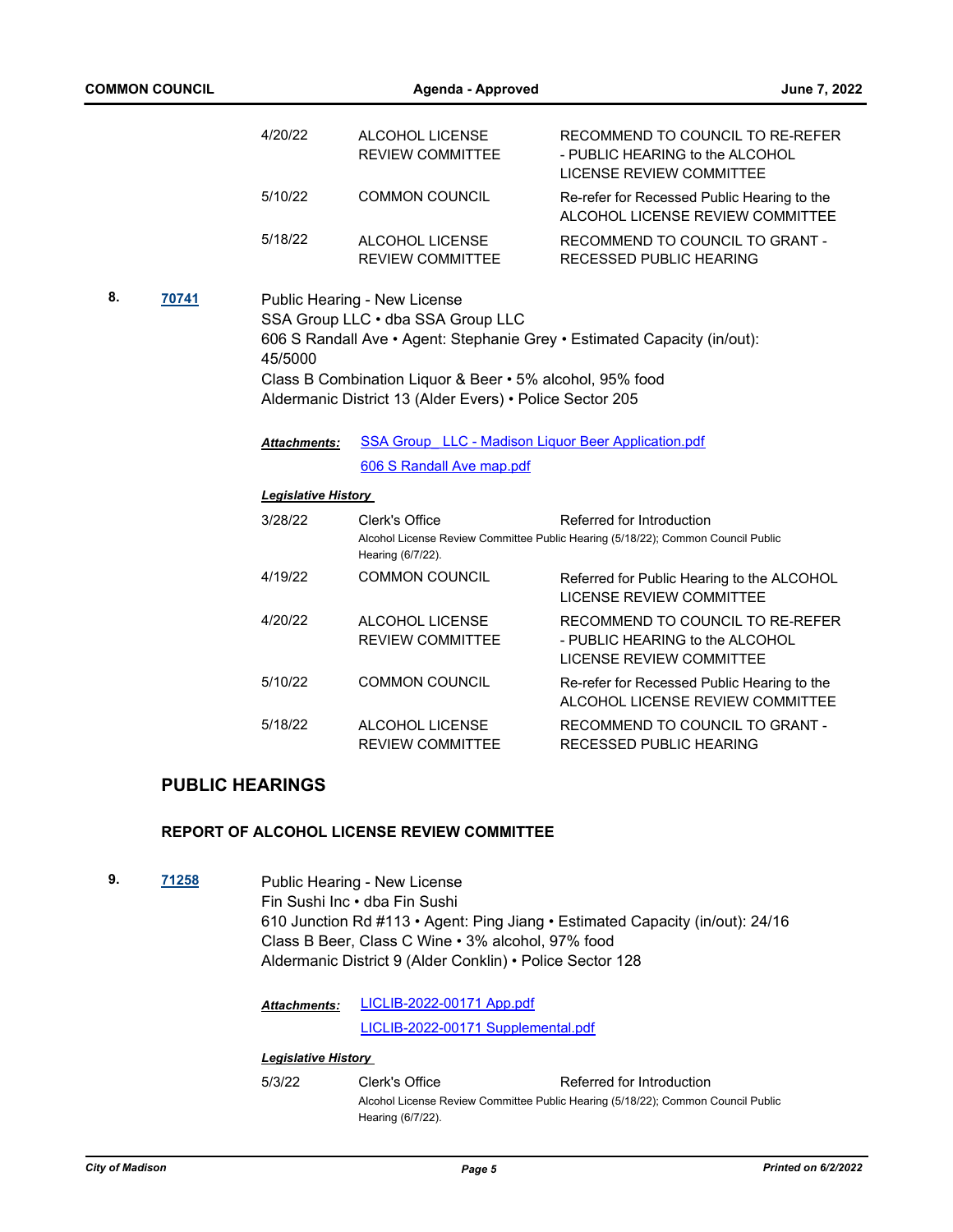|     | <b>COMMON COUNCIL</b> |                            | Agenda - Approved                                                                                                                                                                                                                                                      | June 7, 2022                                                                                                  |
|-----|-----------------------|----------------------------|------------------------------------------------------------------------------------------------------------------------------------------------------------------------------------------------------------------------------------------------------------------------|---------------------------------------------------------------------------------------------------------------|
|     |                       | 5/10/22                    | <b>COMMON COUNCIL</b>                                                                                                                                                                                                                                                  | Refer For Public Hearing to the ALCOHOL<br><b>LICENSE REVIEW COMMITTEE</b>                                    |
|     |                       | 5/18/22                    | ALCOHOL LICENSE<br><b>REVIEW COMMITTEE</b>                                                                                                                                                                                                                             | RECOMMEND TO COUNCIL TO GRANT -<br>PUBLIC HEARING                                                             |
| 10. | <u>71259</u>          | 450/0                      | Public Hearing - New License<br>Pickle Pro Courts LLC . dba Pickle Pro Courts<br>Class B Beer • 10% alcohol, 80% food, 10% other<br>Aldermanic District 12 (Alder Abbas) • Police Sector 504                                                                           | 2907 N Sherman Ave • Agent: Patrick J. Riha • Estimated Capacity (in/out):                                    |
|     |                       | Attachments:               | LICLIB-2022-00179 App.pdf                                                                                                                                                                                                                                              |                                                                                                               |
|     |                       |                            | LICLIB-2022-00179 Supplemental.pdf                                                                                                                                                                                                                                     |                                                                                                               |
|     |                       | <b>Legislative History</b> |                                                                                                                                                                                                                                                                        |                                                                                                               |
|     |                       | 5/3/22                     | Clerk's Office<br>Hearing (6/7/22).                                                                                                                                                                                                                                    | Referred for Introduction<br>Alcohol License Review Committee Public Hearing (5/18/22); Common Council Public |
|     |                       | 5/10/22                    | <b>COMMON COUNCIL</b>                                                                                                                                                                                                                                                  | Refer For Public Hearing to the ALCOHOL<br><b>LICENSE REVIEW COMMITTEE</b>                                    |
|     |                       | 5/18/22                    | ALCOHOL LICENSE<br><b>REVIEW COMMITTEE</b>                                                                                                                                                                                                                             | RECOMMEND TO COUNCIL TO RE-REFER<br>- PUBLIC HEARING to the ALCOHOL<br>LICENSE REVIEW COMMITTEE               |
| 11. | <b>71260</b>          |                            | Public Hearing - New License<br>Defying Gravity LLC . dba Cordial<br>516 S Park St · Agent: Travis Knight · Estimated Capacity (in/out): 75/0<br>Class B Combination Liquor & Beer • 85% alcohol, 15% food<br>Aldermanic District 13 (Alder Evers) • Police Sector 203 |                                                                                                               |
|     |                       | <b>Attachments:</b>        | LICLIB-2022-00201 App.pdf                                                                                                                                                                                                                                              |                                                                                                               |
|     |                       |                            | LICLIB-2022-00201 Supplemental.pdf                                                                                                                                                                                                                                     |                                                                                                               |
|     |                       | <b>Legislative History</b> |                                                                                                                                                                                                                                                                        |                                                                                                               |
|     |                       | 5/3/22                     | Clerk's Office<br>Hearing (6/7/22).                                                                                                                                                                                                                                    | Referred for Introduction<br>Alcohol License Review Committee Public Hearing (5/18/22); Common Council Public |
|     |                       | 5/10/22                    | <b>COMMON COUNCIL</b>                                                                                                                                                                                                                                                  | Refer For Public Hearing to the ALCOHOL<br><b>LICENSE REVIEW COMMITTEE</b>                                    |
|     |                       | 5/18/22                    | ALCOHOL LICENSE<br><b>REVIEW COMMITTEE</b>                                                                                                                                                                                                                             | RECOMMEND TO COUNCIL TO GRANT -<br>PUBLIC HEARING                                                             |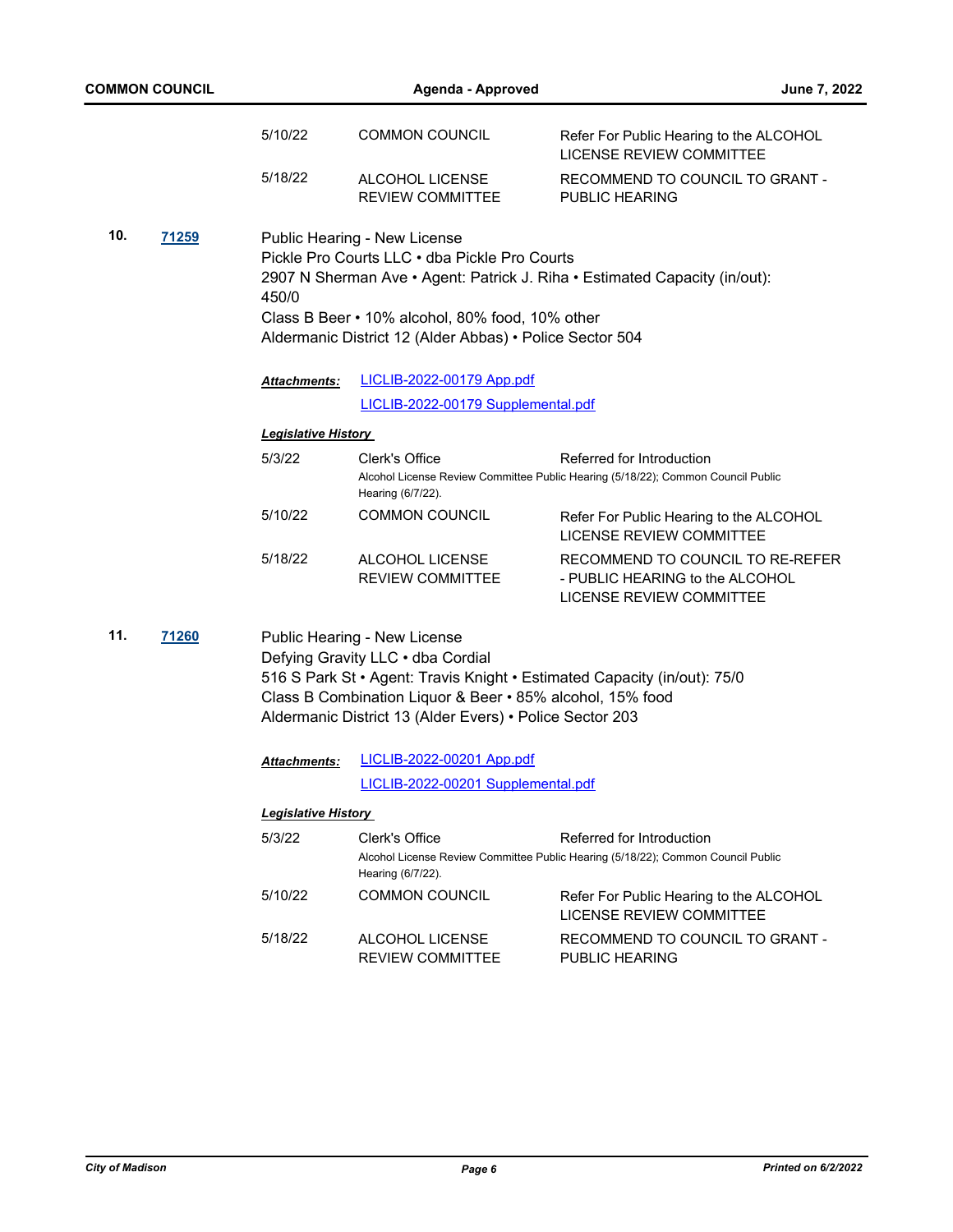| 12.          | <u>71261</u> |                             | Public Hearing - New License<br>Szechuan Garden Madison LLC · dba Hot Pot 608<br>2825 University Ave #201 • Agent: Ting Chai Zhou • Estimated Capacity (in/out):                                                                             |                                                                                                                                                        |  |
|--------------|--------------|-----------------------------|----------------------------------------------------------------------------------------------------------------------------------------------------------------------------------------------------------------------------------------------|--------------------------------------------------------------------------------------------------------------------------------------------------------|--|
|              |              | 200/0                       |                                                                                                                                                                                                                                              |                                                                                                                                                        |  |
|              |              |                             | Class B Beer, Class C Wine . 20% alcohol, 80% food<br>Aldermanic District 5 (Alder Vidaver) • Police Sector 208                                                                                                                              |                                                                                                                                                        |  |
|              |              | <b>Attachments:</b>         | LICLIB-2022-00203 App.pdf                                                                                                                                                                                                                    |                                                                                                                                                        |  |
|              |              |                             | LICLIB-2022-00203 Supplemental.pdf                                                                                                                                                                                                           |                                                                                                                                                        |  |
|              |              | <b>Legislative History</b>  |                                                                                                                                                                                                                                              |                                                                                                                                                        |  |
|              |              | 5/3/22                      | Clerk's Office<br>Hearing (6/7/22).                                                                                                                                                                                                          | Referred for Introduction<br>Alcohol License Review Committee Public Hearing (5/18/22); Common Council Public                                          |  |
|              |              | 5/10/22                     | <b>COMMON COUNCIL</b>                                                                                                                                                                                                                        | Refer For Public Hearing to the ALCOHOL<br><b>LICENSE REVIEW COMMITTEE</b>                                                                             |  |
|              |              | 5/18/22                     | ALCOHOL LICENSE<br><b>REVIEW COMMITTEE</b>                                                                                                                                                                                                   | RECOMMEND TO COUNCIL TO GRANT -<br>PUBLIC HEARING                                                                                                      |  |
| 13.<br>71262 |              |                             | Public Hearing - New License<br>MMAP Imports & Holdings LLC . dba The Deliciouser<br>Aldermanic District 6 (Alder Benford) • Police Sector 408                                                                                               | 931 E Main St #7 • Agent: Michelle Oyamada • Estimated Capacity (in/out): 40/0<br>Class B Combination Liquor & Beer • 15% alcohol, 55% food, 30% other |  |
|              |              | Attachments:                | <b>LICLIB-2022-00216 App.pdf</b>                                                                                                                                                                                                             |                                                                                                                                                        |  |
|              |              |                             | LICLIB-2022-00216 Supplemental.pdf                                                                                                                                                                                                           |                                                                                                                                                        |  |
|              |              |                             | <b>MNA Comments 71262.pdf</b>                                                                                                                                                                                                                |                                                                                                                                                        |  |
|              |              | <b>Legislative History</b>  |                                                                                                                                                                                                                                              |                                                                                                                                                        |  |
|              |              | 5/3/22                      | Clerk's Office<br>Hearing (6/7/22).                                                                                                                                                                                                          | Referred for Introduction<br>Alcohol License Review Committee Public Hearing (5/18/22); Common Council Public                                          |  |
|              |              | 5/18/22                     | ALCOHOL LICENSE<br><b>REVIEW COMMITTEE</b>                                                                                                                                                                                                   | RECOMMEND TO COUNCIL TO GRANT<br>UNDER SUSPENSION OF MGO<br>2.055-PUBLIC HEARING                                                                       |  |
| 14.          | 71263        |                             | Public Hearing - New License<br>Family Dollar Stores of Wisconsin LLC . dba Family Dollar #27003<br>2849 N Sherman Ave • Agent: Priscilla Santos<br>Class A Beer, Class A Liquor<br>Aldermanic District 12 (Alder Abbas) • Police Sector 504 |                                                                                                                                                        |  |
|              |              | <b>Attachments:</b>         | LICLIA-2022-00211 App.pdf                                                                                                                                                                                                                    |                                                                                                                                                        |  |
|              |              |                             | LICLIA-2022-00211 Supplemental.pdf                                                                                                                                                                                                           |                                                                                                                                                        |  |
|              |              |                             | <b>Application Withdrawal.pdf</b>                                                                                                                                                                                                            |                                                                                                                                                        |  |
|              |              | <u> Legislative History</u> |                                                                                                                                                                                                                                              |                                                                                                                                                        |  |
|              |              | 5/3/22                      | Clerk's Office                                                                                                                                                                                                                               | Referred for Introduction                                                                                                                              |  |
|              |              |                             | Hearing (6/7/22).                                                                                                                                                                                                                            | Alcohol License Review Committee Public Hearing (5/18/22); Common Council Public                                                                       |  |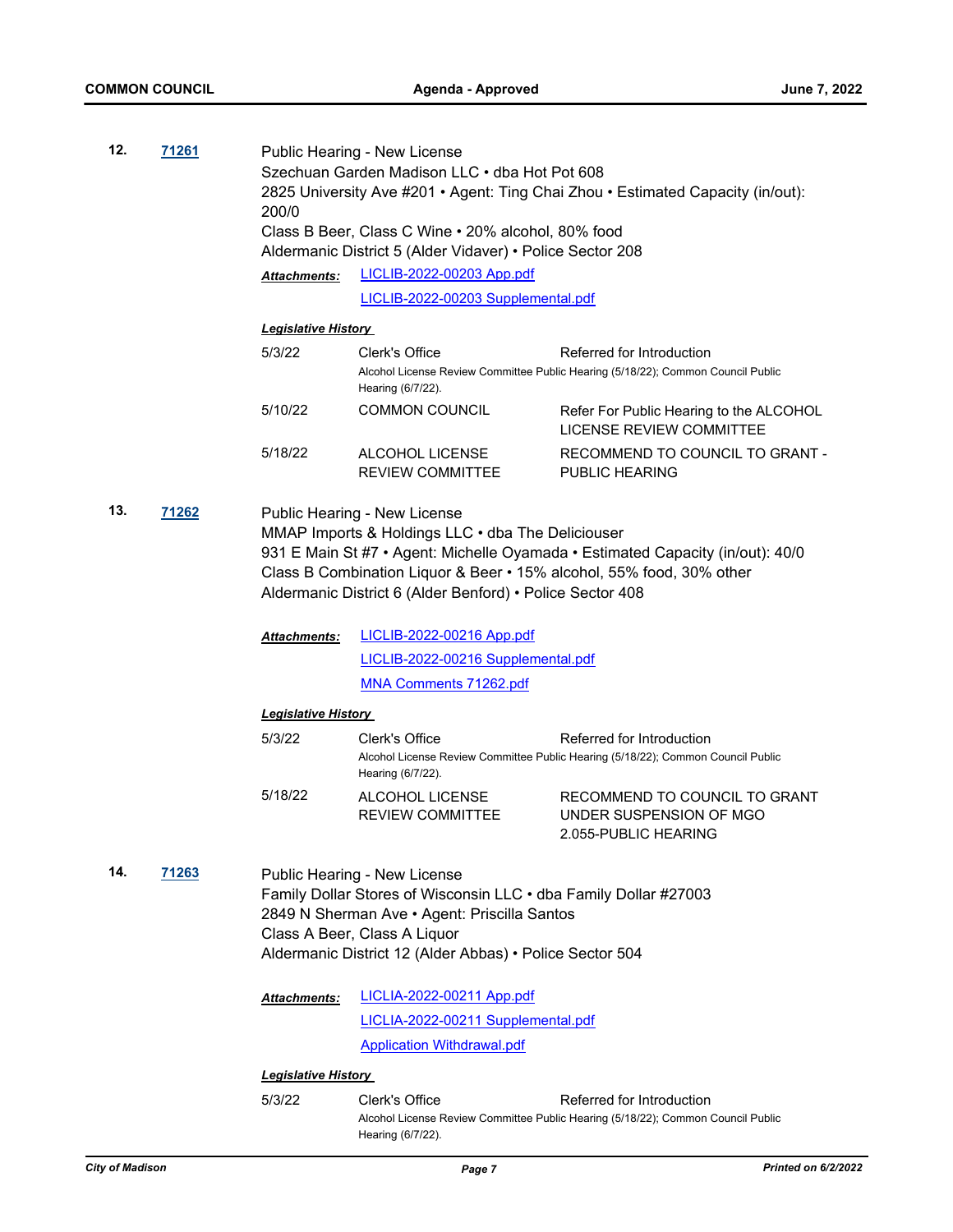|     | <b>COMMON COUNCIL</b> |                            | <b>Agenda - Approved</b>                                                                                                                                                                                                                        | June 7, 2022                                                                                                                                                                                                                                                                                                      |
|-----|-----------------------|----------------------------|-------------------------------------------------------------------------------------------------------------------------------------------------------------------------------------------------------------------------------------------------|-------------------------------------------------------------------------------------------------------------------------------------------------------------------------------------------------------------------------------------------------------------------------------------------------------------------|
|     |                       | 5/10/22                    | <b>COMMON COUNCIL</b>                                                                                                                                                                                                                           | Refer For Public Hearing to the ALCOHOL<br>LICENSE REVIEW COMMITTEE                                                                                                                                                                                                                                               |
|     |                       | 5/18/22                    | ALCOHOL LICENSE<br><b>REVIEW COMMITTEE</b>                                                                                                                                                                                                      | RECOMMEND TO COUNCIL TO PLACE ON<br>FILE WITHOUT PREJUDICE - PUBLIC<br><b>HEARING</b>                                                                                                                                                                                                                             |
| 15. | 71264                 | in the report.             |                                                                                                                                                                                                                                                 | To grant Class A Liquor, Class A Beer, Class A Cider, Class B Beer, Class B<br>Combination Liquor & Beer, Class B Liquor (Wine Only), Class C Wine<br>2022-2023 License Renewals with restrictions as previously approved and to<br>include any change of corporate structure and amended conditions as set forth |
|     |                       | <b>Attachments:</b>        | <b>Alcohol License Renewals.pdf</b>                                                                                                                                                                                                             |                                                                                                                                                                                                                                                                                                                   |
|     |                       | <b>Legislative History</b> |                                                                                                                                                                                                                                                 |                                                                                                                                                                                                                                                                                                                   |
|     |                       | 5/4/22                     | Clerk's Office<br>Hearing (6/7/22).                                                                                                                                                                                                             | Referred for Introduction<br>Alcohol License Review Committee Public Hearing (5/18/22); Common Council Public                                                                                                                                                                                                     |
|     |                       | 5/10/22                    | <b>COMMON COUNCIL</b>                                                                                                                                                                                                                           | Refer For Public Hearing to the ALCOHOL<br><b>LICENSE REVIEW COMMITTEE</b>                                                                                                                                                                                                                                        |
|     |                       | 5/18/22                    | ALCOHOL LICENSE<br><b>REVIEW COMMITTEE</b><br>conditions currently exist on the license.                                                                                                                                                        | RECOMMEND TO COUNCIL TO GRANT<br>WITH CONDITIONS - PUBLIC HEARING<br>Grant renewal of all alcohol licenses with their existing premises and conditions, if                                                                                                                                                        |
| 16. | 71544                 |                            | Separated Liquor License Renewal<br>802 Atlas Ct · Agent: Dale Beck<br>Class B Combination Liquor & Beer . 40% alcohol, 60% food<br>Aldermanic District 3 (Alder Paulson) · Police Sector 611<br>Separation requested by City Attorney's Office | Hoops of Dane County Inc . dba North of the Bayou . Capacity: 480                                                                                                                                                                                                                                                 |
|     |                       | <b>Attachments:</b>        | HOOPS NORTH OF BAYOU LICLIB-2014-00125.pdf<br><b>Bayou Alcohol License.pdf</b>                                                                                                                                                                  |                                                                                                                                                                                                                                                                                                                   |
|     |                       |                            | <b>Hoops of Dane County Security Plan.pdf</b>                                                                                                                                                                                                   |                                                                                                                                                                                                                                                                                                                   |
|     |                       | Lonialativo Uiotoni        |                                                                                                                                                                                                                                                 |                                                                                                                                                                                                                                                                                                                   |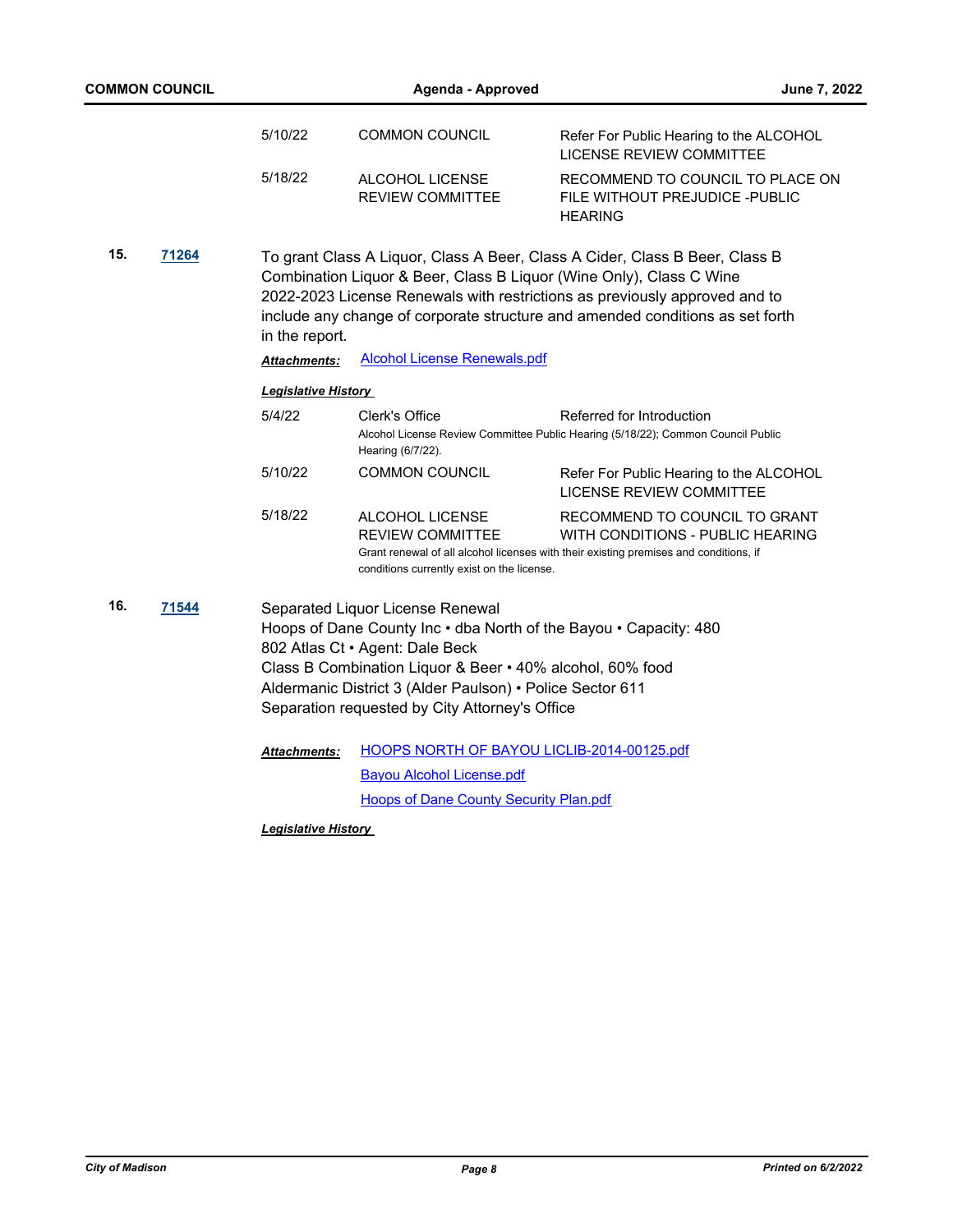|     |              | 5/18/22                          | <b>ALCOHOL LICENSE</b><br><b>REVIEW COMMITTEE</b><br>(Donnelly)                                                                                                                                                                                     | RECOMMEND TO COUNCIL TO GRANT<br>WITH CONDITIONS - PUBLIC HEARING<br>Roll Call Vote: 4 Ayes (Verveer, Myadze, Carter, Farley), 1 Nay (Fletcher), 1 Absention                                                                                                               |  |  |
|-----|--------------|----------------------------------|-----------------------------------------------------------------------------------------------------------------------------------------------------------------------------------------------------------------------------------------------------|----------------------------------------------------------------------------------------------------------------------------------------------------------------------------------------------------------------------------------------------------------------------------|--|--|
|     |              |                                  | Existing conditions are:<br>following                                                                                                                                                                                                               | 1) The capacity will be a maximum of 480 with the basement being limited to 168.<br>2) The security plan provided by the applicant be a part of the license conditions with the                                                                                            |  |  |
|     |              |                                  | changes:<br>entertainment is provided."                                                                                                                                                                                                             | - Item 2 shall be amended to read "security in lot(s) at all times on nights that are busy                                                                                                                                                                                 |  |  |
|     |              |                                  | or higher based on time."                                                                                                                                                                                                                           | - Item 3 shall be amended to read "will go up as the night goes on up to \$15 then to \$20                                                                                                                                                                                 |  |  |
|     |              |                                  | Office).                                                                                                                                                                                                                                            | 3) The premises shall at all times abide by the terms of the Security Plan approved by the<br>Common Council (a copy of which shall be maintained on premises and available for<br>inspection at all times and a copy of which shall be kept on file with the City Clerk's |  |  |
|     |              |                                  | New condition to the existing conditions:<br>is open.                                                                                                                                                                                               | 4. Security cameras in the establishment shall be operational at all times the establishment                                                                                                                                                                               |  |  |
| 17. | <u>71545</u> | Class A Beer                     | Separated Liquor License Renewal<br>MKS Petroleum LLc · dba Williamson Mini Mart<br>1130 Williamson St • Agent: Kuldeep Singh Mavi<br>Aldermanic District 06 (Alder Benford) • Police Sector 408<br>Separation requested by City Attorney's Office. |                                                                                                                                                                                                                                                                            |  |  |
|     |              | <b>Attachments:</b>              | 1130 WILLIAMSON Alcohol License Renewal 2022.pdf                                                                                                                                                                                                    |                                                                                                                                                                                                                                                                            |  |  |
|     |              |                                  | <b>MKS Petroleum LLC Alcohol License.pdf</b>                                                                                                                                                                                                        |                                                                                                                                                                                                                                                                            |  |  |
|     |              | <b>Legislative History</b>       |                                                                                                                                                                                                                                                     |                                                                                                                                                                                                                                                                            |  |  |
|     |              | 5/18/22                          | ALCOHOL LICENSE<br>REVIEW COMMITTEE<br>Existing conditions:<br>1. No sale of single cans or single bottles of beer.<br>2. No sale of 40 ounce bottles of fermented malt beverages.                                                                  | RECOMMEND TO COUNCIL TO GRANT<br>WITH CONDITIONS - PUBLIC HEARING                                                                                                                                                                                                          |  |  |
|     |              |                                  | 3. Beer will be limited to one 15 square foot section of cooler.<br>to be sold in less than a 4-pack, does not apply to microbrews and imports.                                                                                                     | 4. No fermented malt beverages to be sold in less than a 6 pack, malt-based coolers not                                                                                                                                                                                    |  |  |
|     |              |                                  | New condition to the existing ones:                                                                                                                                                                                                                 | 5. At the conclusion of the pending criminal case, shall notify the Clerk's Office of the<br>results of the criminal case and appear before the Alcohol License Review Committee.                                                                                          |  |  |
|     |              | <b>REPORT OF PLAN COMMISSION</b> |                                                                                                                                                                                                                                                     |                                                                                                                                                                                                                                                                            |  |  |
| 18. | 70805        |                                  | and amending tables in 28.051.                                                                                                                                                                                                                      | Amending Table 28C-1 to Create a Column Multi-Family Dwelling (37-60) Units,                                                                                                                                                                                               |  |  |
|     |              | <b>Sponsors:</b>                 | <b>Tag Evers</b>                                                                                                                                                                                                                                    |                                                                                                                                                                                                                                                                            |  |  |
|     |              | Attachments:                     | 70805 Body                                                                                                                                                                                                                                          |                                                                                                                                                                                                                                                                            |  |  |

4/6/22 Attorney's Office Referred for Introduction Plan Commission (4/25/22); Common Council (5/10/22)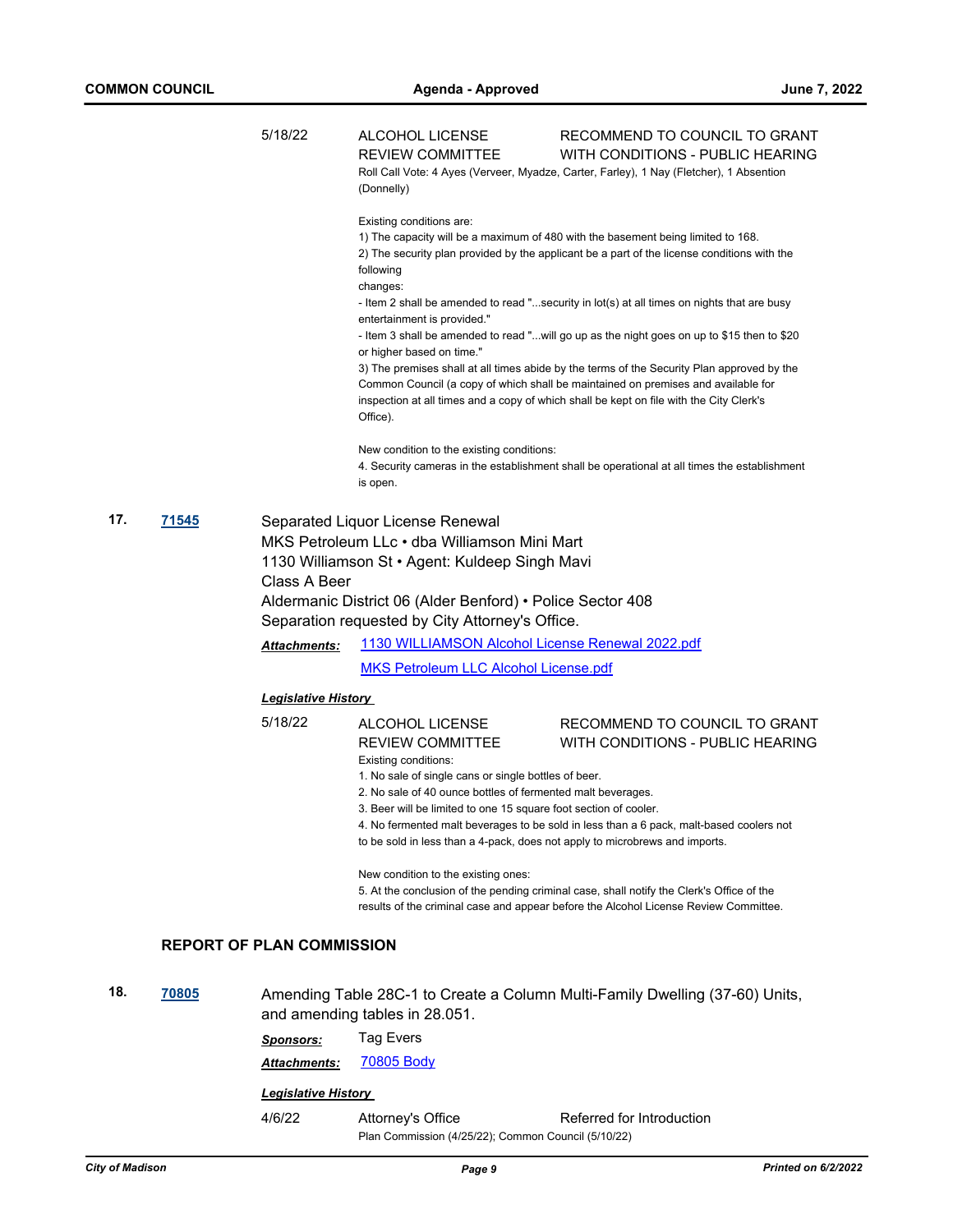| <b>COMMON COUNCIL</b> |       |                            | Agenda - Approved                              | June 7, 2022                                                                                                                                                                                                                   |
|-----------------------|-------|----------------------------|------------------------------------------------|--------------------------------------------------------------------------------------------------------------------------------------------------------------------------------------------------------------------------------|
|                       |       | 4/19/22                    | <b>COMMON COUNCIL</b>                          | Refer to the PLAN COMMISSION                                                                                                                                                                                                   |
|                       |       | 5/23/22                    | <b>PLAN COMMISSION</b>                         | RECOMMEND TO COUNCIL TO ADOPT -<br>PUBLIC HEARING                                                                                                                                                                              |
| 19.                   | 71082 |                            | Common Council to pass zoning map amendments.  | ALTERNATE - Amending MGO 28.182 Text and Map Amendments to repeal<br>28.182(5)(C). Repealing MGO Sec. 28.182(5)(c) ("Protest Petition") and<br>amending MGO Sec. 28.182(5)(b) to include a two-thirds (2/3) favorable vote by- |
|                       |       | Sponsors:                  | Juliana R. Bennett And Satya V. Rhodes-Conway  |                                                                                                                                                                                                                                |
|                       |       | <b>Attachments:</b>        | Public Comments 05-19-22 05-23-22.pdf          |                                                                                                                                                                                                                                |
|                       |       |                            | Zoning Text Memo 5-23-22 Protest Petitions.pdf |                                                                                                                                                                                                                                |
|                       |       | <b>Legislative History</b> |                                                |                                                                                                                                                                                                                                |
|                       |       | 4/18/22                    | Attorney's Office                              | Referred for Introduction<br>Plan Commission Public Hearing (5/23/22); Common Council (6/7/22)                                                                                                                                 |
|                       |       | 4/19/22                    | <b>COMMON COUNCIL</b>                          | Refer For Public Hearing to the PLAN<br><b>COMMISSION</b>                                                                                                                                                                      |
|                       |       |                            |                                                | Plan Commission Public Hearing (5/23/22); Common Council (6/7/22)                                                                                                                                                              |
|                       |       | 5/23/22                    | <b>PLAN COMMISSION</b>                         | RECOMMEND TO COUNCIL TO ADOPT                                                                                                                                                                                                  |

WITH CONDITIONS - PUBLIC HEARING A motion was made by Cantrell, seconded by Lemmer, to recommend to Council to adopt the ALTERNATE ORDINANCE (Legislative ID 71082 Version 2). The motion passed by voice vote/other.

#### **REPORT OF URBAN DESIGN COMMISSION**

**20. [70648](http://madison.legistar.com/gateway.aspx?m=l&id=/matter.aspx?key=82679)** Amending MGO 33.24(15)(c) Map of Urban Design District 8.

| Sponsors:    | <b>Brian Benford</b>                                       |
|--------------|------------------------------------------------------------|
| Attachments: | 70648Body.pdf                                              |
|              | <b>UDC</b> memo.pdf                                        |
|              | 70648 UDD 8 Amendment Staff Report for Plan Commission.pdf |
|              | Chapter33.24Report051122.pdf                               |

| 3/22/22 | Attorney's Office<br>Urban Design Commission (3/30/22); Common Council (4/19/22) | Referred for Introduction                                                                                                                                                                                                                   |
|---------|----------------------------------------------------------------------------------|---------------------------------------------------------------------------------------------------------------------------------------------------------------------------------------------------------------------------------------------|
| 3/29/22 | <b>COMMON COUNCIL</b>                                                            | Refer to the URBAN DESIGN COMMISSION                                                                                                                                                                                                        |
| 4/27/22 | URBAN DESIGN<br>COMMISSION                                                       | Refer to the URBAN DESIGN COMMISSION                                                                                                                                                                                                        |
| 5/11/22 | URBAN DESIGN<br><b>COMMISSION</b>                                                | RECOMMEND TO COUNCIL TO ADOPT -<br>REPORT OF OFFICER<br>This item was approved as a consent item with the finding that all applicable standards<br>are adequately addressed and with all the staff recommendations contained in the report. |
| 5/23/22 | <b>PLAN COMMISSION</b>                                                           | Return to Lead with the Recommendation for<br>Approval to the URBAN DESIGN<br><b>COMMISSION</b>                                                                                                                                             |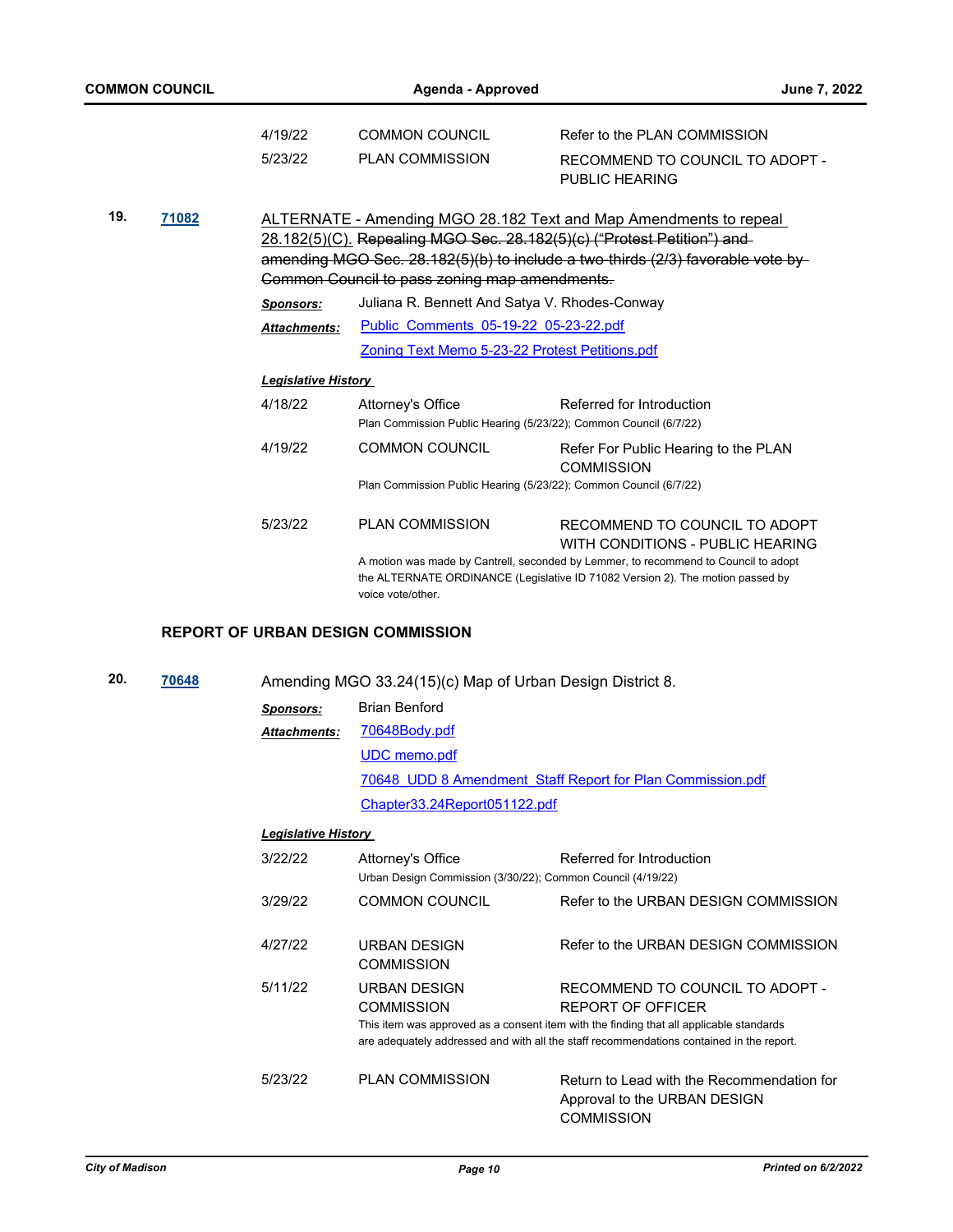#### **END OF PUBLIC HEARINGS**

## **PETITIONS AND COMMUNICATIONS**

## **PETITIONS**

**21. [71583](http://madison.legistar.com/gateway.aspx?m=l&id=/matter.aspx?key=83468)** Petition received in the Madison City Clerk's Office on May 12, 2022 from the S.C. Swiderski Land Company, LLC regarding attachment from the Town of Burke to the City of Madison.

*Attachments:* [Attachment Petition](http://madison.legistar.com/gateway.aspx?M=F&ID=649ae1ff-bd9c-4d49-a9ad-f0bbc2392c06.pdf)

## *Legislative History*

| 5/17/22 | Clerk's Office<br>Common Council to accept (6/7/22) | Referred for Introduction                                           |
|---------|-----------------------------------------------------|---------------------------------------------------------------------|
| 5/24/22 | <b>COMMON COUNCIL</b>                               | Refer to a future Meeting to Accept to the<br><b>COMMON COUNCIL</b> |

**22. [71789](http://madison.legistar.com/gateway.aspx?m=l&id=/matter.aspx?key=83624)** Petition received in the Madison City Clerk's Office on May 26, 2022 from Hovde Realty,Inc regarding attachment from the Town of Burke to the City of Madison. *Attachments:* [Attachment Petition.pdf](http://madison.legistar.com/gateway.aspx?M=F&ID=e65e3121-b43e-4d0b-bf03-61772ec9162a.pdf)

#### *Legislative History*

5/26/22 Clerk's Office Referred for Introduction Common Council to accept (6/21/2022)

## **BUSINESS PRESENTED BY THE MAYOR**

#### **APPOINTMENTS**

**23. [71625](http://madison.legistar.com/gateway.aspx?m=l&id=/matter.aspx?key=83495)** Report of the Mayor submitting resident committee appointments (introduction 5/24/2022; action 6/7/2022).

## *Legislative History*

| 5/18/22 | Mayor's Office<br>Confirm 6/7/2022 | Referred for Introduction                                            |
|---------|------------------------------------|----------------------------------------------------------------------|
| 5/24/22 | <b>COMMON COUNCIL</b>              | Refer to a future Meeting to Confirm to the<br><b>COMMON COUNCIL</b> |

**24. [71826](http://madison.legistar.com/gateway.aspx?m=l&id=/matter.aspx?key=83651)** Report of the Mayor submitting resident committee appointments (introduction 6/7/2022; action 6/21/2022).

#### *Legislative History*

6/1/22 Mayor's Office Referred for Introduction Confirm 6/21/2022

## **BUSINESS PRESENTED BY THE PRESIDENT OF THE COMMON COUNCIL**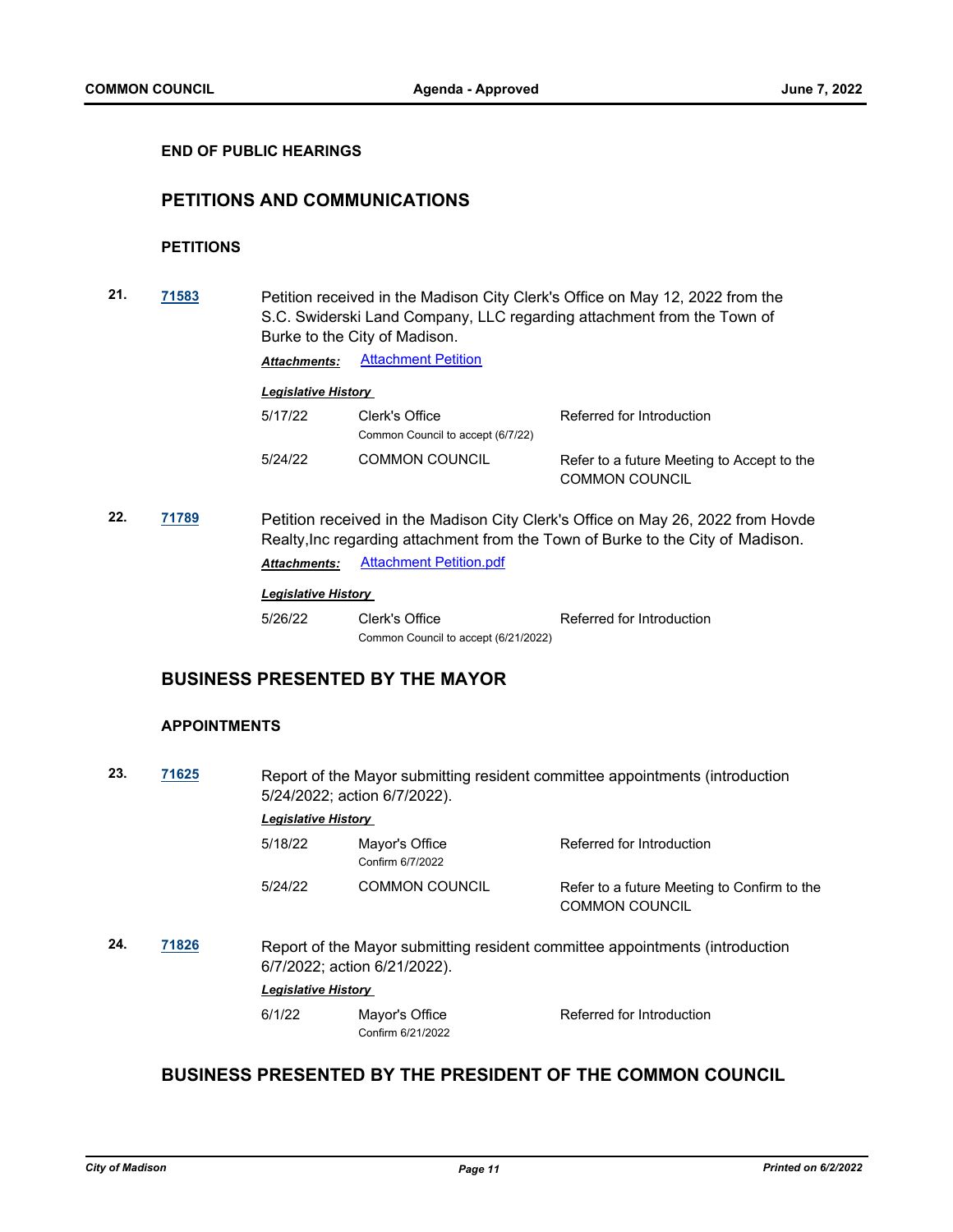- **25. [71802](http://madison.legistar.com/gateway.aspx?m=l&id=/matter.aspx?key=83632)** Amending the 2022 Adopted Operating Budget to appropriate no more than \$30,000 from private donations to re-authorize and create Madison's LGBTQ+ Rainbow Murals and Crossings Art Pilot Program ("RMCAPP") and authorizing the Mayor and City Clerk to enter into a contract between the City of Madison and a vendor to install decorative rainbow markings at specific pedestrian and roadway locations.
	- *Sponsors:* Satya V. Rhodes-Conway, Patrick W. Heck, Erik Paulson, Michael E. Verveer, Keith Furman And Jael Currie

*Attachments:* [2020 Progress Pride Flag street diagram.pdf](http://madison.legistar.com/gateway.aspx?M=F&ID=ec7f9162-dce7-4f2b-9dfd-4a306a40e3a7.pdf)

#### *Legislative History*

5/27/22 Department of Planning and Community and Economic Development RECOMMEND TO COUNCIL TO ADOPT UNDER SUSPENSION OF MGO 2.055 - 15 VOTES REQUIRED

## **26. [71829](http://madison.legistar.com/gateway.aspx?m=l&id=/matter.aspx?key=83654)** Confirming the Madison Common Council meeting formats through September 6, 2022: 6/21/22 - Virtual 7/12/22 - Hybrid (Virtual & CCB 201) 7/19/22 - Hybrid (Virtual & CCB 201) 8/2/22 - Hybrid (Virtual & CCB 201) 9/6/22 - Hybrid (Virtual & CCB 201) *Legislative History*  6/1/22 Council Office RECOMMEND TO COUNCIL TO ACCEPT -

## **REPORTS OF OFFICERS**

## **REPORT OF ALCOHOL LICENSE REVIEW COMMITTEE**

**27. [70472](http://madison.legistar.com/gateway.aspx?m=l&id=/matter.aspx?key=82535)** Operator License Application Corenna T Levingston-Craig

> [LICOPR-2021-00655 Levingston-Craig Application.pdf](http://madison.legistar.com/gateway.aspx?M=F&ID=a2bf5944-b195-4498-8a21-0e1ddcf2cd91.pdf) *Attachments:*

> > LICOPR-2021-00655 Levingston-Craig Background Check Report.pdf

REPORT OF OFFICER

| 3/16/22 | ALCOHOL LICENSE<br><b>REVIEW COMMITTEE</b> | Refer to the ALCOHOL LICENSE REVIEW<br><b>COMMITTEE</b>     |
|---------|--------------------------------------------|-------------------------------------------------------------|
| 4/20/22 | ALCOHOL LICENSE<br><b>REVIEW COMMITTEE</b> | Refer to the ALCOHOL LICENSE REVIEW<br><b>COMMITTEF</b>     |
| 5/18/22 | ALCOHOL LICENSE<br><b>REVIEW COMMITTEE</b> | RECOMMEND TO COUNCIL TO GRANT -<br><b>REPORT OF OFFICER</b> |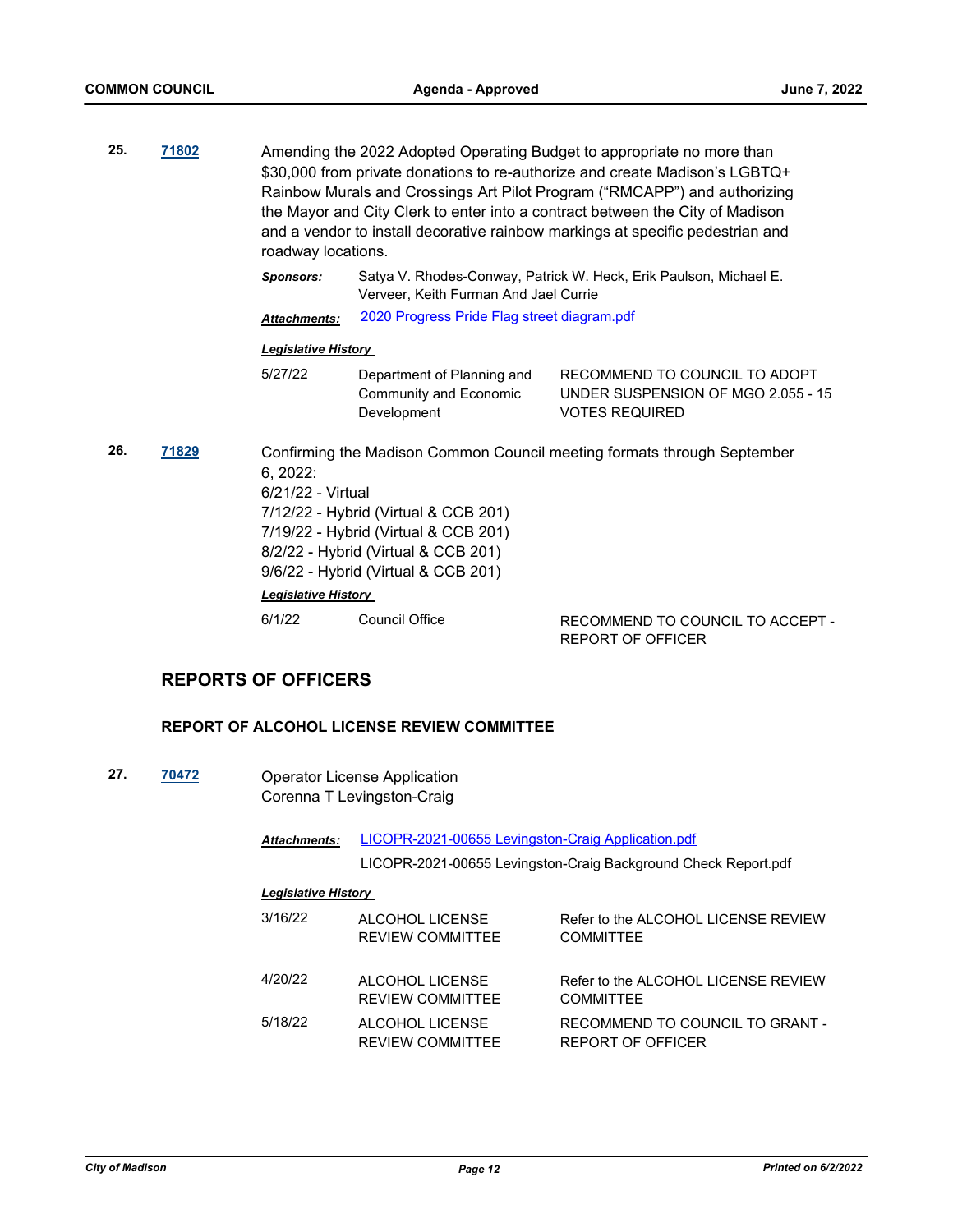| 28. | 70508                                                                                                                                                                                                                                 | <b>Operator License Application</b><br>Robin R Thompson - Establishment where employed: Evco Plastic |                                                                           |                                                                                                          |
|-----|---------------------------------------------------------------------------------------------------------------------------------------------------------------------------------------------------------------------------------------|------------------------------------------------------------------------------------------------------|---------------------------------------------------------------------------|----------------------------------------------------------------------------------------------------------|
|     |                                                                                                                                                                                                                                       |                                                                                                      |                                                                           |                                                                                                          |
|     |                                                                                                                                                                                                                                       | <b>Legislative History</b>                                                                           |                                                                           |                                                                                                          |
|     |                                                                                                                                                                                                                                       | 4/20/22                                                                                              | ALCOHOL LICENSE<br><b>REVIEW COMMITTEE</b>                                | Refer to the ALCOHOL LICENSE REVIEW<br><b>COMMITTEE</b>                                                  |
|     |                                                                                                                                                                                                                                       | 4/27/22                                                                                              | ALCOHOL LICENSE<br><b>REVIEW COMMITTEE</b>                                | Return to Lead with the Recommendation for<br>Approval to the ALCOHOL LICENSE<br><b>REVIEW COMMITTEE</b> |
|     |                                                                                                                                                                                                                                       | 5/18/22                                                                                              | ALCOHOL LICENSE<br>REVIEW COMMITTEE                                       | RECOMMEND TO COUNCIL TO GRANT -<br><b>REPORT OF OFFICER</b>                                              |
| 29. | 70804<br>Temporary Class B Retailer License<br><b>Concurrent with Street Use Permit</b><br>Wisconsin Chamber Orchestra<br>Event Location: Capitol Square between corner of S Carroll & W Main and<br>corner of E Mifflin & N Pinckney |                                                                                                      |                                                                           |                                                                                                          |
|     |                                                                                                                                                                                                                                       |                                                                                                      |                                                                           | Event Date: June 29; July 6, 13, 20, and 27; and August 3. (Rain dates each                              |
|     |                                                                                                                                                                                                                                       |                                                                                                      | Thursday following) 4pm - 9pm                                             |                                                                                                          |
|     |                                                                                                                                                                                                                                       |                                                                                                      | Aldermanic District 4 (Alder Verveer)                                     |                                                                                                          |
|     |                                                                                                                                                                                                                                       | Police District: 406                                                                                 |                                                                           |                                                                                                          |
|     |                                                                                                                                                                                                                                       |                                                                                                      | Event: Concerts on the Square<br>PERCPS-2022-00050 APP.pdf                |                                                                                                          |
|     |                                                                                                                                                                                                                                       | Attachments:                                                                                         |                                                                           |                                                                                                          |
|     |                                                                                                                                                                                                                                       | <u> Legislative History </u>                                                                         |                                                                           |                                                                                                          |
|     |                                                                                                                                                                                                                                       | 5/18/22                                                                                              | ALCOHOL LICENSE<br><b>REVIEW COMMITTEE</b>                                | RECOMMEND TO COUNCIL TO GRANT -<br><b>REPORT OF OFFICER</b>                                              |
| 30. | 70850                                                                                                                                                                                                                                 | Change of Agent                                                                                      |                                                                           |                                                                                                          |
|     |                                                                                                                                                                                                                                       |                                                                                                      | Brinker Restaurant Corp · dba Chili's Grill & Bar · 7301 Mineral Point Rd |                                                                                                          |
|     |                                                                                                                                                                                                                                       |                                                                                                      | New Agent: James Semrow                                                   |                                                                                                          |
|     |                                                                                                                                                                                                                                       |                                                                                                      | Class B Combination Liquor & Beer                                         |                                                                                                          |
|     |                                                                                                                                                                                                                                       |                                                                                                      | Aldermanic District 9 (Alder Conklin)                                     |                                                                                                          |
|     |                                                                                                                                                                                                                                       | Attachments:                                                                                         | SEMROW Agent Change LICLIB-2019-00723.pdf                                 |                                                                                                          |
|     |                                                                                                                                                                                                                                       | <b>Legislative History</b>                                                                           |                                                                           |                                                                                                          |
|     |                                                                                                                                                                                                                                       | 5/18/22                                                                                              | ALCOHOL LICENSE<br><b>REVIEW COMMITTEE</b>                                | RECOMMEND TO COUNCIL TO GRANT -<br><b>REPORT OF OFFICER</b>                                              |
| 31. | 70851                                                                                                                                                                                                                                 | Change of Agent                                                                                      |                                                                           |                                                                                                          |
|     |                                                                                                                                                                                                                                       |                                                                                                      | Brinker Restaurant Corp • dba Chili's Grill & Bar • 4434 E. Towne Blvd    |                                                                                                          |
|     |                                                                                                                                                                                                                                       |                                                                                                      | New Agent: James Semrow                                                   |                                                                                                          |
|     |                                                                                                                                                                                                                                       |                                                                                                      | Class B Combination Liquor & Beer                                         |                                                                                                          |
|     |                                                                                                                                                                                                                                       |                                                                                                      | Aldermanic District 17 (Alder Halverson)                                  |                                                                                                          |
|     |                                                                                                                                                                                                                                       | Attachments:                                                                                         | SEMROW Agent Change LICLIB-2019-00722.pdf                                 |                                                                                                          |
|     |                                                                                                                                                                                                                                       | <b>Legislative History</b>                                                                           |                                                                           |                                                                                                          |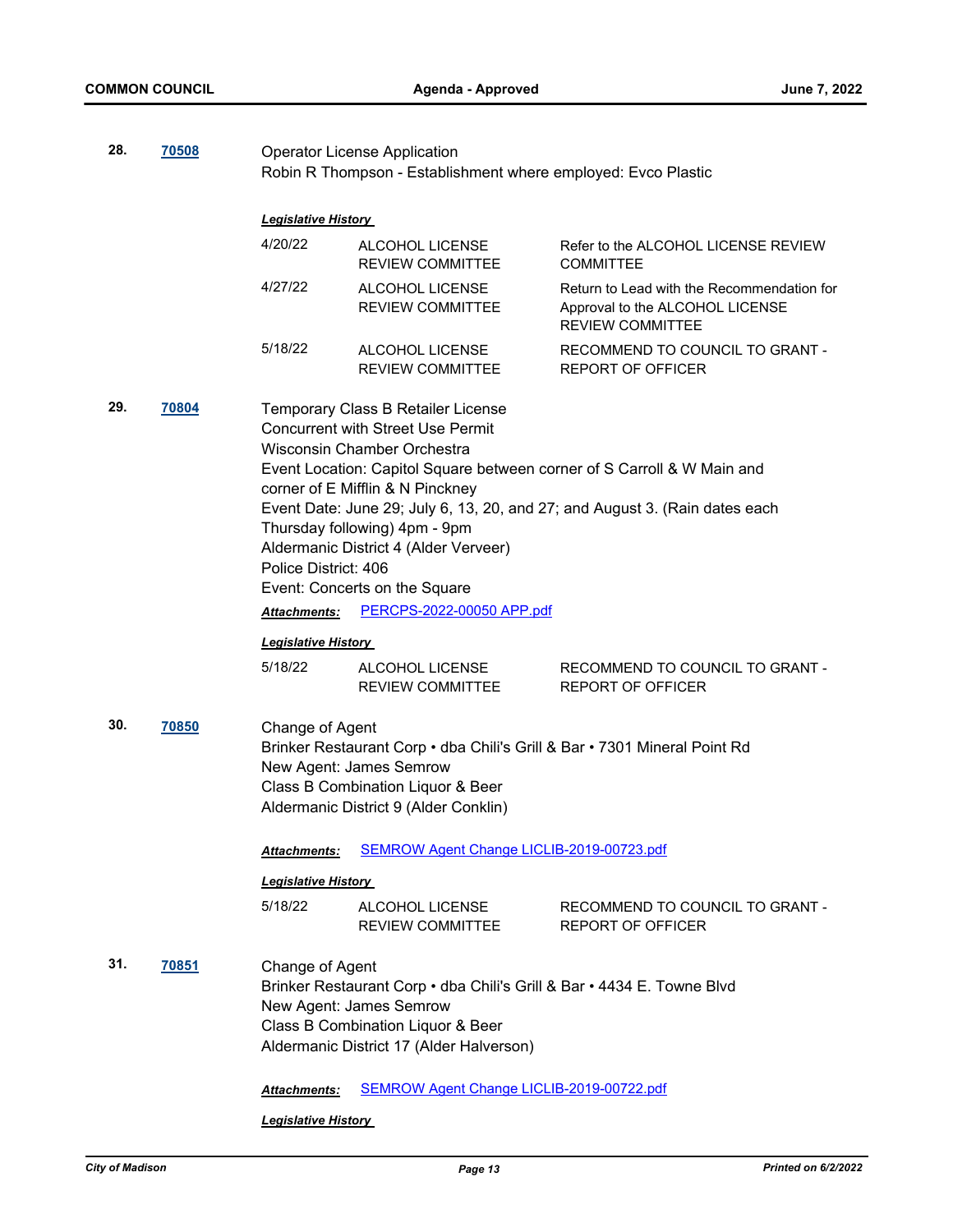|     |              | 5/18/22                                        | ALCOHOL LICENSE<br><b>REVIEW COMMITTEE</b>                                                                                                                           | RECOMMEND TO COUNCIL TO GRANT -<br><b>REPORT OF OFFICER</b>              |
|-----|--------------|------------------------------------------------|----------------------------------------------------------------------------------------------------------------------------------------------------------------------|--------------------------------------------------------------------------|
| 32. | <u>70959</u> | <b>Entity Reorganization</b><br>1810 Monroe St | Trader Joe's East Inc • dba Trader Joe's #712<br>Class A Beer & Class A Liquor<br>Aldermanic District 13 (Alder Evers)<br>Add 2 new officers and remove 2 officers   |                                                                          |
|     |              | <b>Attachments:</b>                            | Trader Joes COO 4.12.22.pdf                                                                                                                                          |                                                                          |
|     |              | <b>Legislative History</b>                     |                                                                                                                                                                      |                                                                          |
|     |              | 5/18/22                                        | ALCOHOL LICENSE<br>REVIEW COMMITTEE                                                                                                                                  | RECOMMEND TO COUNCIL TO GRANT -<br><b>REPORT OF OFFICER</b>              |
| 33. | 70960        | Change of Agent                                | Trader Joe's East, Inc • dba Trader Joe's #712 • 1810 Monroe St<br>New Agent: Carlos Caamal<br>Class A Beer & Class A Liquor<br>Aldermanic District 13 (Alder Evers) |                                                                          |
|     |              | Attachments:                                   | Trader Joes COA 4.12.22.pdf                                                                                                                                          |                                                                          |
|     |              | <u> Legislative History</u>                    |                                                                                                                                                                      |                                                                          |
|     |              | 5/18/22                                        | ALCOHOL LICENSE<br>REVIEW COMMITTEE                                                                                                                                  | RECOMMEND TO COUNCIL TO GRANT -<br><b>REPORT OF OFFICER</b>              |
| 34. | 71074        | Change of Agent<br><b>Attachments:</b>         | New Agent: Jeykell E Badell Herrera<br>Class B Combination Liquor & Beer<br>Aldermanic District 17 (Alder Halverson)<br><b>Badell application.pdf</b>                | Pizza Ventures III LLC · dba La Taguara Bar & Grill · 3010 Crossroads Dr |
|     |              | <b>Legislative History</b>                     |                                                                                                                                                                      |                                                                          |
|     |              | 5/18/22                                        | ALCOHOL LICENSE<br><b>REVIEW COMMITTEE</b>                                                                                                                           | RECOMMEND TO COUNCIL TO GRANT -<br>REPORT OF OFFICER                     |
| 35. | 71075        | Change of Agent                                | Papavero LLC · dba Osteria Papvero · 128 E Wilson St<br>New Agent: Jonathan Rodriguez<br>Class B Combination Liquor & Beer<br>Aldermanic District 4 (Alder Verveer)  |                                                                          |
|     |              | <b>Attachments:</b>                            | Rodriguez agent app.pdf                                                                                                                                              |                                                                          |
|     |              | <b>Legislative History</b>                     |                                                                                                                                                                      |                                                                          |
|     |              | 5/18/22                                        | ALCOHOL LICENSE<br><b>REVIEW COMMITTEE</b>                                                                                                                           | RECOMMEND TO COUNCIL TO GRANT -<br><b>REPORT OF OFFICER</b>              |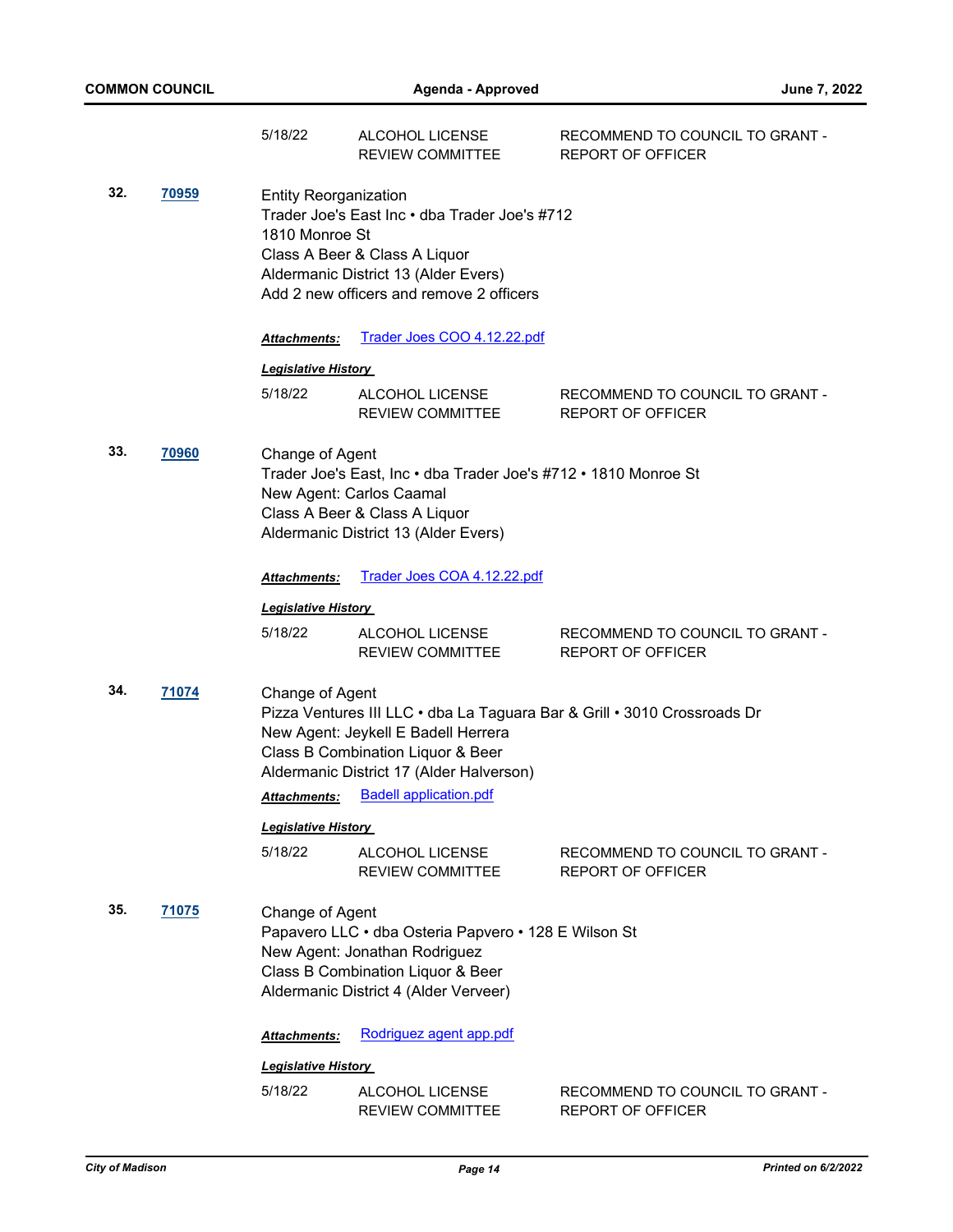| 36.<br>71076 |       | Change of Agent<br>North Central Management, Inc. • Home 2 Suites Madison Central • 2153<br><b>Rimrock Rd</b><br>New Agent: Sherie Straka<br>Class B Beer & C Wine<br>Aldermanic District 14 (Alder Carter) |                                                                                                                                                              |                                                                         |
|--------------|-------|-------------------------------------------------------------------------------------------------------------------------------------------------------------------------------------------------------------|--------------------------------------------------------------------------------------------------------------------------------------------------------------|-------------------------------------------------------------------------|
|              |       | <b>Attachments:</b>                                                                                                                                                                                         | Straka agent appl.pdf                                                                                                                                        |                                                                         |
|              |       | <b>Legislative History</b>                                                                                                                                                                                  |                                                                                                                                                              |                                                                         |
|              |       | 5/18/22                                                                                                                                                                                                     | ALCOHOL LICENSE<br><b>REVIEW COMMITTEE</b>                                                                                                                   | RECOMMEND TO COUNCIL TO GRANT -<br><b>REPORT OF OFFICER</b>             |
| 37.          | 71077 | Change of Agent<br>West • 479 Commerce Dr<br>New Agent: Sherie Straka<br><b>Class B Combination</b>                                                                                                         | Aldermanic District 1 (Alder Harrington-McKinney)                                                                                                            | Madison West Princeton Hotel Investors I, LLC • Homewood Suites Madison |
|              |       | <b>Attachments:</b>                                                                                                                                                                                         | Straka agent appl.pdf                                                                                                                                        |                                                                         |
|              |       | <b>Legislative History</b>                                                                                                                                                                                  |                                                                                                                                                              |                                                                         |
|              |       | 5/18/22                                                                                                                                                                                                     | ALCOHOL LICENSE<br>REVIEW COMMITTEE                                                                                                                          | RECOMMEND TO COUNCIL TO GRANT -<br><b>REPORT OF OFFICER</b>             |
| 38.          | 71078 | Change of Agent<br>New Agent: Sherie Straka<br><b>Class B Combination</b>                                                                                                                                   | Madison West Princeton Hotel Investors II, LLC • Hampton Inn & Suites<br>Madison West • 483 Commerce Dr<br>Aldermanic District 1 (Alder Harrington-McKinney) |                                                                         |
|              |       | <b>Attachments:</b>                                                                                                                                                                                         | Straka agent appl.pdf                                                                                                                                        |                                                                         |
|              |       | <b>Legislative History</b>                                                                                                                                                                                  |                                                                                                                                                              |                                                                         |
|              |       | 5/18/22                                                                                                                                                                                                     | ALCOHOL LICENSE<br>REVIEW COMMITTEE                                                                                                                          | RECOMMEND TO COUNCIL TO GRANT -<br>REPORT OF OFFICER                    |
| 39.          | 71079 | Change of Agent<br>Class C Wine                                                                                                                                                                             | Orange Tree Imports, Inc. • dba Orange Tree Imports • 1721 Monroe St<br>New Agent: Keith Lepinski<br>Aldermanic District 13 (Alder Evers)                    |                                                                         |
|              |       | Attachments:                                                                                                                                                                                                | <b>OTI AGENT CHANGE APP.pdf</b>                                                                                                                              |                                                                         |
|              |       | <b>Legislative History</b>                                                                                                                                                                                  |                                                                                                                                                              |                                                                         |
|              |       | 5/18/22                                                                                                                                                                                                     | ALCOHOL LICENSE<br>REVIEW COMMITTEE                                                                                                                          | RECOMMEND TO COUNCIL TO GRANT -<br><b>REPORT OF OFFICER</b>             |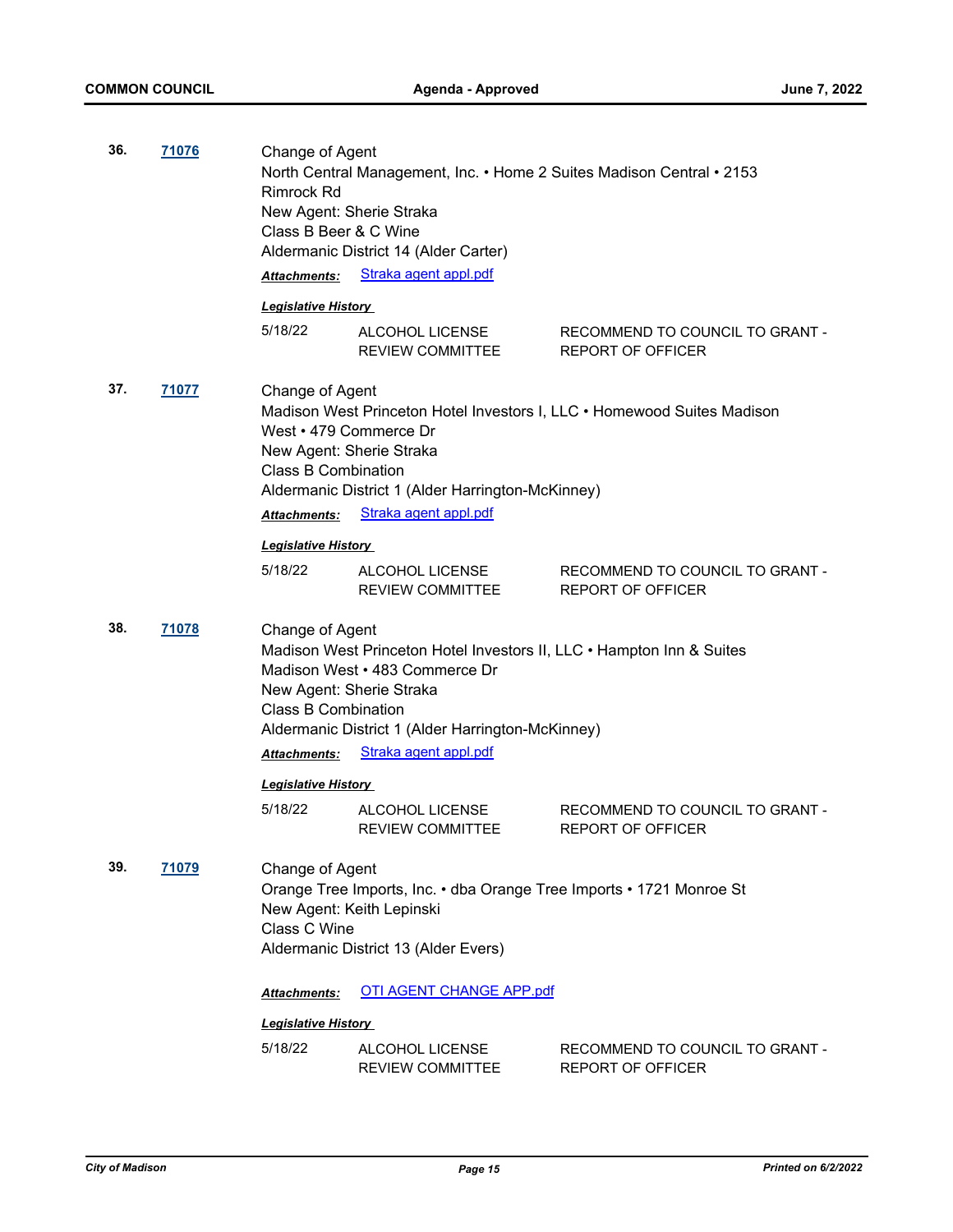| 40. | 71080 |                                                  |                                                                                                         |                                                             |
|-----|-------|--------------------------------------------------|---------------------------------------------------------------------------------------------------------|-------------------------------------------------------------|
|     |       |                                                  | Temporary Class B Retailer License<br><b>Concurrent with Street Use Permit</b>                          |                                                             |
|     |       | Madison's Central BID                            |                                                                                                         |                                                             |
|     |       |                                                  | Event Location: 100 block of Martin Luther King, Jr. Blvd.                                              |                                                             |
|     |       |                                                  | Event Dates: June 3, 17 10, 24; July 15, 29; Sept 16, 2022<br>Aldermanic District 4 (Ald. Mike Verveer) |                                                             |
|     |       |                                                  | Police District: Central (405)                                                                          |                                                             |
|     |       | Event: Live on King                              |                                                                                                         |                                                             |
|     |       | Attachments:                                     | PERCPS-2022-00071_APP.pdf                                                                               |                                                             |
|     |       |                                                  | PERCPS-2022-00071 APP REVISED.pdf                                                                       |                                                             |
|     |       | <b>Legislative History</b>                       |                                                                                                         |                                                             |
|     |       | 5/18/22                                          | ALCOHOL LICENSE                                                                                         | RECOMMEND TO COUNCIL TO GRANT -                             |
|     |       |                                                  | <b>REVIEW COMMITTEE</b>                                                                                 | REPORT OF OFFICER                                           |
| 41. | 71152 |                                                  | Temporary Class B Retailer License                                                                      |                                                             |
|     |       |                                                  | <b>Concurrent with Street Use Permit</b>                                                                |                                                             |
|     |       |                                                  | Wil-Mar Neighborhood Center<br><b>Event Location: McPike Park</b>                                       |                                                             |
|     |       | Event Date: July 14 - 17                         |                                                                                                         |                                                             |
|     |       |                                                  | Aldermanic District 6 (Alder Benford)                                                                   |                                                             |
|     |       | Police District: 408<br>Event: Fete de Marquette |                                                                                                         |                                                             |
|     |       |                                                  |                                                                                                         |                                                             |
|     |       | Attachments:                                     | PERCPS-2022-00048 App Redacted.pdf                                                                      |                                                             |
|     |       | <b>Legislative History</b>                       |                                                                                                         |                                                             |
|     |       | 5/18/22                                          | ALCOHOL LICENSE                                                                                         | RECOMMEND TO COUNCIL TO GRANT -                             |
|     |       |                                                  | <b>REVIEW COMMITTEE</b>                                                                                 | REPORT OF OFFICER                                           |
| 42. | 71153 |                                                  | Temporary Class B Retailer License                                                                      |                                                             |
|     |       |                                                  | <b>Concurrent with Street Use Permit</b>                                                                |                                                             |
|     |       |                                                  | Wil-Mar Neighborhood Center<br>Event Location: 2000 Atwood Ave                                          |                                                             |
|     |       |                                                  | Event Date: July 30 noon to 10pm & July 31 noon to 7:30pm                                               |                                                             |
|     |       |                                                  | Aldermanic District 6 (Alder Benford)                                                                   |                                                             |
|     |       | Police District: 408                             |                                                                                                         |                                                             |
|     |       | Event: Atwoodfest                                | PERCPS-2022-00046 App Redacted.pdf                                                                      |                                                             |
|     |       | Attachments:                                     |                                                                                                         |                                                             |
|     |       | <b>Legislative History</b>                       |                                                                                                         |                                                             |
|     |       | 5/18/22                                          | ALCOHOL LICENSE<br><b>REVIEW COMMITTEE</b>                                                              | RECOMMEND TO COUNCIL TO GRANT -<br><b>REPORT OF OFFICER</b> |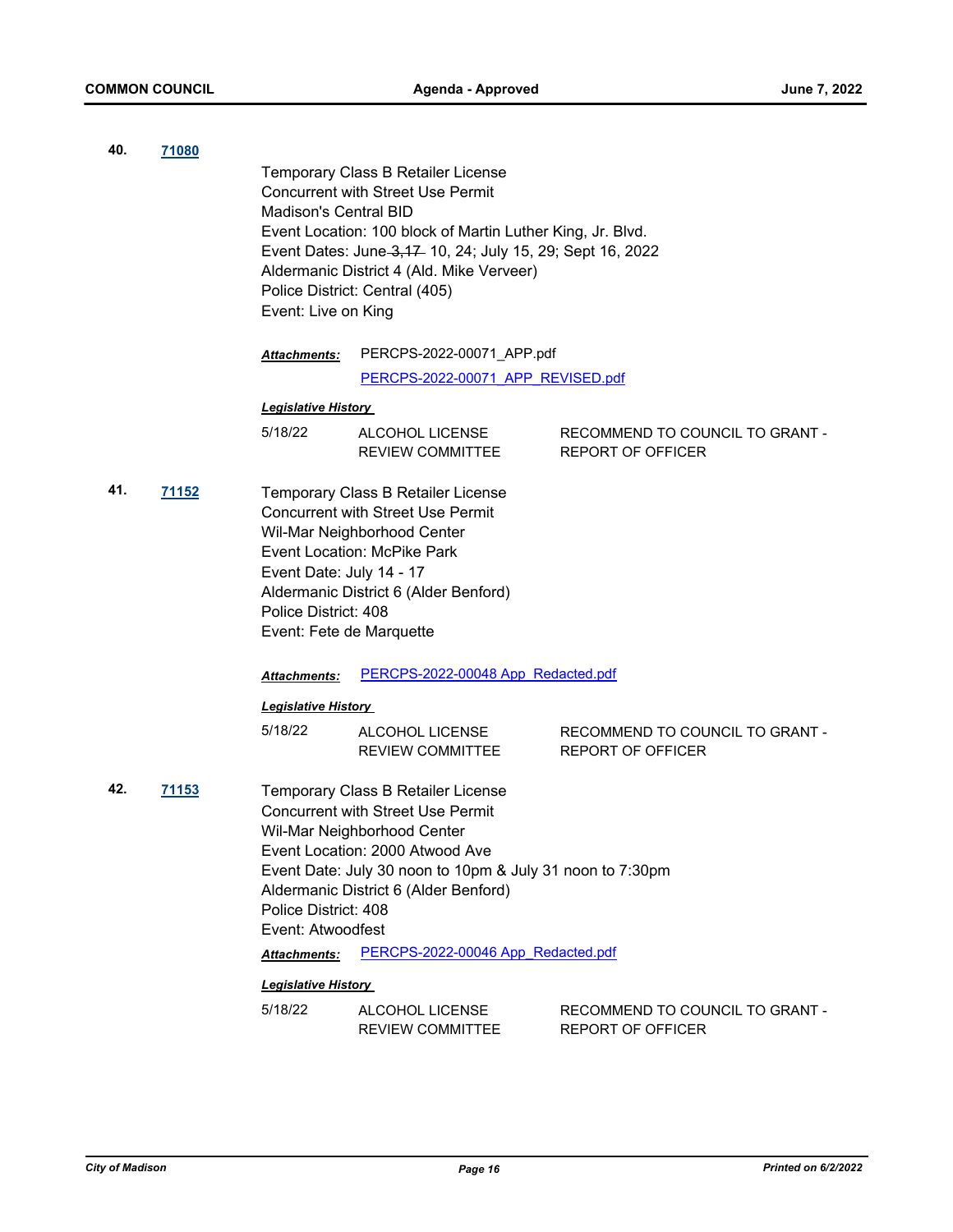| 43. |       |                                                           |
|-----|-------|-----------------------------------------------------------|
|     | 71154 | Temporary Class B Retailer License                        |
|     |       | <b>Concurrent with Street Use Permit</b>                  |
|     |       | Wil-Mar Neighborhood Center                               |
|     |       | Event Location: 800-1000 Block of Williamson St           |
|     |       | Event Date: Sept 17 & 18                                  |
|     |       | Aldermanic District 6 (Alder Benford)                     |
|     |       | Police District: 408                                      |
|     |       | Event: Willy Street Fair                                  |
|     |       | PERCPS-2022-00047 App Redacted.pdf<br><b>Attachments:</b> |
|     |       | Lasialativa Lliatamu                                      |

| 5/18/22 | ALCOHOL LICENSE         | RECOMMEND TO COUNCIL TO GRANT - |
|---------|-------------------------|---------------------------------|
|         | <b>REVIEW COMMITTEE</b> | REPORT OF OFFICER               |

**44. [71155](http://madison.legistar.com/gateway.aspx?m=l&id=/matter.aspx?key=83106)** Temporary Class B Retailer License Concurrent with Street Use Permit Wisconsin Hmong Association Inc Event Location: 100 Block of Martin Luther King Jr Blvd Event Date: August 6 Noon - 5pm Aldermanic District 4 (Alder Verveer) Police District: 405 Event: Wisconsin Hmong Music Fest

*Attachments:* [PERCPS-2022-00073 App\\_Redacted.pdf](http://madison.legistar.com/gateway.aspx?M=F&ID=4971be19-f2c6-487d-ba72-75fa743f0bcf.pdf)

#### *Legislative History*

| 5/18/22 | ALCOHOL LICENSE  | RECOMMEND TO COUNCIL TO PLACE ON  |
|---------|------------------|-----------------------------------|
|         | REVIEW COMMITTEE | FILE WITHOUT PREJUDICE -REPORT OF |
|         |                  | <b>OFFICER</b>                    |

**45. [71158](http://madison.legistar.com/gateway.aspx?m=l&id=/matter.aspx?key=83109)** Change of Agent Kwik Trip Inc • dba Kwik Trip 951 • 6702 Raymond Rd New Agent: Juan Alfonso Primo Class A Beer, Class A Cider Aldermanic District 8 (Alder Bennett)

*Attachments:* [LICLIA-2017-00826 Agent Change App \(2\).pdf](http://madison.legistar.com/gateway.aspx?M=F&ID=2621cfec-fd0d-4992-9369-5729b8d6b5b2.pdf)

| 5/18/22 | ALCOHOL LICENSE  | RECOMMEND TO COUNCIL TO GRANT - |
|---------|------------------|---------------------------------|
|         | REVIEW COMMITTEE | REPORT OF OFFICER               |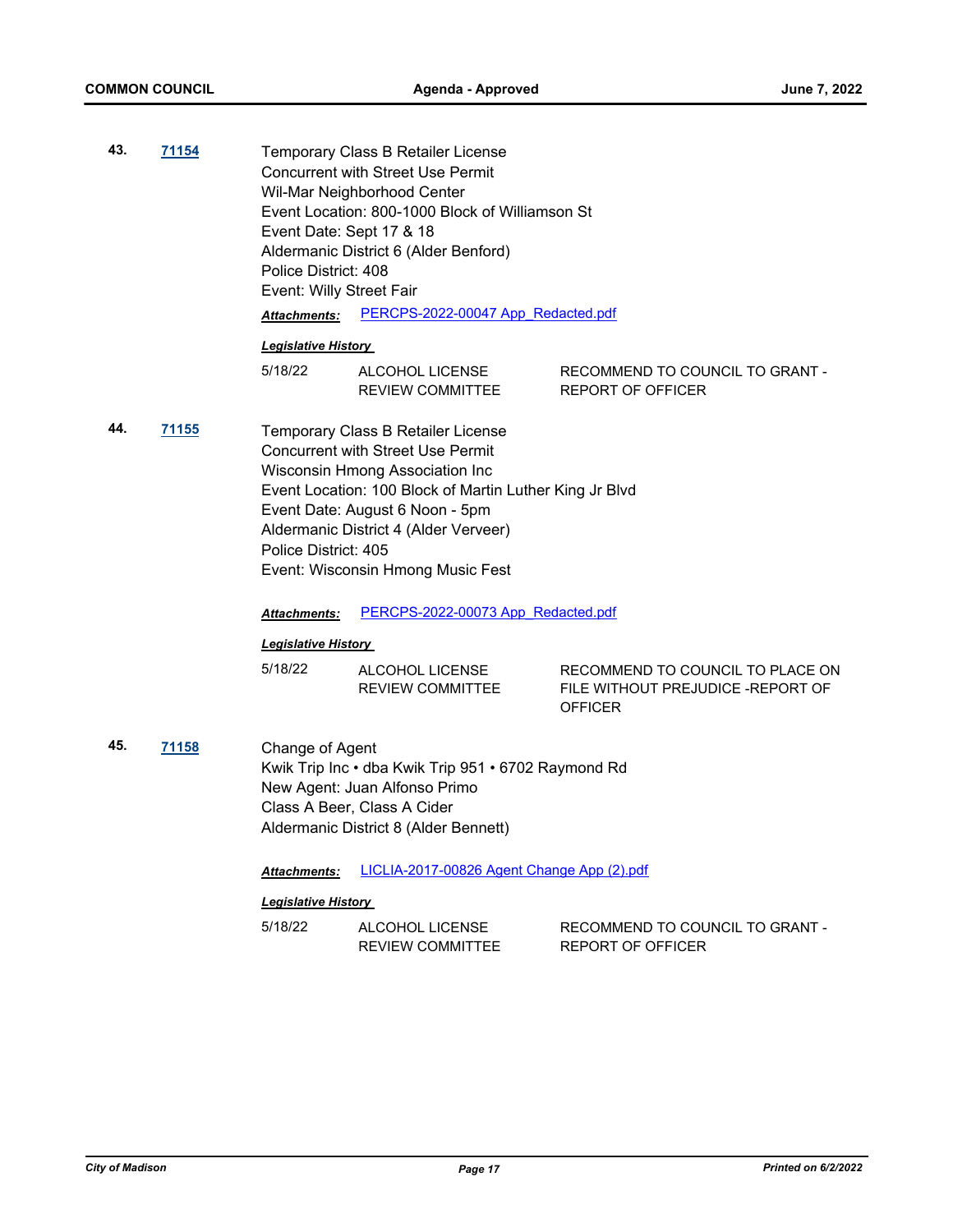| 46. | 71159        | Change of Agent                             | Kwik Trip Inc · dba Kwik Trip 958 · 4741 Lien Rd<br>New Agent: Maria Teresa Dary<br>Class A Beer, Class A Cider<br>Aldermanic District 12 (Alder Abbas) |                                                             |  |
|-----|--------------|---------------------------------------------|---------------------------------------------------------------------------------------------------------------------------------------------------------|-------------------------------------------------------------|--|
|     |              | Attachments:                                | LICLIA-2017-00829 Agent Change App.pdf                                                                                                                  |                                                             |  |
|     |              | <b>Legislative History</b>                  |                                                                                                                                                         |                                                             |  |
|     |              | 5/18/22                                     | ALCOHOL LICENSE<br><b>REVIEW COMMITTEE</b>                                                                                                              | RECOMMEND TO COUNCIL TO GRANT -<br><b>REPORT OF OFFICER</b> |  |
| 47. | <u>71160</u> | Change of Agent<br>New Agent: Joel Miller   | Walgreens Co · dba Walgreens #07536 · 8302 Old Sauk Rd<br>Class A Beer, Class A Liquor<br>Aldermanic District 9 (Alder Conklin)                         |                                                             |  |
|     |              | Attachments:                                | LICLIA-2011-00171 Agent Change App(2).pdf                                                                                                               |                                                             |  |
|     |              | <u> Legislative History </u>                |                                                                                                                                                         |                                                             |  |
|     |              | 5/18/22                                     | ALCOHOL LICENSE<br><b>REVIEW COMMITTEE</b>                                                                                                              | RECOMMEND TO COUNCIL TO GRANT -<br><b>REPORT OF OFFICER</b> |  |
| 48. | <u>71161</u> | Change of Agent<br>New Agent: Evan Ackers   | Atwood Restaurant LLC • dba Bar Corallini • 2004 Atwood Ave<br>Class B Combination Liquor & Beer<br>Aldermanic District 6 (Alder Benford)               |                                                             |  |
|     |              | <b>Attachments:</b>                         | LICLIB-2019-00160 Agent Change App.pdf                                                                                                                  |                                                             |  |
|     |              | <b>Legislative History</b>                  |                                                                                                                                                         |                                                             |  |
|     |              | 5/18/22                                     | ALCOHOL LICENSE<br>REVIEW COMMITTEE                                                                                                                     | RECOMMEND TO COUNCIL TO GRANT -<br><b>REPORT OF OFFICER</b> |  |
| 49. | 71162        | Change of Agent<br>New Agent: Dina Martinez | BSBC LLC • dba Bassett Street Brunch Club • 444 W Johnson St<br>Class B Combination Liquor & Beer<br>Aldermanic District 4 (Alder Verveer)              |                                                             |  |
|     |              | Attachments:                                | LICLIB-2013-00747 Agent Change App(2).pdf                                                                                                               |                                                             |  |
|     |              | <b>Legislative History</b>                  |                                                                                                                                                         |                                                             |  |
|     |              | 5/18/22                                     | ALCOHOL LICENSE<br>REVIEW COMMITTEE                                                                                                                     | RECOMMEND TO COUNCIL TO GRANT -<br>REPORT OF OFFICER        |  |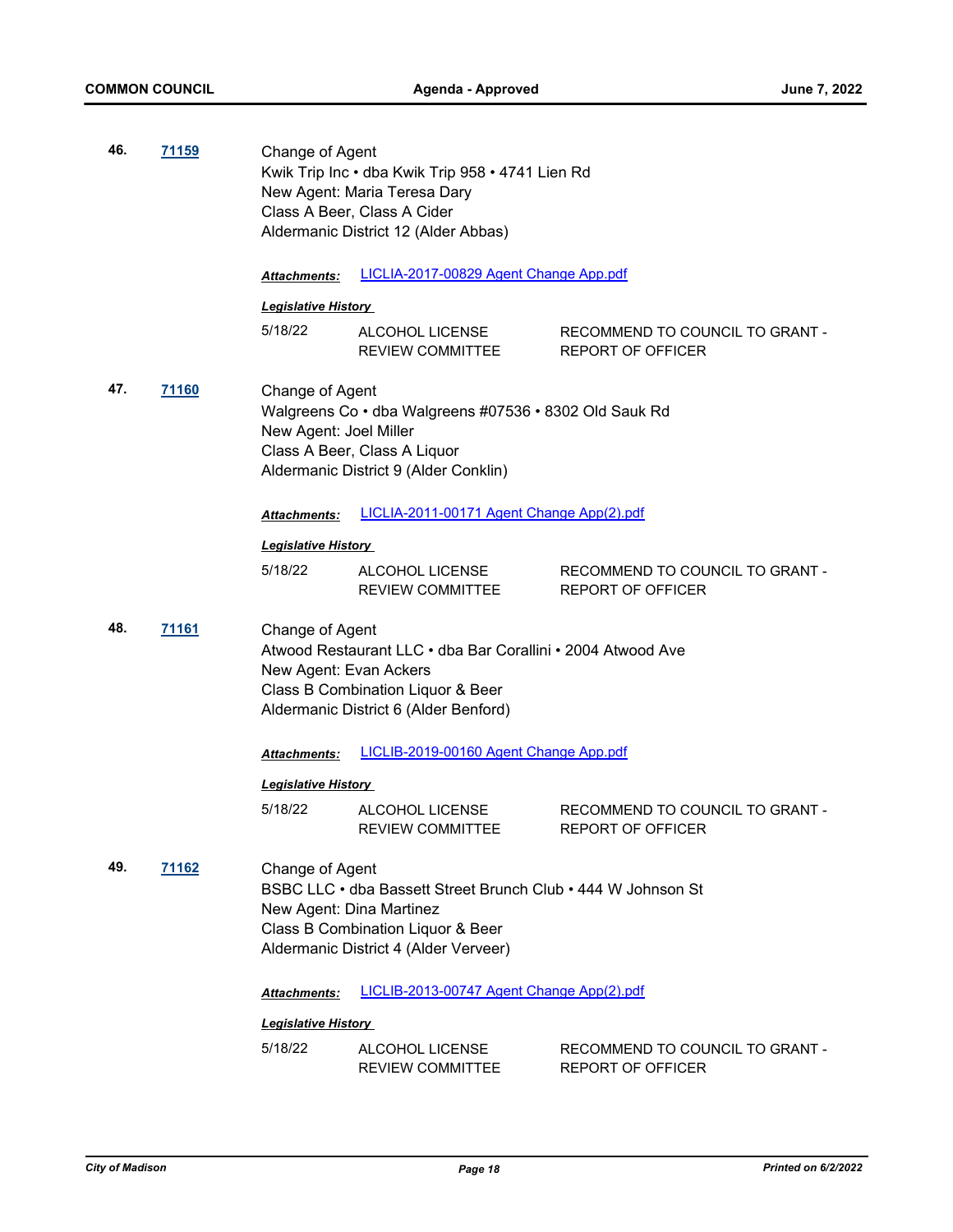| 50.                 | 71163        | Change of Agent                                                                                                                                                                              | Luigi's Diner LLC · dba Luigi's Diner · 515 S Midvale Blvd<br>New Agent: Luis Sanchez<br>Class B Beer, Class C Wine<br>Aldermanic District 11 (Alder TBD) |                                                                                                                                                  |  |
|---------------------|--------------|----------------------------------------------------------------------------------------------------------------------------------------------------------------------------------------------|-----------------------------------------------------------------------------------------------------------------------------------------------------------|--------------------------------------------------------------------------------------------------------------------------------------------------|--|
|                     |              | <b>Attachments:</b>                                                                                                                                                                          | LICLIB-2011-00648 Agent Change App.pdf                                                                                                                    |                                                                                                                                                  |  |
|                     |              | <b>Legislative History</b>                                                                                                                                                                   |                                                                                                                                                           |                                                                                                                                                  |  |
|                     |              | 5/18/22                                                                                                                                                                                      | ALCOHOL LICENSE<br><b>REVIEW COMMITTEE</b>                                                                                                                | RECOMMEND TO COUNCIL TO GRANT -<br><b>REPORT OF OFFICER</b>                                                                                      |  |
| 51.<br><u>71193</u> |              | Change of Agent<br>DLUX Of Madison LLC . dba DLUX . 117 Martin Luther King Jr. Blvd<br>New Agent: J.D. Gardner<br>Class B Combination Liquor & Beer<br>Aldermanic District 4 (Alder Verveer) |                                                                                                                                                           |                                                                                                                                                  |  |
|                     |              | Attachments:                                                                                                                                                                                 | LICLIB-2012-00456 Agent Change App.pdf                                                                                                                    |                                                                                                                                                  |  |
|                     |              | <b>Legislative History</b>                                                                                                                                                                   |                                                                                                                                                           |                                                                                                                                                  |  |
|                     |              | 5/18/22                                                                                                                                                                                      | ALCOHOL LICENSE<br><b>REVIEW COMMITTEE</b>                                                                                                                | RECOMMEND TO COUNCIL TO GRANT -<br>REPORT OF OFFICER                                                                                             |  |
| 52.                 | <b>71265</b> |                                                                                                                                                                                              | structure and amended conditions as set forth in the report.                                                                                              | To grant 18+ and 21+ Entertainment 2022-2023 License Renewals with<br>restrictions as previously approved and to include any change of corporate |  |
|                     |              | Attachments:                                                                                                                                                                                 | <b>Entertainment License Renewals.pdf</b>                                                                                                                 |                                                                                                                                                  |  |
|                     |              | <b>Legislative History</b>                                                                                                                                                                   |                                                                                                                                                           |                                                                                                                                                  |  |
|                     |              | 5/18/22                                                                                                                                                                                      | ALCOHOL LICENSE<br><b>REVIEW COMMITTEE</b>                                                                                                                | RECOMMEND TO COUNCIL TO GRANT<br>WITH CONDITIONS - REPORT OF<br><b>OFFICER</b>                                                                   |  |
|                     |              |                                                                                                                                                                                              | currently exist on the license.                                                                                                                           | Grant renewal of all entertainment licenses with their existing conditions, if conditions                                                        |  |
| 53.                 | 71297        | Change of Agent<br><b>B</b> lvd<br>Class B Beer                                                                                                                                              | New Agent: Misty Winterling                                                                                                                               | Mission BBQ East Madison, WI, LLC . dba Mission BBQ . 4702 East Towne                                                                            |  |
|                     |              |                                                                                                                                                                                              | Aldermanic District 17 (Alder Halverson)                                                                                                                  |                                                                                                                                                  |  |
|                     |              | Attachments:                                                                                                                                                                                 | LICLIB-2020-00151 Agent Change App.pdf                                                                                                                    |                                                                                                                                                  |  |
|                     |              | <b>Legislative History</b>                                                                                                                                                                   |                                                                                                                                                           |                                                                                                                                                  |  |
|                     |              | 5/18/22                                                                                                                                                                                      | ALCOHOL LICENSE<br>REVIEW COMMITTEE                                                                                                                       | RECOMMEND TO COUNCIL TO GRANT -<br>REPORT OF OFFICER                                                                                             |  |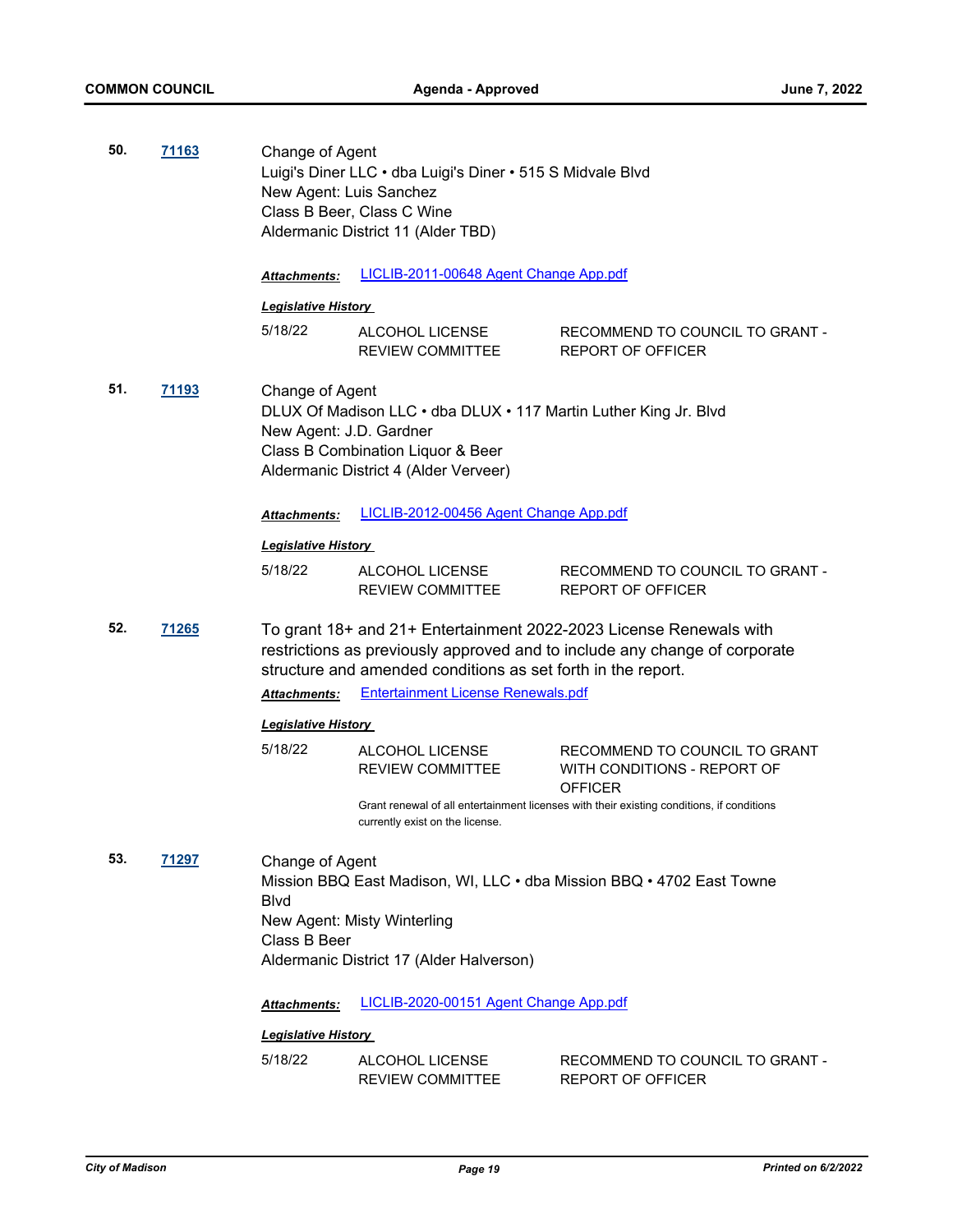| 54. | 71299 | Change of Agent<br>Ragin Cajun Seafood LLC · dba Ragin Cajun Seafood · 4802 E Washington<br>Ave<br>New Agent: Dun Zhou<br>Class B Beer & Class C Wine<br>Aldermanic District 17 (Alder Halverson) |                                                                                                                                               |                                                                             |
|-----|-------|---------------------------------------------------------------------------------------------------------------------------------------------------------------------------------------------------|-----------------------------------------------------------------------------------------------------------------------------------------------|-----------------------------------------------------------------------------|
|     |       | <b>Attachments:</b>                                                                                                                                                                               | LICLIB-2019-00860 Agent Change App.pdf                                                                                                        |                                                                             |
|     |       | <b>Legislative History</b>                                                                                                                                                                        |                                                                                                                                               |                                                                             |
|     |       | 5/18/22                                                                                                                                                                                           | ALCOHOL LICENSE<br>REVIEW COMMITTEE                                                                                                           | RECOMMEND TO COUNCIL TO GRANT -<br><b>REPORT OF OFFICER</b>                 |
| 55. | 71300 | Change of Agent<br><b>Wilson St</b>                                                                                                                                                               | New Agent: David J. Metz<br>Class B Combination Liquor & Beer<br>Aldermanic District 4 (Alder Verveer)                                        | Marcus Hotels Hospitality, LLC • dba Hilton Madison at Monona Terrace • 9 E |
|     |       | Attachments:                                                                                                                                                                                      | 59279-54431 Agent Change App (2).pdf                                                                                                          |                                                                             |
|     |       | <b>Legislative History</b>                                                                                                                                                                        |                                                                                                                                               |                                                                             |
|     |       | 5/18/22                                                                                                                                                                                           | ALCOHOL LICENSE<br><b>REVIEW COMMITTEE</b>                                                                                                    | RECOMMEND TO COUNCIL TO GRANT -<br><b>REPORT OF OFFICER</b>                 |
| 56. | 71301 | Change of Agent                                                                                                                                                                                   | Woods • 6209 Mineral Point Rd<br>New Agent: John Williams<br>Class B Beer & Class C Wine<br>Aldermanic District 19 (Alder Furman)             | Oakwood Lutheran Home Association Inc . dba Oakwood Village University      |
|     |       | <b>Attachments:</b>                                                                                                                                                                               | LICLIB-2017-00174 Agent Change App.pdf                                                                                                        |                                                                             |
|     |       | <b>Legislative History</b>                                                                                                                                                                        |                                                                                                                                               |                                                                             |
|     |       | 5/18/22                                                                                                                                                                                           | ALCOHOL LICENSE<br><b>REVIEW COMMITTEE</b>                                                                                                    | RECOMMEND TO COUNCIL TO GRANT -<br><b>REPORT OF OFFICER</b>                 |
| 57. | 71302 | Change of Agent<br>5565 Tancho Dr.<br>Attachments:                                                                                                                                                | New Agent: John Williams<br>Class B Beer & Class C Wine<br>Aldermanic District 17 (Alder Halverson)<br>LICLIB-2017-00175 Agent Change App.pdf | Oakwood Lutheran Home Association Inc • dba Oakwood Village Prairie Ridge • |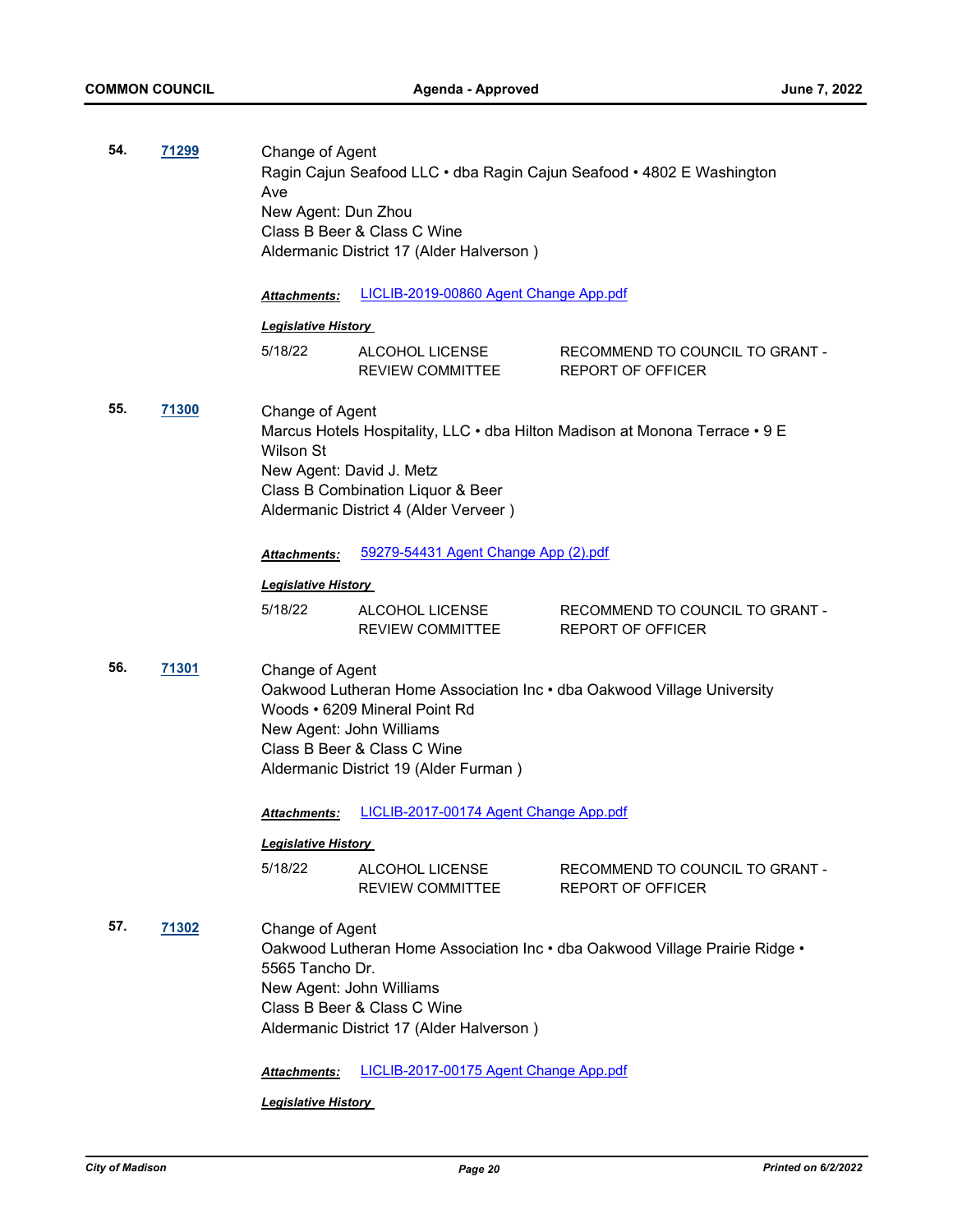|     |              | 5/18/22                                                                                              | ALCOHOL LICENSE<br><b>REVIEW COMMITTEE</b>                                                                                                               | RECOMMEND TO COUNCIL TO GRANT -<br><b>REPORT OF OFFICER</b>                                                   |
|-----|--------------|------------------------------------------------------------------------------------------------------|----------------------------------------------------------------------------------------------------------------------------------------------------------|---------------------------------------------------------------------------------------------------------------|
| 58. | <u>71303</u> | Change of Agent<br>Drive<br>New Agent: Patrick Waite                                                 | Class B Beer & Class C Wine<br>Aldermanic District 17 (Alder Halverson)                                                                                  | Cracker Barrel Old Country Store, Inc . dba Cracker Barrel . 2147 East Springs                                |
|     |              | <b>Attachments:</b>                                                                                  | LICLIB-2021-00221 Agent Change App.pdf                                                                                                                   |                                                                                                               |
|     |              | <b>Legislative History</b>                                                                           |                                                                                                                                                          |                                                                                                               |
|     |              | 5/18/22                                                                                              | ALCOHOL LICENSE<br>REVIEW COMMITTEE                                                                                                                      | RECOMMEND TO COUNCIL TO GRANT -<br><b>REPORT OF OFFICER</b>                                                   |
| 59. | 71304        | Change of Agent<br>New Agent: Jamie Swan                                                             | Blazin Wings Inc • dba Buffalo Wild Wings • 789 University Ave<br>Class B Combination Liquor & Beer<br>Aldermanic District 8 (Alder Bennett)             |                                                                                                               |
|     |              | Attachments:                                                                                         | LICLIB-2012-00797 Agent Change App.pdf                                                                                                                   |                                                                                                               |
|     |              | <b>Legislative History</b>                                                                           |                                                                                                                                                          |                                                                                                               |
|     |              | 5/18/22                                                                                              | ALCOHOL LICENSE<br>REVIEW COMMITTEE                                                                                                                      | RECOMMEND TO COUNCIL TO GRANT -<br>REPORT OF OFFICER                                                          |
| 60. | <b>71306</b> | Change of Agent                                                                                      | Ginza LLC · dba Ginza · 6654 Mineral Point Road<br>New Agent: Yonghui Weng<br>Class B Combination Liquor & Beer<br>Aldermanic District 19 (Alder Furman) |                                                                                                               |
|     |              |                                                                                                      | Attachments: LICLIB-2021-00416 Agent Change App.pdf                                                                                                      |                                                                                                               |
|     |              | <b>Legislative History</b>                                                                           |                                                                                                                                                          |                                                                                                               |
|     |              | 5/18/22                                                                                              | ALCOHOL LICENSE<br><b>REVIEW COMMITTEE</b>                                                                                                               | RECOMMEND TO COUNCIL TO GRANT -<br>REPORT OF OFFICER                                                          |
| 61. | 71307        | Change of Agent<br>New Agent: Bridget Esser<br>Attachments:<br><b>Legislative History</b><br>5/18/22 | Class B Combination Liquor & Beer<br>Aldermanic District 6 (Alder Benford)<br>606-499 Agent Change App.pdf<br>ALCOHOL LICENSE                            | Madison Elks Lodge #410 · dba Madison Elks Lodge #410 · 711 Jenifer Street<br>RECOMMEND TO COUNCIL TO GRANT - |
|     |              |                                                                                                      | REVIEW COMMITTEE                                                                                                                                         | REPORT OF OFFICER                                                                                             |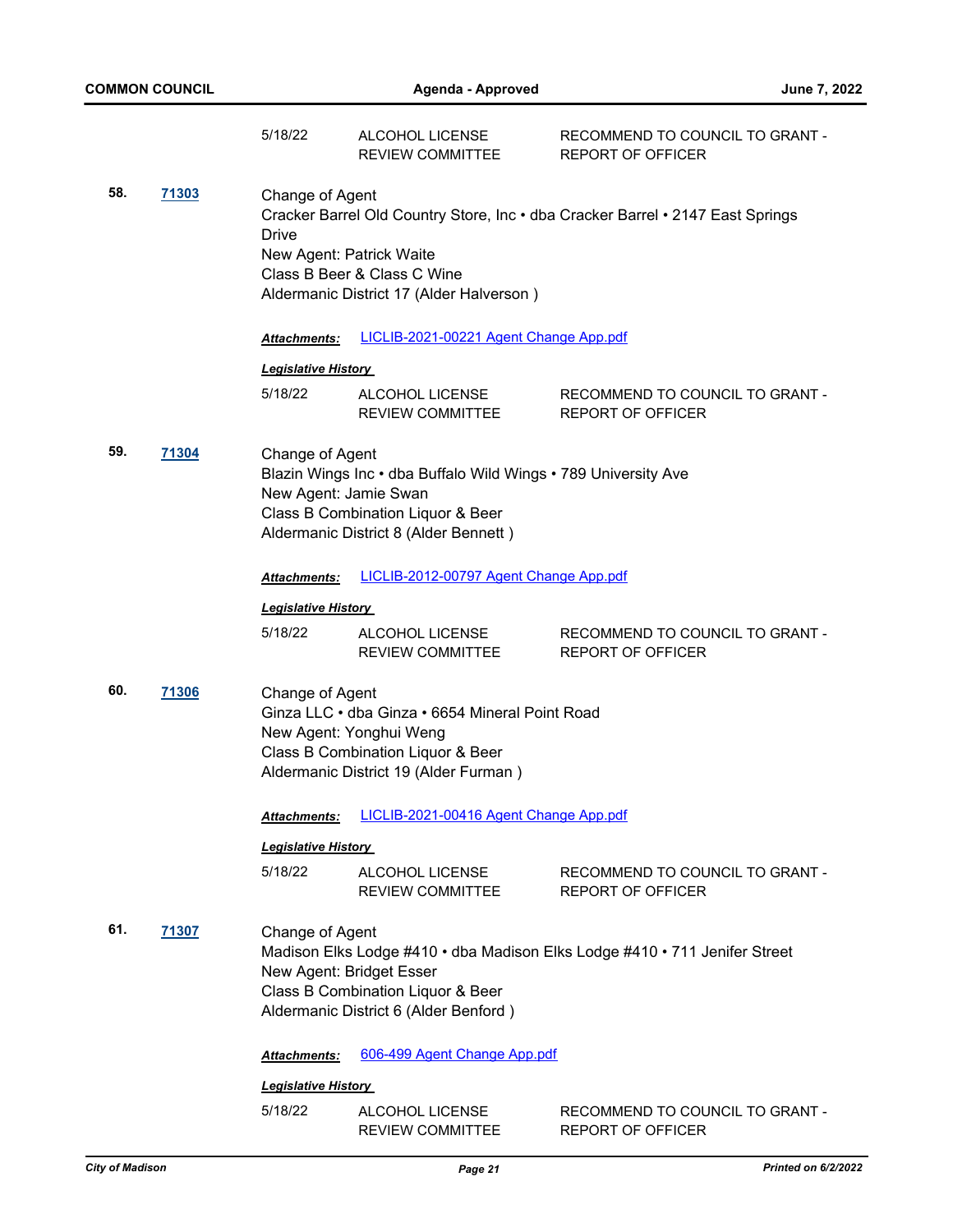| 62. | <u>71308</u> | Change of Agent                                                             | Segredo LLC · dba Liquid/Ruby · 624 University Ave<br>New Agent: Riley Gasiorowski<br>Class B Combination Liquor & Beer<br>Aldermanic District 2 (Alder Heck)                                      |                                                             |  |
|-----|--------------|-----------------------------------------------------------------------------|----------------------------------------------------------------------------------------------------------------------------------------------------------------------------------------------------|-------------------------------------------------------------|--|
|     |              | <b>Attachments:</b>                                                         | LICLIB-2014-00279 Agent Change App.pdf                                                                                                                                                             |                                                             |  |
|     |              | <b>Legislative History</b>                                                  |                                                                                                                                                                                                    |                                                             |  |
|     |              | 5/18/22                                                                     | ALCOHOL LICENSE<br>REVIEW COMMITTEE                                                                                                                                                                | RECOMMEND TO COUNCIL TO GRANT -<br><b>REPORT OF OFFICER</b> |  |
| 63. | <u>71443</u> | <b>Entity Reorganization</b><br>2639 East Springs Drive<br>Remove 1 officer | HOA Restaurant Holder • dba Hooters<br>Class B Combination Liquor & Beer<br>Aldermanic District 17 (Alder Halverson)                                                                               |                                                             |  |
|     |              | <b>Attachments:</b>                                                         | LICLIB-2014-00896 Officer Change.pdf                                                                                                                                                               |                                                             |  |
|     |              | <u> Legislative History</u>                                                 |                                                                                                                                                                                                    |                                                             |  |
|     |              | 5/18/22                                                                     | ALCOHOL LICENSE<br><b>REVIEW COMMITTEE</b>                                                                                                                                                         | RECOMMEND TO COUNCIL TO GRANT -<br>REPORT OF OFFICER        |  |
| 64. | 71446        | <b>Entity Reorganization</b><br>4802 E Washington Ave                       | Ragin Cajun Seafood LLC . dba Ragin Cajun Seafood<br>Class B Beer & Class C Wine<br>Aldermanic District 17 (Alder Halverson)<br>Remove 1 officer and add 1 new officer                             |                                                             |  |
|     |              | Attachments:                                                                | LICLIB-2019-00860 Officer Change App.pdf                                                                                                                                                           |                                                             |  |
|     |              | <b>Legislative History</b>                                                  |                                                                                                                                                                                                    |                                                             |  |
|     |              | 5/18/22                                                                     | ALCOHOL LICENSE<br>REVIEW COMMITTEE                                                                                                                                                                | RECOMMEND TO COUNCIL TO GRANT -<br><b>REPORT OF OFFICER</b> |  |
| 65. | <u>71447</u> | <b>Entity Reorganization</b><br>9 E Wilson Street                           | Marcus Hotels Hospitality LLC · dba Hilton Madison at Monona Terrace<br>Class B Combination Liquor & Beer<br>Aldermanic District 4 (Alder Verveer)<br>Remove 1 existing officer, Add 1 new officer |                                                             |  |
|     |              | Attachments:                                                                | 59279-54431 Officer Change App.pdf                                                                                                                                                                 |                                                             |  |
|     |              | <b>Legislative History</b>                                                  |                                                                                                                                                                                                    |                                                             |  |
|     |              | 5/18/22                                                                     | ALCOHOL LICENSE<br>REVIEW COMMITTEE                                                                                                                                                                | RECOMMEND TO COUNCIL TO GRANT -<br>REPORT OF OFFICER        |  |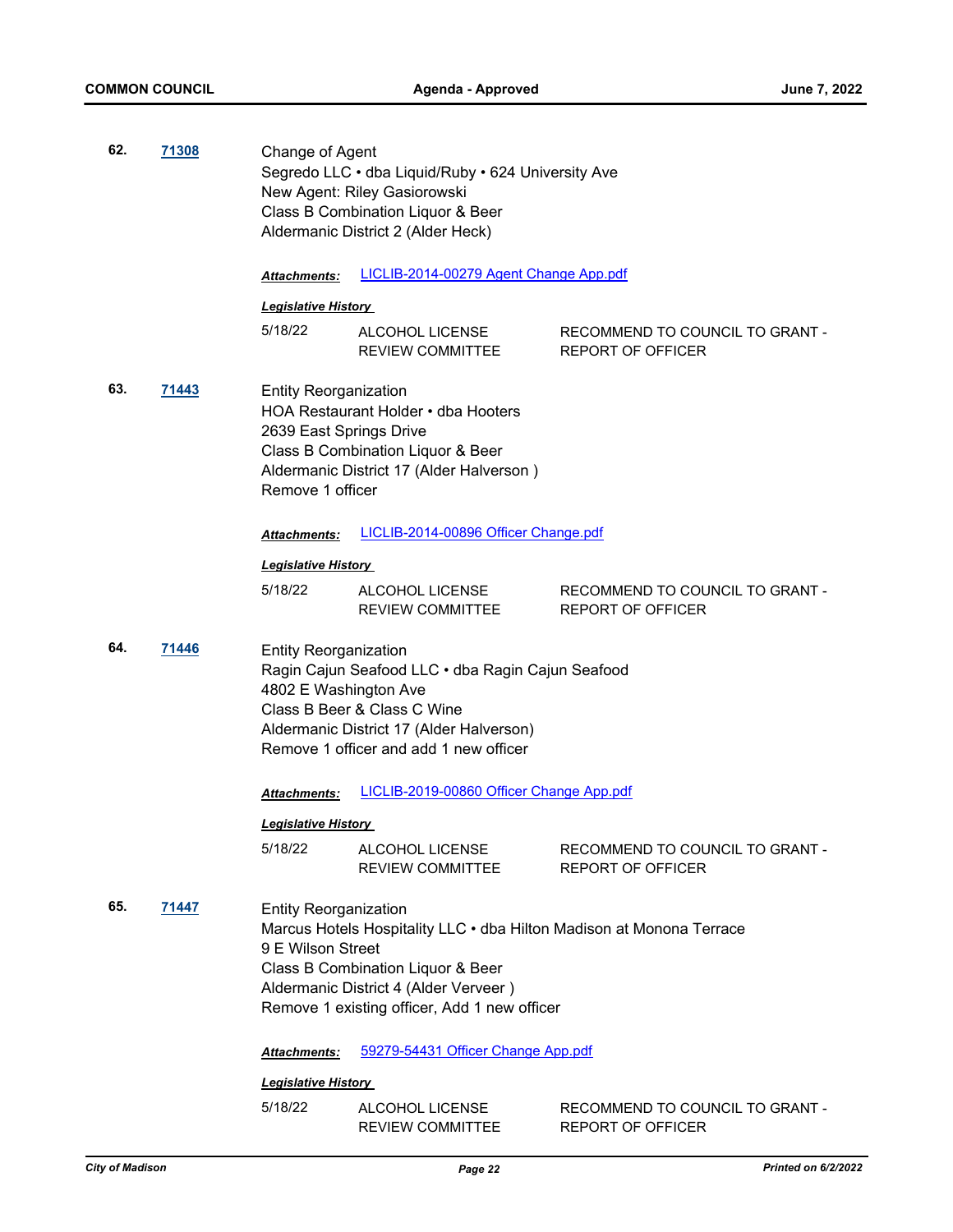| 66. | <u>71448</u> | 5 E Wilson Street                                                                | <b>Entity Reorganization</b><br>The Madison Club Inc . dba The Madison Club<br>Class B Combination Liquor & Beer<br>Aldermanic District 4 (Alder Verveer)<br>Adding 3 new officers and removing 2 existing officers |                                                             |  |  |
|-----|--------------|----------------------------------------------------------------------------------|---------------------------------------------------------------------------------------------------------------------------------------------------------------------------------------------------------------------|-------------------------------------------------------------|--|--|
|     |              | <b>Attachments:</b>                                                              | LICLIB-2011-00166 Officer Change App.pdf                                                                                                                                                                            |                                                             |  |  |
|     |              | <u> Legislative History</u>                                                      |                                                                                                                                                                                                                     |                                                             |  |  |
|     |              | 5/18/22                                                                          | ALCOHOL LICENSE<br>REVIEW COMMITTEE                                                                                                                                                                                 | RECOMMEND TO COUNCIL TO GRANT -<br><b>REPORT OF OFFICER</b> |  |  |
| 67. | <u>71449</u> | <b>Entity Reorganization</b><br>444 Grand Canyon Drive                           | Schwoegler Park Towne Lanes • dba Schwoegler Park Towne Lanes<br>Class B Combination Liquor & Beer<br>Aldermanic District 19 (Alder Furman)<br>Adding 2 new officers and removing 1 existing officer                |                                                             |  |  |
|     |              | Attachments:                                                                     | 1877-1212 Officer Change App.pdf                                                                                                                                                                                    |                                                             |  |  |
|     |              | <u> Legislative History</u>                                                      |                                                                                                                                                                                                                     |                                                             |  |  |
|     |              | 5/18/22                                                                          | ALCOHOL LICENSE<br>REVIEW COMMITTEE                                                                                                                                                                                 | RECOMMEND TO COUNCIL TO GRANT -<br><b>REPORT OF OFFICER</b> |  |  |
| 68. | 71451        | <b>Entity Reorganization</b><br>789 University Ave                               | Blazin Wings Inc . dba Buffalo Wild Wings<br>Class B Combination Liquor & Beer<br>Aldermanic District 8 (Alder Bennett)<br>Add 1 new officer, remove 1 existing officer                                             |                                                             |  |  |
|     |              | Attachments:                                                                     | LICLIB-2012-00797 Officer Change App.pdf                                                                                                                                                                            |                                                             |  |  |
|     |              | <b>Legislative History</b>                                                       |                                                                                                                                                                                                                     |                                                             |  |  |
|     |              | 5/18/22                                                                          | ALCOHOL LICENSE<br><b>REVIEW COMMITTEE</b>                                                                                                                                                                          | RECOMMEND TO COUNCIL TO GRANT -<br>REPORT OF OFFICER        |  |  |
| 69. | <u>71452</u> | <b>Entity Reorganization</b><br>2424 University Ave<br>Remove 1 existing officer | InnTower LLC . dba The Highland Club<br>Class B Combination Liquor & Beer<br>Aldermanic District 5 (Alder Vidaver)                                                                                                  |                                                             |  |  |
|     |              |                                                                                  |                                                                                                                                                                                                                     |                                                             |  |  |

*Attachments:* [LICLIB-2013-00263 Officer Change.pdf](http://madison.legistar.com/gateway.aspx?M=F&ID=f8599abd-8a4f-4dc7-a76c-fa9b6723eaeb.pdf)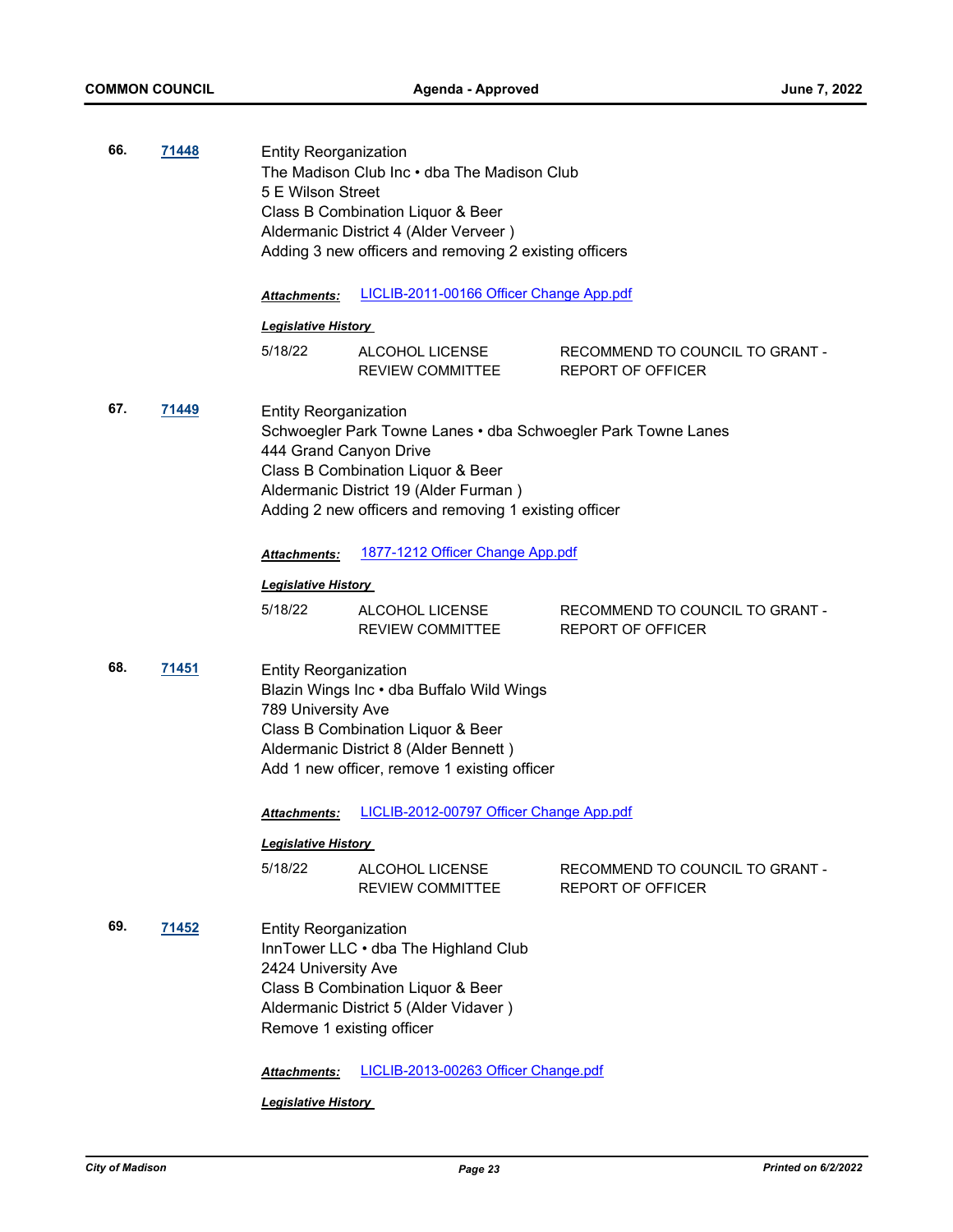|     |              | 5/18/22                                           | ALCOHOL LICENSE<br><b>REVIEW COMMITTEE</b>                                                                                                                                 | RECOMMEND TO COUNCIL TO GRANT -<br><b>REPORT OF OFFICER</b> |
|-----|--------------|---------------------------------------------------|----------------------------------------------------------------------------------------------------------------------------------------------------------------------------|-------------------------------------------------------------|
| 70. | 71453        | <b>Entity Reorganization</b><br>4301 Lien Road    | Target Corporation • dba Target Store T-1069<br>Class A Beer & Class A Liquor<br>Aldermanic District 17 (Alder Halverson)<br>Add 1 new officer, remove 2 existing officers |                                                             |
|     |              | Attachments:                                      | 52183-77334 Officer Change App.pdf                                                                                                                                         |                                                             |
|     |              | <b>Legislative History</b>                        |                                                                                                                                                                            |                                                             |
|     |              | 5/18/22                                           | ALCOHOL LICENSE<br><b>REVIEW COMMITTEE</b>                                                                                                                                 | RECOMMEND TO COUNCIL TO GRANT -<br><b>REPORT OF OFFICER</b> |
| 71. | <u>71455</u> | <b>Entity Reorganization</b><br>201 Junction Road | Target Corporation . dba Target Store T-1060<br>Class A Beer & Class A Liquor<br>Aldermanic District 9 (Alder Conklin)<br>Add 1 new officer, remove 2 existing officers    |                                                             |
|     |              | Attachments:                                      | 71764-78765 Officer Change App.pdf                                                                                                                                         |                                                             |
|     |              | <b>Legislative History</b>                        |                                                                                                                                                                            |                                                             |
|     |              | 5/18/22                                           | ALCOHOL LICENSE<br><b>REVIEW COMMITTEE</b>                                                                                                                                 | RECOMMEND TO COUNCIL TO GRANT -<br><b>REPORT OF OFFICER</b> |
| 72. | <u>71456</u> | <b>Entity Reorganization</b><br>750 Hilldale Way  | Target Corporation . dba Target Store T-2765<br>Class A Beer & Class A Liquor<br>Aldermanic District 11 (Alder TBD)<br>Add 1 new officer, remove 2 existing officers       |                                                             |
|     |              | <b>Attachments:</b>                               | LICLIA-2011-00093 Officer Change app.pdf                                                                                                                                   |                                                             |
|     |              | <b>Legislative History</b>                        |                                                                                                                                                                            |                                                             |
|     |              | 5/18/22                                           | ALCOHOL LICENSE<br><b>REVIEW COMMITTEE</b>                                                                                                                                 | RECOMMEND TO COUNCIL TO GRANT -<br><b>REPORT OF OFFICER</b> |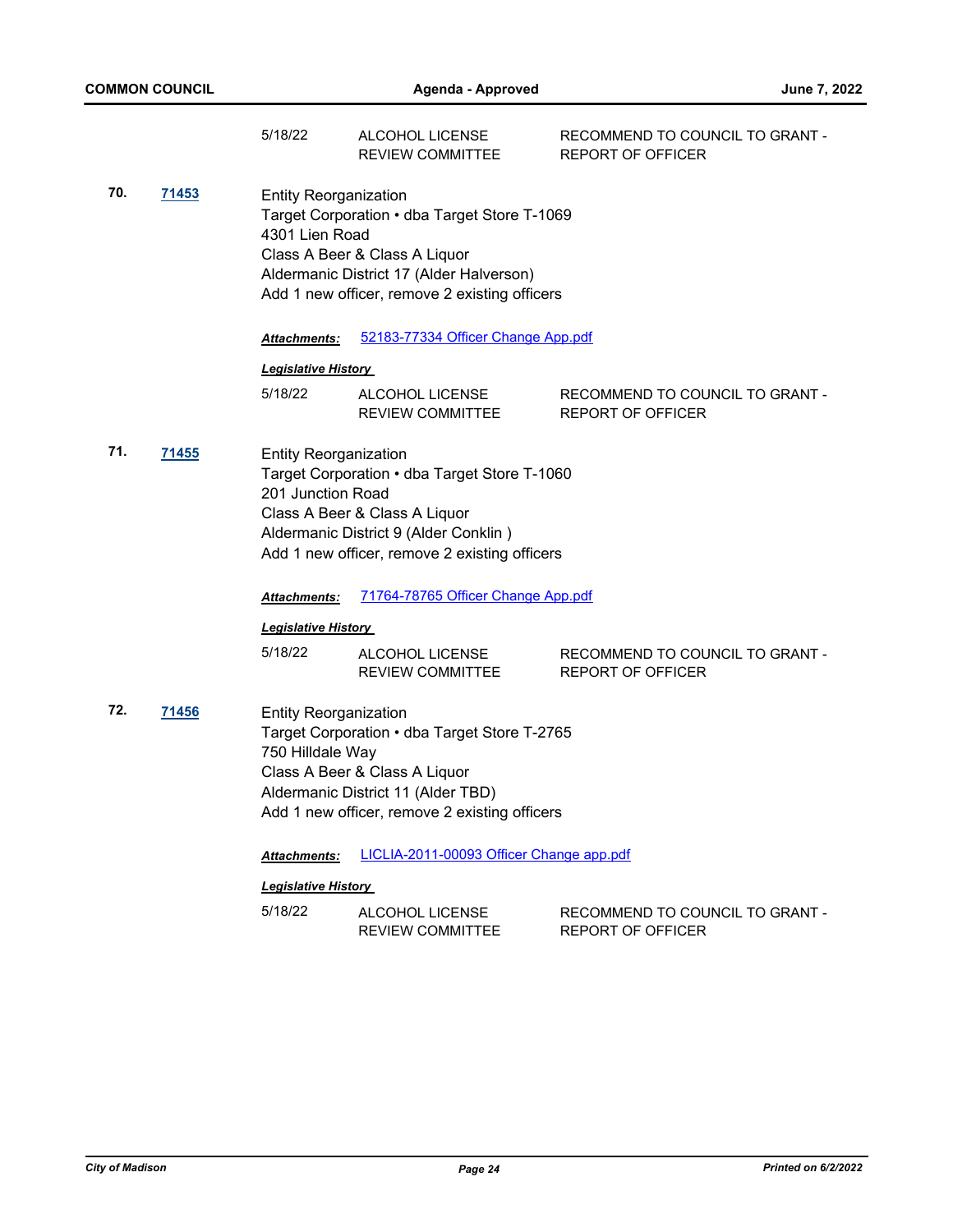| 73. | 71457 | <b>Entity Reorganization</b><br>Pizza Ventures III LLC · dba Uno Chicago Grill<br>3010 Crossroads Dr<br>Class B Combination Liquor & Beer<br>Aldermanic District 17 (Alder Halverson)<br>Adding 1 new officer |                                                                                                                                                                                                             |                                                                         |
|-----|-------|---------------------------------------------------------------------------------------------------------------------------------------------------------------------------------------------------------------|-------------------------------------------------------------------------------------------------------------------------------------------------------------------------------------------------------------|-------------------------------------------------------------------------|
|     |       | <b>Attachments:</b>                                                                                                                                                                                           | 61471-58658 Officer Change.pdf                                                                                                                                                                              |                                                                         |
|     |       | <b>Legislative History</b>                                                                                                                                                                                    |                                                                                                                                                                                                             |                                                                         |
|     |       | 5/18/22                                                                                                                                                                                                       | ALCOHOL LICENSE<br>REVIEW COMMITTEE                                                                                                                                                                         | RECOMMEND TO COUNCIL TO GRANT -<br><b>REPORT OF OFFICER</b>             |
| 74. | 71458 | <b>Entity Reorganization</b><br>7202 Watts Rd                                                                                                                                                                 | Wal-Mart Stores East LP . dba Wal-Mart #1138<br>Class A Beer & Class A Liquor<br>Aldermanic District 1 (Alder Harrington-Mckinney)<br>Add 4 new officers, remove 1 existing officer                         |                                                                         |
|     |       | <b>Attachments:</b>                                                                                                                                                                                           | 62244-82218 Officer Change App.pdf                                                                                                                                                                          |                                                                         |
|     |       | <b>Legislative History</b>                                                                                                                                                                                    |                                                                                                                                                                                                             |                                                                         |
|     |       | 5/18/22                                                                                                                                                                                                       | ALCOHOL LICENSE<br>REVIEW COMMITTEE                                                                                                                                                                         | RECOMMEND TO COUNCIL TO GRANT -<br><b>REPORT OF OFFICER</b>             |
| 75. | 71459 | <b>Entity Reorganization</b><br>23 N Pinckney St<br>Remove 1 officer                                                                                                                                          | Class B Combination Liquor & Beer<br>Aldermanic District 4 (Alder Verveer)                                                                                                                                  | Provisions & Mercantile LLC • dba The Old-Fashioned Tavern & Restaurant |
|     |       | <b>Attachments:</b>                                                                                                                                                                                           | 68504-71973 Officer Change.pdf                                                                                                                                                                              |                                                                         |
|     |       | <b>Legislative History</b>                                                                                                                                                                                    |                                                                                                                                                                                                             |                                                                         |
|     |       | 5/18/22                                                                                                                                                                                                       | ALCOHOL LICENSE<br><b>REVIEW COMMITTEE</b>                                                                                                                                                                  | RECOMMEND TO COUNCIL TO GRANT -<br><b>REPORT OF OFFICER</b>             |
| 76. | 71460 | <b>Business Name Change</b><br>3010 Crossroads Dr.<br><b>Attachments:</b>                                                                                                                                     | Pizza Ventures III LLC . Current dba: Uno Chicago Grill<br>Class B Combination Liquor & Beer<br>Aldermanic District 17 (Alder Halverson)<br>New dba:La Taguara Bar & Grill<br>61471-58658 Change of DBA.pdf |                                                                         |
|     |       |                                                                                                                                                                                                               |                                                                                                                                                                                                             |                                                                         |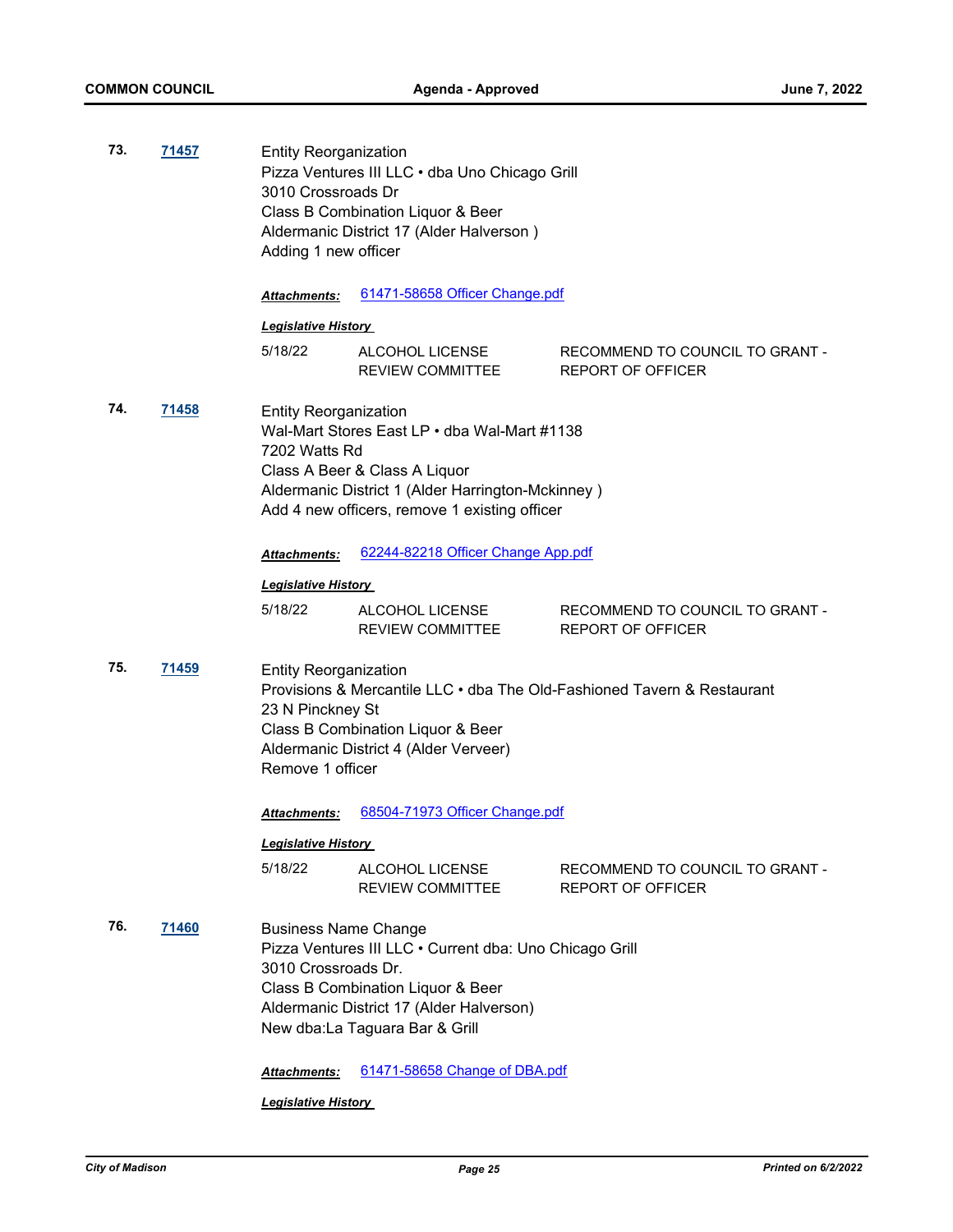|     |              | 5/18/22                                    | ALCOHOL LICENSE<br><b>REVIEW COMMITTEE</b>                                                                                                                                                                                                                                                                                                                                                                                                | RECOMMEND TO COUNCIL TO GRANT -<br><b>REPORT OF OFFICER</b>               |
|-----|--------------|--------------------------------------------|-------------------------------------------------------------------------------------------------------------------------------------------------------------------------------------------------------------------------------------------------------------------------------------------------------------------------------------------------------------------------------------------------------------------------------------------|---------------------------------------------------------------------------|
| 77. | <u>71475</u> | Change of Agent<br>5150 High Crossing Blvd | Madison Express LLC · dba Holiday Inn Express & Suites Madison<br>New Agent: Luke Stauffacher<br>Class B Combination Liquor & Beer<br>Aldermanic District 17 (Alder Halverson)                                                                                                                                                                                                                                                            |                                                                           |
|     |              | <b>Attachments:</b>                        | LICLIB-2016-00484 Stauffacher App.pdf                                                                                                                                                                                                                                                                                                                                                                                                     |                                                                           |
|     |              | <b>Legislative History</b>                 |                                                                                                                                                                                                                                                                                                                                                                                                                                           |                                                                           |
|     |              | 5/18/22                                    | ALCOHOL LICENSE<br><b>REVIEW COMMITTEE</b>                                                                                                                                                                                                                                                                                                                                                                                                | RECOMMEND TO COUNCIL TO GRANT -<br><b>REPORT OF OFFICER</b>               |
| 78. | <u>71516</u> | Attachments:                               | <b>Change of Licensed Premise</b><br>Settle Down LLC . dba The Settle Down Tavern<br>Current Capacity (in/out): 48/35 · Proposed Capacity (in/out): 48/112<br>117 S Pinckney St · Agent: Samuel Parker<br>Class B Combination Liquor & Beer • 45% alcohol, 55% food<br>Aldermanic District 4 (Alder Verveer) • Police Sector 405<br>Pinckney St and the other side of the building, in front of 113 King St.<br>LICPCH-2022-00202 (2).pdf | Request to extend premises to sidewalk and roadway cafes outside of 117 S |
|     |              |                                            | <b>Toniolo Comments.pdf</b>                                                                                                                                                                                                                                                                                                                                                                                                               |                                                                           |
|     |              | <b>Legislative History</b>                 |                                                                                                                                                                                                                                                                                                                                                                                                                                           |                                                                           |
|     |              | 5/18/22                                    | <b>ALCOHOL LICENSE</b><br><b>REVIEW COMMITTEE</b>                                                                                                                                                                                                                                                                                                                                                                                         | Take Off The Table                                                        |
|     |              | 5/18/22                                    | ALCOHOL LICENSE<br><b>REVIEW COMMITTEE</b>                                                                                                                                                                                                                                                                                                                                                                                                | Take Off The Table                                                        |
|     |              | 5/18/22                                    | ALCOHOL LICENSE<br><b>REVIEW COMMITTEE</b>                                                                                                                                                                                                                                                                                                                                                                                                | Table                                                                     |
|     |              | 5/18/22                                    | ALCOHOL LICENSE<br><b>REVIEW COMMITTEE</b>                                                                                                                                                                                                                                                                                                                                                                                                | Table                                                                     |
|     |              | 5/18/22                                    | ALCOHOL LICENSE<br><b>REVIEW COMMITTEE</b>                                                                                                                                                                                                                                                                                                                                                                                                | RECOMMEND TO COUNCIL TO GRANT -<br><b>REPORT OF OFFICER</b>               |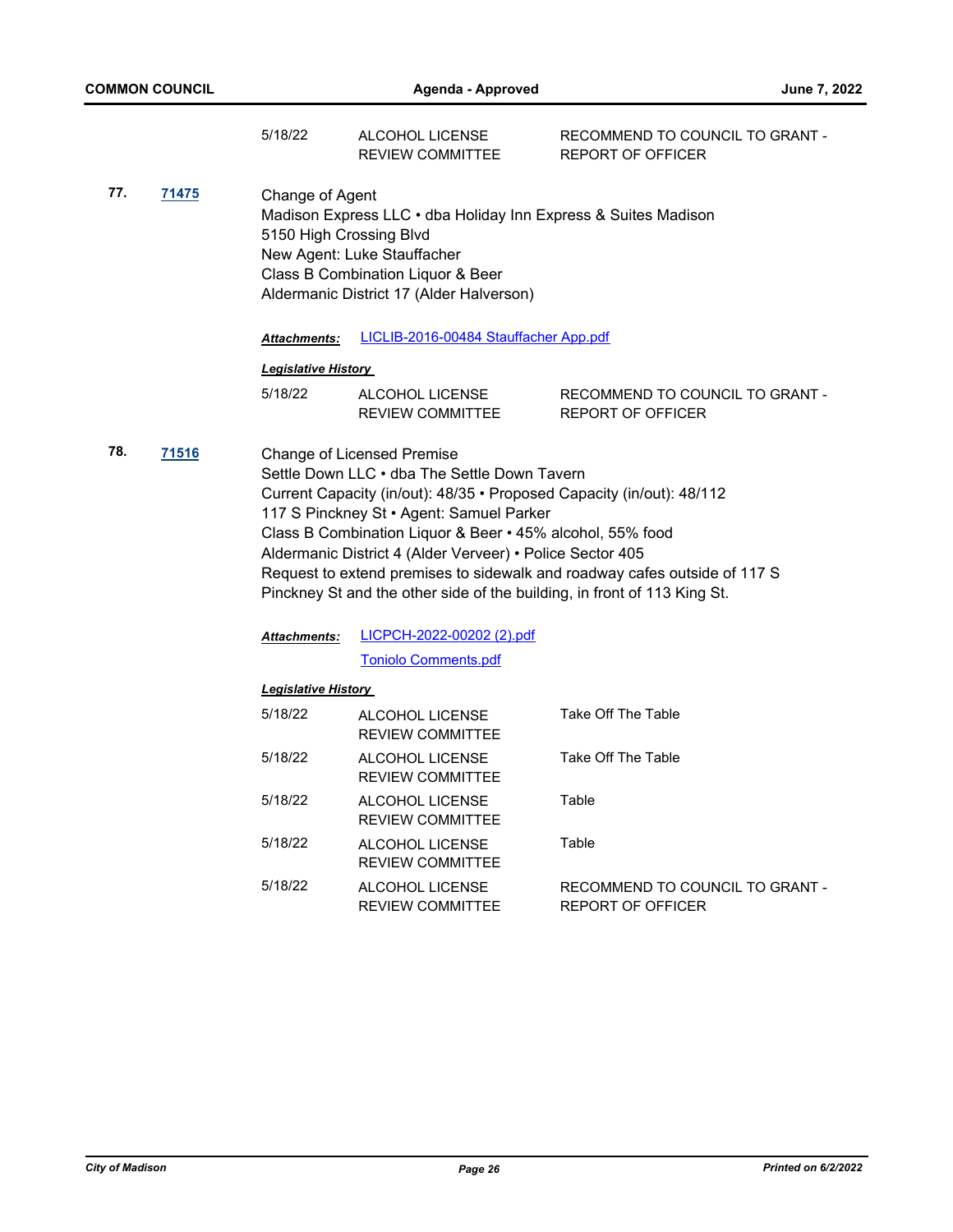**79. [71517](http://madison.legistar.com/gateway.aspx?m=l&id=/matter.aspx?key=83407)** Change of Licensed Premise The Mad Food Company LLC • dba Hawk's Bar & Grill Current Capacity (in/out): 99/25 • Proposed Capacity (in/out): 99/36 425 State St • Agent: Hawk Sullivan Class B Combination Liquor & Beer • 50% alcohol, 50% food Aldermanic District 2 (Alder Heck) • Police Sector 403 Request to expand service outdoors to 36.

> [LICPCH-2022-00219 App.pdf](http://madison.legistar.com/gateway.aspx?M=F&ID=f1087940-fab3-427f-b9b7-fc178998324d.pdf) [Toniolo Comments.pdf](http://madison.legistar.com/gateway.aspx?M=F&ID=0b2fa2ca-ed5e-4798-8214-8636c771eebe.pdf) *Attachments:*

## *Legislative History*

| 5/18/22 | ALCOHOL LICENSE<br><b>REVIEW COMMITTEE</b> | Refer to the ALCOHOL LICENSE REVIEW<br><b>COMMITTEE</b> |
|---------|--------------------------------------------|---------------------------------------------------------|
| 5/18/22 | ALCOHOL LICENSE<br><b>REVIEW COMMITTEE</b> | RECOMMEND TO COUNCIL TO GRANT -<br>REPORT OF OFFICER    |
| 5/18/22 | ALCOHOL LICENSE<br><b>REVIEW COMMITTEE</b> | Reconsider                                              |

AGENDA NOTE: To clarify, at their 5/18/22 meeting, the ALRC first recommended referral, then reconsidered, then finally recommended to Council to Grant.

**80. [71518](http://madison.legistar.com/gateway.aspx?m=l&id=/matter.aspx?key=83408)** Change of Licensed Premise BW of Madison Inc • dba Wilson's Bar & Grill Current Capacity (in/out): 99/50 • Proposed Capacity (in/out): 90/80 2144 Atwood Ave • Agent: Randall Wilson Class B Combination Liquor & Beer • 70% alcohol, 30% food Aldermanic District 15 (Alder Foster) • Police Sector 601 Request to expand premises to convert 75% of parking lot to patio space during the months of May - October.

> [LICPCH-2022-00229 App.pdf](http://madison.legistar.com/gateway.aspx?M=F&ID=d198261a-c616-480f-8f22-7a9531d19d3d.pdf) [Toniolo Comments.pdf](http://madison.legistar.com/gateway.aspx?M=F&ID=d76a1ce0-9cb2-4ada-b86d-7e0c0d945b3e.pdf) [Eichinger Comments\\_Redacted.pdf](http://madison.legistar.com/gateway.aspx?M=F&ID=3bdb7aa1-9b68-43ce-b6fc-58511f4f8df4.pdf) *Attachments:*

#### *Legislative History*

5/18/22 ALCOHOL LICENSE REVIEW COMMITTEE RECOMMEND TO COUNCIL TO GRANT - REPORT OF OFFICER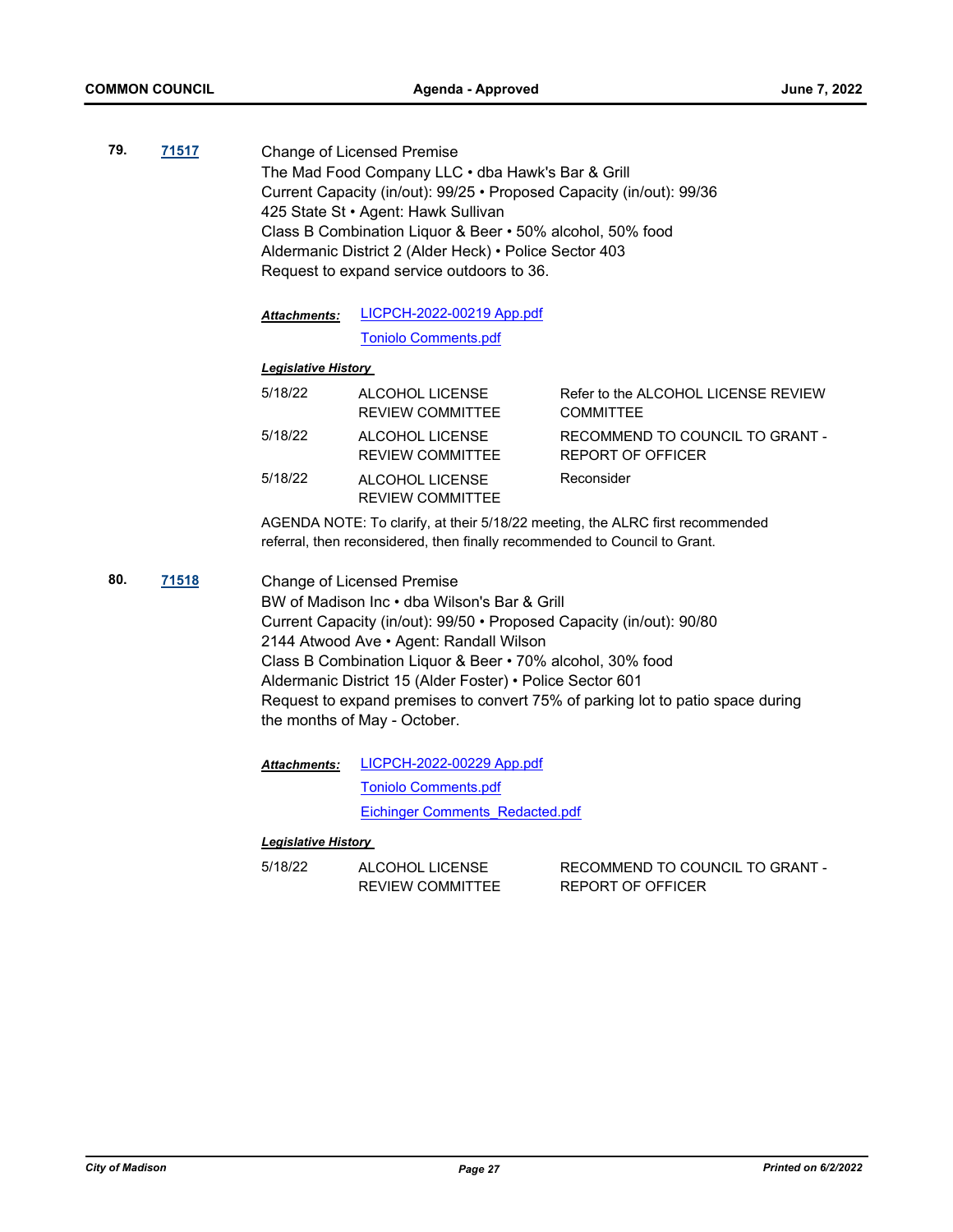**81. [71519](http://madison.legistar.com/gateway.aspx?m=l&id=/matter.aspx?key=83409)** Change of Licensed Premise Small Change LLC • dba Muskellounge and Sporting Club Current Capacity (in/out): 148/34 • Proposed Capacity (in/out): 148/75 4102 Monona Dr • Agent: Chad Vogel Class B Combination Liquor & Beer • 84% alcohol, 15% food, 1% other Aldermanic District 15 (Alder Foster) • Police Sector 613 Request to extend premises on patio for charity event annually called Strip Mall Carnival with Clean Wisconsin and Stateline.

> [LICPCH-2022-00223 App.pdf](http://madison.legistar.com/gateway.aspx?M=F&ID=fac62376-4b53-473c-bd9f-be2eee1d33c2.pdf) [Dannenbaum Comments.pdf](http://madison.legistar.com/gateway.aspx?M=F&ID=6520b045-7c2a-4ba7-aa3e-9639671347b7.pdf) [Toniolo Comments.pdf](http://madison.legistar.com/gateway.aspx?M=F&ID=61283b10-d9b2-4737-8d91-4fcfa5a254b3.pdf) *Attachments:*

## *Legislative History*

| 5/18/22 | ALCOHOL LICENSE  | RECOMMEND TO COUNCIL TO GRANT - |
|---------|------------------|---------------------------------|
|         | REVIEW COMMITTEE | REPORT OF OFFICER               |

**82. [71526](http://madison.legistar.com/gateway.aspx?m=l&id=/matter.aspx?key=83416)** Entity Reorganization ALDI Inc • dba ALDI #21 3925 Lien Road Class A Beer & Class A Liquor Aldermanic District 3 (Alder Paulso) Add 2 new officers & remove 2 existing officers

*Attachments:* [55696-67755 Officer Change App.pdf](http://madison.legistar.com/gateway.aspx?M=F&ID=df065a3e-d7c2-4ae0-b48c-5ac66da526e0.pdf)

#### *Legislative History*

| 5/18/22 | ALCOHOL LICENSE  | RECOMMEND TO COUNCIL TO GRANT - |
|---------|------------------|---------------------------------|
|         | REVIEW COMMITTEE | REPORT OF OFFICER               |

**83. [71528](http://madison.legistar.com/gateway.aspx?m=l&id=/matter.aspx?key=83418)** Entity Reorganization ALDI Inc • dba ALDI #22 8222 Watts Road Class A Beer & Class A Liquor Aldermanic District 1 (Alder Harrington-McKinney) Add 2 new officers & remove 2 existing officers

*Attachments:* [58400-67754 Officer Change app.pdf](http://madison.legistar.com/gateway.aspx?M=F&ID=2a269ab5-f06f-4f2a-b22e-cb7385eae78a.pdf)

| 5/18/22 | ALCOHOL LICENSE  | RECOMMEND TO COUNCIL TO GRANT - |
|---------|------------------|---------------------------------|
|         | REVIEW COMMITTEE | REPORT OF OFFICER               |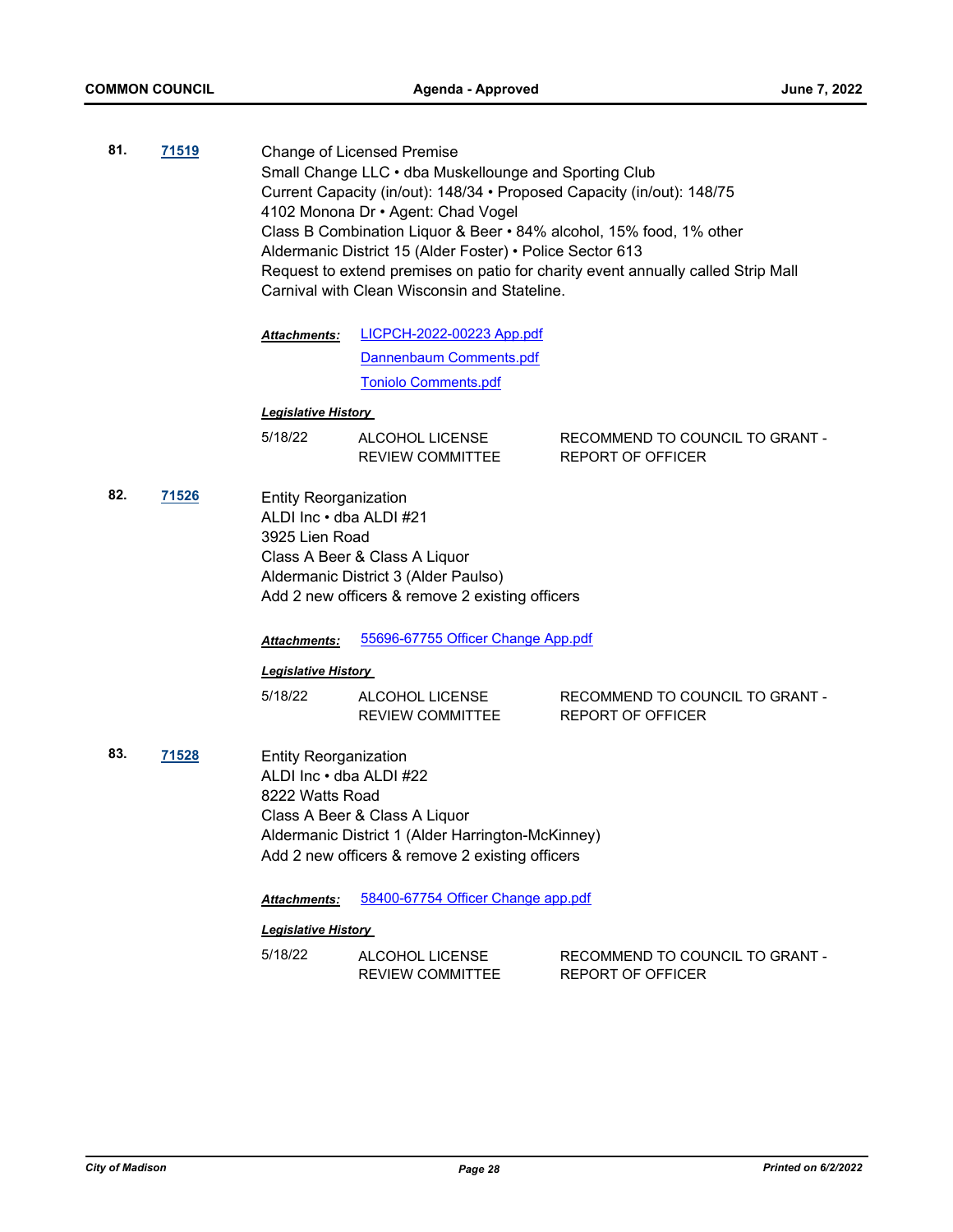| 84. | 71529 | Change of Agent<br>New Agent: Ashton Davis<br>Class A Beer | 7-Eleven Inc · dba 7-Eleven #35850J · 2201 S Park St<br>Aldermanic District 14 (Alder Carter)                                                                                                                                                                                                                                                                                                                                                                                         |                                                             |  |
|-----|-------|------------------------------------------------------------|---------------------------------------------------------------------------------------------------------------------------------------------------------------------------------------------------------------------------------------------------------------------------------------------------------------------------------------------------------------------------------------------------------------------------------------------------------------------------------------|-------------------------------------------------------------|--|
|     |       | <b>Attachments:</b>                                        | LICLIA-2018-00247 Agent Change App.pdf                                                                                                                                                                                                                                                                                                                                                                                                                                                |                                                             |  |
|     |       | <b>Legislative History</b>                                 |                                                                                                                                                                                                                                                                                                                                                                                                                                                                                       |                                                             |  |
|     |       | 5/18/22                                                    | ALCOHOL LICENSE<br><b>REVIEW COMMITTEE</b>                                                                                                                                                                                                                                                                                                                                                                                                                                            | RECOMMEND TO COUNCIL TO GRANT -<br><b>REPORT OF OFFICER</b> |  |
| 85. | 71532 |                                                            | Change of Agent<br>7-Eleven Inc• dba 7-Eleven #35848J • 2703 W Beltline Hwy<br>New Agent: Ashton Davis<br>Class A Beer<br>Aldermanic District 10 (Alder Figueroa-Cole)                                                                                                                                                                                                                                                                                                                |                                                             |  |
|     |       | <b>Attachments:</b>                                        | LICLIA-2018-00246 Agent Change App.pdf                                                                                                                                                                                                                                                                                                                                                                                                                                                |                                                             |  |
|     |       | <b>Legislative History</b>                                 |                                                                                                                                                                                                                                                                                                                                                                                                                                                                                       |                                                             |  |
|     |       | 5/18/22                                                    | ALCOHOL LICENSE<br><b>REVIEW COMMITTEE</b>                                                                                                                                                                                                                                                                                                                                                                                                                                            | RECOMMEND TO COUNCIL TO GRANT -<br><b>REPORT OF OFFICER</b> |  |
| 86. | 71543 | Attachments:                                               | Separated 18+ Center for Performing Arts License Renewal<br>Hoops of Dane County Inc . dba North of the Bayou . Capacity: 480<br>802 Atlas Ct · Agent: Dale Beck<br>Class B Combination Liquor & Beer . 40% alcohol, 60% food<br>Aldermanic District 3 (Alder Paulson) · Police Sector 611<br>Separation requested by City Attorney's Office<br>HOOPS NORTH OF BAYOU LICENT-2017-00181.pdf<br><b>Bayou Entertainment License.pdf</b><br><b>Hoops of Dane County Security Plan.pdf</b> |                                                             |  |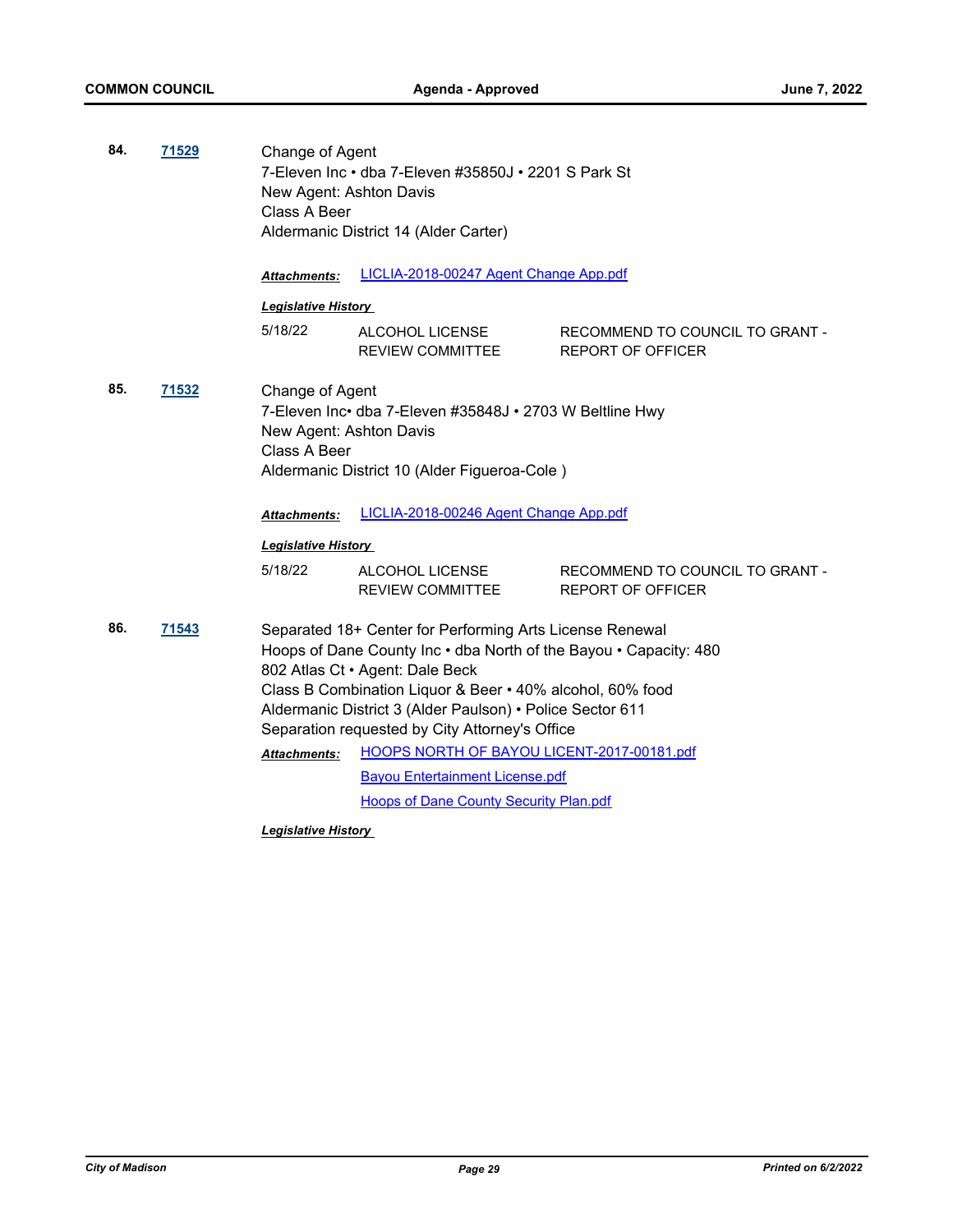#### 5/18/22 ALCOHOL LICENSE REVIEW COMMITTEE RECOMMEND TO COUNCIL TO GRANT WITH CONDITIONS - REPORT OF **OFFICER**

Roll Call Vote: 4 Ayes (Verveer, Myadze, Carter, Farley), 1 Nay (Fletcher), 1 Absention (Donnelly)

The conditions are:

1) The capacity will be a maximum of 480 with the basement being limited to 168. 2) The security plan provided by the applicant be a part of the license conditions with the following

changes:

- Item 2 shall be amended to read "...security in lot(s) at all times on nights that are busy entertainment is provided."

- Item 3 shall be amended to read "...will go up as the night goes on up to \$15 then to \$20 or higher based on time."

3) The premises shall at all times abide by the terms of the Security Plan approved by the Common Council (a copy of which shall be maintained on premises and available for inspection at all times and a copy of which shall be kept on file with the City Clerk's Office).

4. Security cameras in the establishment shall be operational at all times the establishment is open.

## **REPORT OF BOARD OF PARK COMMISSIONERS**

**87. [71123](http://madison.legistar.com/gateway.aspx?m=l&id=/matter.aspx?key=83074)** Authorizing the Mayor and City Clerk to enter into a Donation Agreement and Construction Agreement with the Madison Parks Foundation for the Privately Funded Improvement of the Glenway Golf Park Clubhouse.

> *Sponsors:* Tag Evers, Syed Abbas, Yannette Figueroa Cole And Regina M. Vidaver [The Glen Golf Park Agreements.pdf](http://madison.legistar.com/gateway.aspx?M=F&ID=531b87a7-3f3c-447b-9f26-2a8539d962ac.pdf) *Attachments:*

[The Glen Donation Construction Agreements BPC Memo Final.pdf](http://madison.legistar.com/gateway.aspx?M=F&ID=5a50a57a-38ff-4b27-8dc2-9254b8e126ad.pdf)

#### *Legislative History*

| 4/22/22 | Parks Division<br>(5/16/22), Common Council (5/24/22) | Referred for Introduction<br>Common Council (5/10/22), Board of Park Commissioners (5/11/22), Finance Committee |
|---------|-------------------------------------------------------|-----------------------------------------------------------------------------------------------------------------|
| 5/10/22 | <b>BOARD OF PARK</b><br><b>COMMISSIONERS</b>          | Refer to the FINANCE COMMITTEE                                                                                  |
| 5/10/22 | <b>COMMON COUNCIL</b>                                 | Referred to the BOARD OF PARK<br><b>COMMISSIONERS</b>                                                           |
| 5/11/22 | <b>BOARD OF PARK</b><br><b>COMMISSIONERS</b>          | RECOMMEND TO COUNCIL TO ADOPT -<br>REPORT OF OFFICER                                                            |
| 5/16/22 | <b>FINANCE COMMITTEE</b>                              | Return to Lead with the Recommendation for<br>Approval to the BOARD OF PARK<br><b>COMMISSIONERS</b>             |

## **REPORT OF BOARD OF PUBLIC WORKS**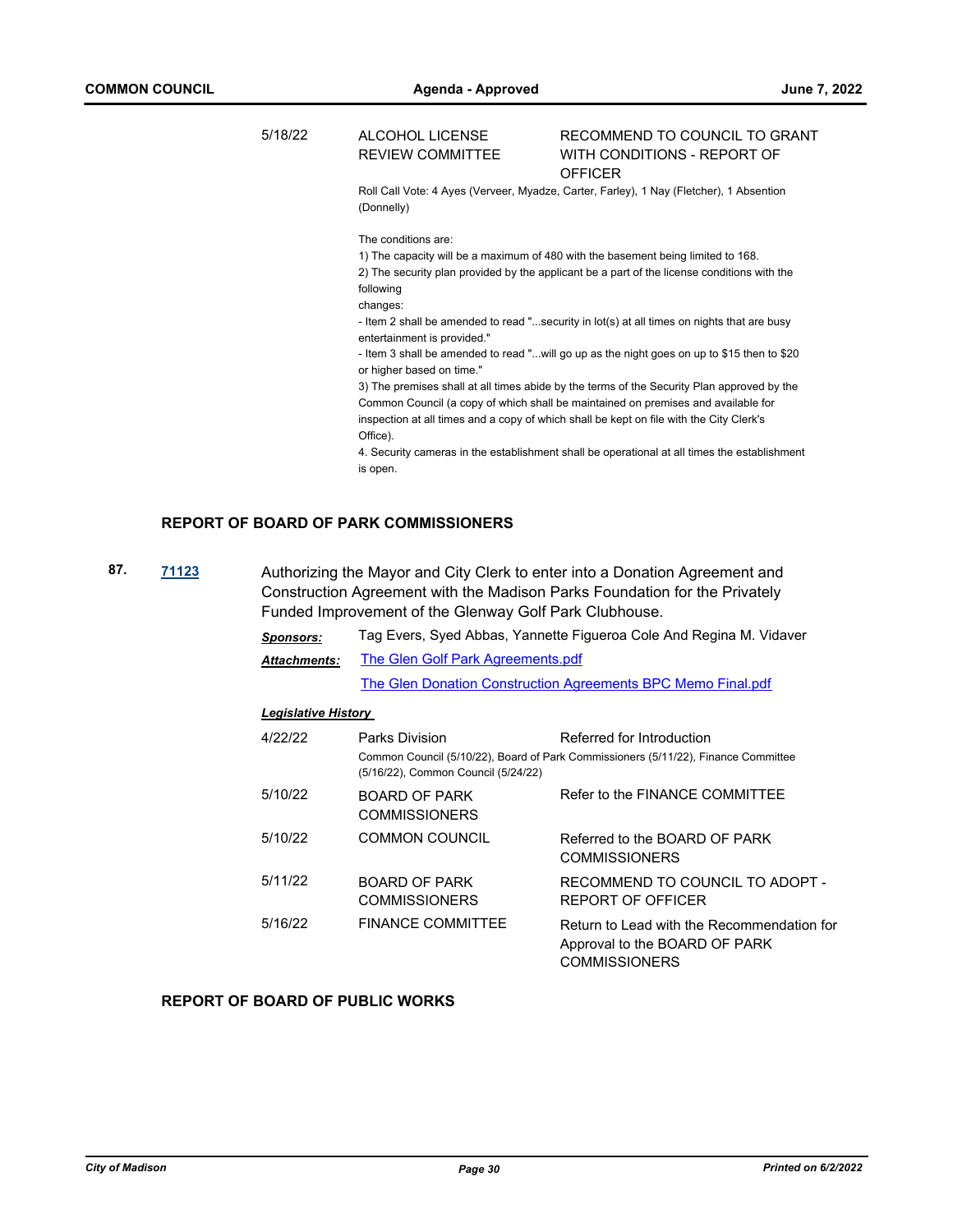| 88. | <u>71489</u> | and 12th ADs)              | Petition to the Commissioner of Railroads for BRT improvements (5th, 6th, 8th,               |                                                                             |
|-----|--------------|----------------------------|----------------------------------------------------------------------------------------------|-----------------------------------------------------------------------------|
|     |              | <b>Sponsors:</b>           | Satya V. Rhodes-Conway, Keith Furman And Grant Foster                                        |                                                                             |
|     |              | Attachments:               | MadisonBRT RailroadPetition.pdf                                                              |                                                                             |
|     |              |                            | MadisonBRT AttA CrashData.pdf                                                                |                                                                             |
|     |              |                            | MadisonBRT AttB TrafficData.pdf                                                              |                                                                             |
|     |              |                            | MadisonBRT AttC SightDistances.pdf                                                           |                                                                             |
|     |              |                            | MadisonBRT AttD TypicalSections.pdf                                                          |                                                                             |
|     |              |                            | MadisonBRT AttE USDOTCrossingInventoryForms.pdf                                              |                                                                             |
|     |              |                            | MadisonBRT AttF DraftOfProposedWork.pdf                                                      |                                                                             |
|     |              |                            | MadisonBRT AttG ApprovalOfGeometry.pdf                                                       |                                                                             |
|     |              |                            |                                                                                              | MadisonBRT AttH SmallStartsProjectDevelopmentRating.pdf                     |
|     |              | <b>Legislative History</b> |                                                                                              |                                                                             |
|     |              | 5/12/22                    | <b>Transportation Department</b><br>Board of Public Works (5/25/22); Common Council (6/7/22) | Referred for Introduction                                                   |
|     |              | 5/24/22                    | <b>COMMON COUNCIL</b>                                                                        | Refer to the BOARD OF PUBLIC WORKS                                          |
|     |              | 5/25/22                    | <b>BOARD OF PUBLIC</b><br><b>WORKS</b>                                                       | RECOMMEND TO COUNCIL TO ADOPT -<br><b>REPORT OF OFFICER</b>                 |
| 89. | <u>71511</u> | $-2022.$ (6th AD)          |                                                                                              | Awarding Public Works Contract No. 8624, Russell Street Assessment District |
|     |              | <b>Sponsors:</b>           | <b>BOARD OF PUBLIC WORKS</b>                                                                 |                                                                             |
|     |              | Attachments:               | 8624 BidOpeningTab.pdf                                                                       |                                                                             |
|     |              |                            | 8624 contract.pdf                                                                            |                                                                             |
|     |              | <b>Legislative History</b> |                                                                                              |                                                                             |
|     |              | 5/12/22                    | <b>Engineering Division</b>                                                                  | Refer to the BOARD OF PUBLIC WORKS                                          |
|     |              | 5/25/22                    | <b>BOARD OF PUBLIC</b><br><b>WORKS</b>                                                       | RECOMMEND TO COUNCIL TO ADOPT -<br><b>REPORT OF OFFICER</b>                 |
| 90. | 71513        |                            | Sewer Replacement Assessment District - 2022. (12th AD)                                      | Awarding Public Works Contract No. 9102, 1622 Fordem Avenue Sanitary        |
|     |              | <b>Sponsors:</b>           | <b>BOARD OF PUBLIC WORKS</b>                                                                 |                                                                             |
|     |              | Attachments:               | 9102 BidOpeningTab.pdf                                                                       |                                                                             |
|     |              |                            | 9102 contract.pdf                                                                            |                                                                             |
|     |              | <b>Legislative History</b> |                                                                                              |                                                                             |
|     |              | 5/12/22                    | <b>Engineering Division</b>                                                                  | Refer to the BOARD OF PUBLIC WORKS                                          |
|     |              | 5/25/22                    | <b>BOARD OF PUBLIC</b><br><b>WORKS</b>                                                       | RECOMMEND TO COUNCIL TO ADOPT -<br>REPORT OF OFFICER                        |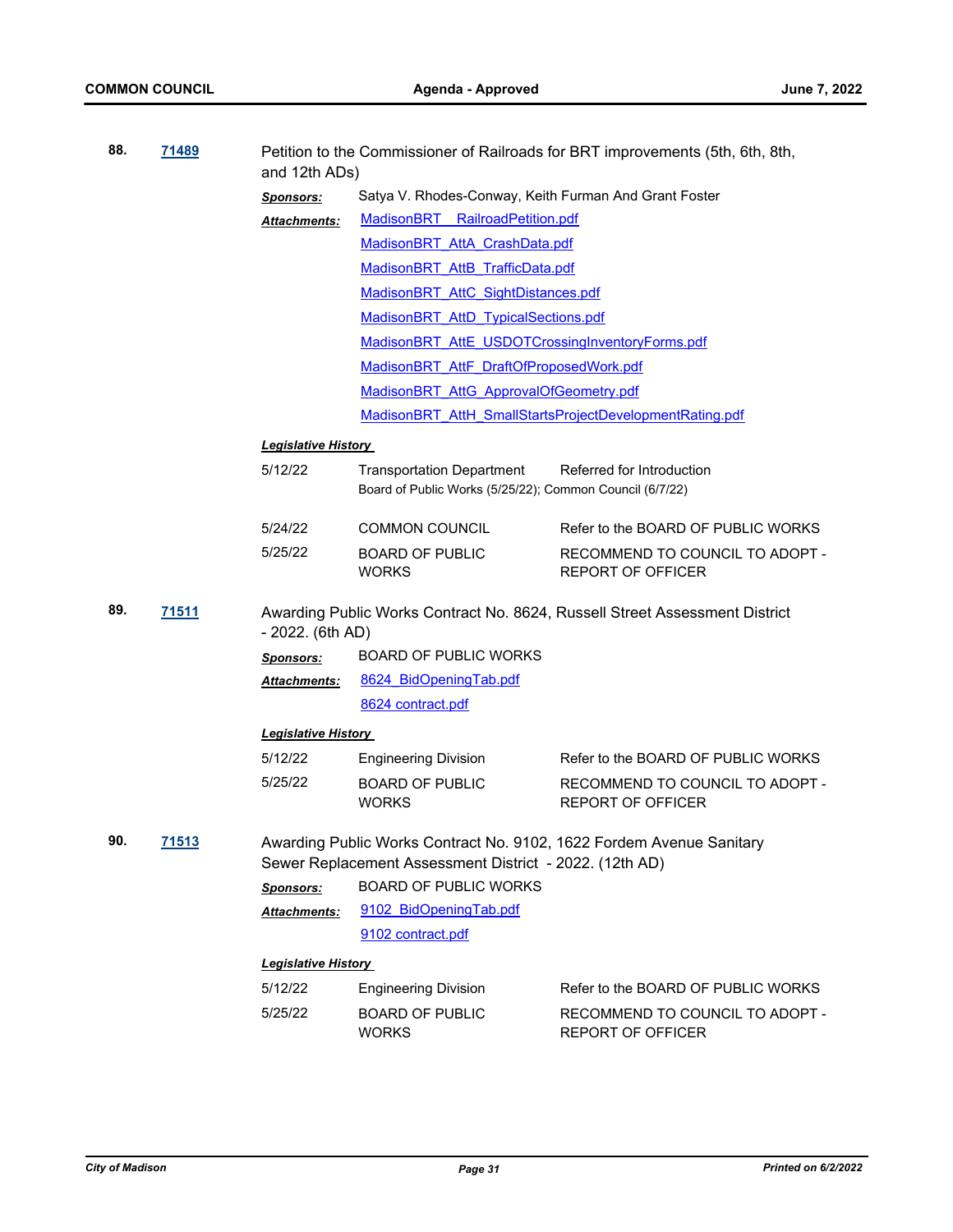| 91. | 71514        | 2022. (15th AD)                                                                                             |                                                                                         | Awarding Public Works Contract No. 9103, Worthington Avenue, Powers<br>Avenue, and Thurber Avenue Sanitary Replacement Assessment District -                 |  |
|-----|--------------|-------------------------------------------------------------------------------------------------------------|-----------------------------------------------------------------------------------------|--------------------------------------------------------------------------------------------------------------------------------------------------------------|--|
|     |              | <b>Sponsors:</b>                                                                                            | <b>BOARD OF PUBLIC WORKS</b>                                                            |                                                                                                                                                              |  |
|     |              | <b>Attachments:</b>                                                                                         | 9103 BidOpeningTab.pdf                                                                  |                                                                                                                                                              |  |
|     |              |                                                                                                             | 9103 contract.pdf                                                                       |                                                                                                                                                              |  |
|     |              | <b>Legislative History</b>                                                                                  |                                                                                         |                                                                                                                                                              |  |
|     |              | 5/12/22                                                                                                     | <b>Engineering Division</b>                                                             | Refer to the BOARD OF PUBLIC WORKS                                                                                                                           |  |
|     |              | 5/25/22                                                                                                     | <b>BOARD OF PUBLIC</b><br><b>WORKS</b>                                                  | RECOMMEND TO COUNCIL TO ADOPT -<br><b>REPORT OF OFFICER</b>                                                                                                  |  |
| 92. | <u>71565</u> |                                                                                                             |                                                                                         | Approving plans and specifications and authorizing the Board of Public Works<br>to advertise and receive bids for Overture Center Garage Screening. (4th AD) |  |
|     |              | <b>Sponsors:</b>                                                                                            | <b>BOARD OF PUBLIC WORKS</b>                                                            |                                                                                                                                                              |  |
|     |              | <b>Attachments:</b>                                                                                         | 2022-05-16 Overture Center Garage Screening.pdf                                         |                                                                                                                                                              |  |
|     |              |                                                                                                             | Overture Center Garage Screening Notes.pdf                                              |                                                                                                                                                              |  |
|     |              | <b>Legislative History</b>                                                                                  |                                                                                         |                                                                                                                                                              |  |
|     |              | 5/16/22                                                                                                     | <b>Parking Utility</b>                                                                  | Refer to the BOARD OF PUBLIC WORKS                                                                                                                           |  |
|     |              | 5/25/22                                                                                                     | <b>BOARD OF PUBLIC</b><br><b>WORKS</b>                                                  | RECOMMEND TO COUNCIL TO ADOPT -<br><b>REPORT OF OFFICER</b>                                                                                                  |  |
| 93. | 71593        | Ordering Property Owners to Replace Substandard/Defective Sidewalks.<br>$(1,2,6,7,9,10,11,12,16,17,819$ AD) |                                                                                         |                                                                                                                                                              |  |
|     |              | <b>Sponsors:</b>                                                                                            | <b>BOARD OF PUBLIC WORKS</b>                                                            |                                                                                                                                                              |  |
|     |              | <b>Legislative History</b>                                                                                  |                                                                                         |                                                                                                                                                              |  |
|     |              | 5/17/22                                                                                                     | <b>Engineering Division</b>                                                             | Refer to the BOARD OF PUBLIC WORKS                                                                                                                           |  |
|     |              | 5/25/22                                                                                                     | <b>BOARD OF PUBLIC</b><br><b>WORKS</b>                                                  | RECOMMEND TO COUNCIL TO ADOPT -<br><b>REPORT OF OFFICER</b>                                                                                                  |  |
| 94. | 71616        | 2022. (15th AD)                                                                                             |                                                                                         | Approving the use of Safe Routes Grants funding for the installation of new<br>sidewalk on project #14056: New Sidewalk Installation Assessment District -   |  |
|     |              | <b>Sponsors:</b>                                                                                            | <b>Grant Foster</b>                                                                     |                                                                                                                                                              |  |
|     |              | <b>Legislative History</b>                                                                                  |                                                                                         |                                                                                                                                                              |  |
|     |              | 5/17/22                                                                                                     | <b>Engineering Division</b><br>Board of Public Works (5/25/22); Common Council (6/7/22) | Referred for Introduction                                                                                                                                    |  |
|     |              | 5/24/22                                                                                                     | <b>COMMON COUNCIL</b>                                                                   | Refer to the BOARD OF PUBLIC WORKS                                                                                                                           |  |
|     |              | 5/25/22                                                                                                     | <b>BOARD OF PUBLIC</b><br><b>WORKS</b>                                                  | RECOMMEND TO COUNCIL TO ADOPT -<br><b>REPORT OF OFFICER</b>                                                                                                  |  |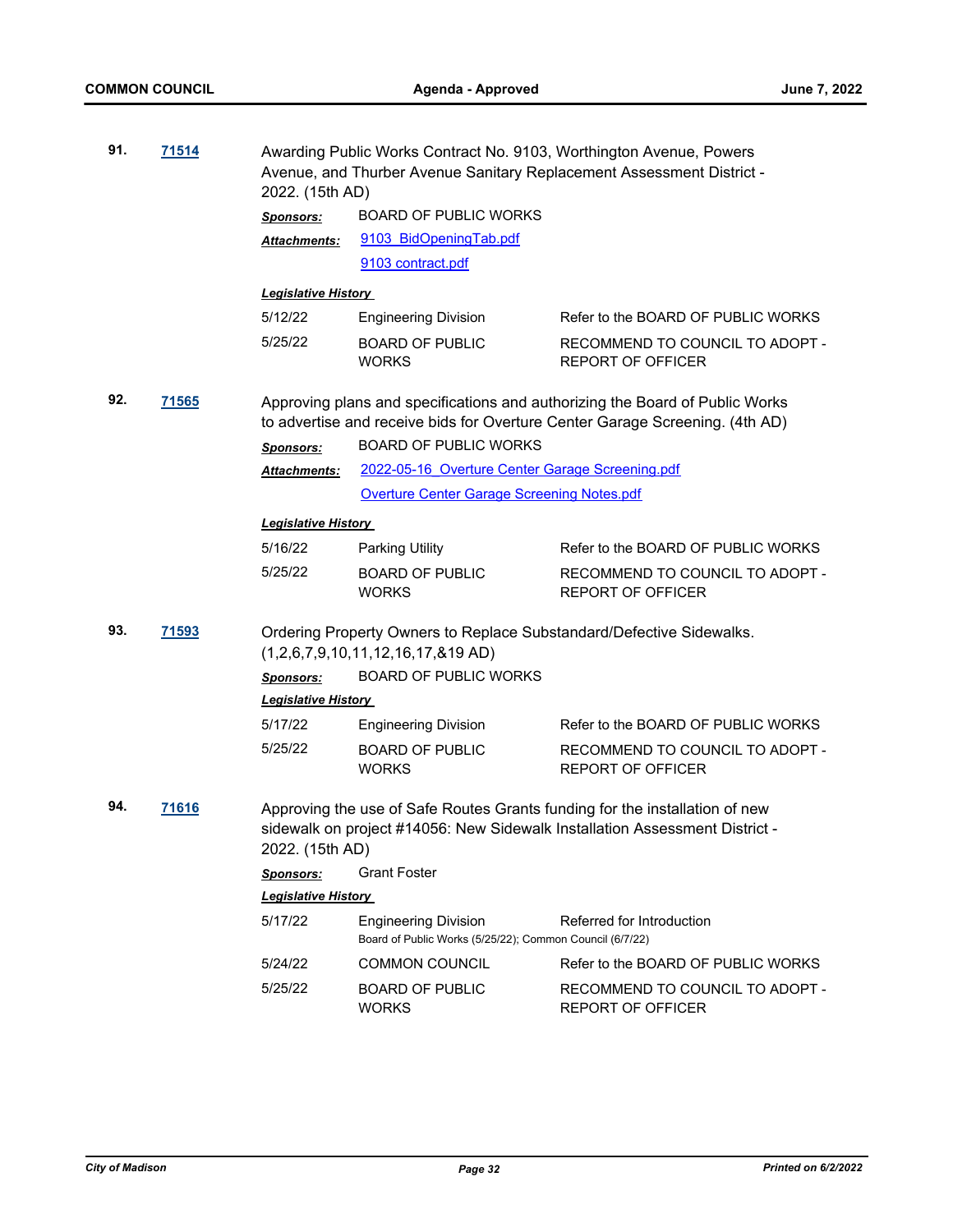| 95. | 71624        | (City Wide)                                                                                                                                                                                                                                                                                                                                                | Accepting the Engineering Division's 2021 Compliance Maintenance Annual<br>Report (CMAR) for Operation and Maintenance of the Madison Sewer Utility.           |                                                             |  |
|-----|--------------|------------------------------------------------------------------------------------------------------------------------------------------------------------------------------------------------------------------------------------------------------------------------------------------------------------------------------------------------------------|----------------------------------------------------------------------------------------------------------------------------------------------------------------|-------------------------------------------------------------|--|
|     |              | <b>Sponsors:</b>                                                                                                                                                                                                                                                                                                                                           | Grant Foster, Gary Halverson And Nasra Wehelie                                                                                                                 |                                                             |  |
|     |              | Attachments:                                                                                                                                                                                                                                                                                                                                               | <b>CMAR 2021.pdf</b>                                                                                                                                           |                                                             |  |
|     |              |                                                                                                                                                                                                                                                                                                                                                            | <b>BPW CMAR Presentation 2021.pdf</b>                                                                                                                          |                                                             |  |
|     |              | <b>Legislative History</b>                                                                                                                                                                                                                                                                                                                                 |                                                                                                                                                                |                                                             |  |
|     |              | 5/18/22                                                                                                                                                                                                                                                                                                                                                    | <b>Engineering Division</b><br>Board of Public Works (5/25/22); Common Council (6/7/22)                                                                        | Referred for Introduction                                   |  |
|     |              | 5/24/22                                                                                                                                                                                                                                                                                                                                                    | <b>COMMON COUNCIL</b>                                                                                                                                          | Refer to the BOARD OF PUBLIC WORKS                          |  |
|     |              | 5/25/22                                                                                                                                                                                                                                                                                                                                                    | <b>BOARD OF PUBLIC</b><br><b>WORKS</b>                                                                                                                         | RECOMMEND TO COUNCIL TO ADOPT -<br><b>REPORT OF OFFICER</b> |  |
| 96. | 71629        | Authorizing the Mayor and the City Clerk to execute Amendment No. 2 to the<br>existing Purchase of Services contract between the City of Madison and Tetra<br>Tech, Inc. for engineering services for the East Isthmus and Yahara River<br>Watershed Study. (2nd, 4th, 6th, 12th and 15th AD)<br><b>Brian Benford And Grant Foster</b><br><b>Sponsors:</b> |                                                                                                                                                                |                                                             |  |
|     |              | <u> Attachments:</u>                                                                                                                                                                                                                                                                                                                                       | Drainage Area to Eastwood Relief Box.pdf                                                                                                                       |                                                             |  |
|     |              | <b>Legislative History</b>                                                                                                                                                                                                                                                                                                                                 |                                                                                                                                                                |                                                             |  |
|     |              | 5/18/22                                                                                                                                                                                                                                                                                                                                                    | <b>Engineering Division</b>                                                                                                                                    | Refer to the BOARD OF PUBLIC WORKS                          |  |
|     |              | 5/25/22                                                                                                                                                                                                                                                                                                                                                    | <b>BOARD OF PUBLIC</b><br><b>WORKS</b>                                                                                                                         | RECOMMEND TO COUNCIL TO ADOPT -<br><b>REPORT OF OFFICER</b> |  |
| 97. | 71636        | (1st AD)                                                                                                                                                                                                                                                                                                                                                   | Approving plans and specifications and authorizing the Board of Public Works<br>to advertise and receive bids for Solar PV - Streets South Point Warm Storage. |                                                             |  |
|     |              | <b>Sponsors:</b>                                                                                                                                                                                                                                                                                                                                           | <b>BOARD OF PUBLIC WORKS</b>                                                                                                                                   |                                                             |  |
|     |              | Attachments:                                                                                                                                                                                                                                                                                                                                               | <b>Streets South Point Warm Storage Solar - BPW.pdf</b>                                                                                                        |                                                             |  |
|     |              | <b>Legislative History</b>                                                                                                                                                                                                                                                                                                                                 |                                                                                                                                                                |                                                             |  |
|     |              | 5/18/22                                                                                                                                                                                                                                                                                                                                                    | <b>Engineering Division</b>                                                                                                                                    | Refer to the BOARD OF PUBLIC WORKS                          |  |
|     |              | 5/25/22                                                                                                                                                                                                                                                                                                                                                    | <b>BOARD OF PUBLIC</b><br><b>WORKS</b>                                                                                                                         | RECOMMEND TO COUNCIL TO ADOPT -<br><b>REPORT OF OFFICER</b> |  |
| 98. | <u>71639</u> | Approving plans and specifications and authorizing the Board of Public Works<br>to advertise and receive bids for Solar PV - Fire Station 08. (3rd AD)                                                                                                                                                                                                     |                                                                                                                                                                |                                                             |  |
|     |              | <b>Sponsors:</b>                                                                                                                                                                                                                                                                                                                                           | <b>BOARD OF PUBLIC WORKS</b>                                                                                                                                   |                                                             |  |
|     |              | <b>Attachments:</b>                                                                                                                                                                                                                                                                                                                                        | Fire Station 08 Solar - BPW.pdf                                                                                                                                |                                                             |  |
|     |              | <b>Legislative History</b>                                                                                                                                                                                                                                                                                                                                 |                                                                                                                                                                |                                                             |  |
|     |              | 5/18/22                                                                                                                                                                                                                                                                                                                                                    | <b>Engineering Division</b>                                                                                                                                    | Refer to the BOARD OF PUBLIC WORKS                          |  |
|     |              | 5/25/22                                                                                                                                                                                                                                                                                                                                                    | <b>BOARD OF PUBLIC</b><br><b>WORKS</b>                                                                                                                         | RECOMMEND TO COUNCIL TO ADOPT -<br><b>REPORT OF OFFICER</b> |  |
|     |              |                                                                                                                                                                                                                                                                                                                                                            |                                                                                                                                                                |                                                             |  |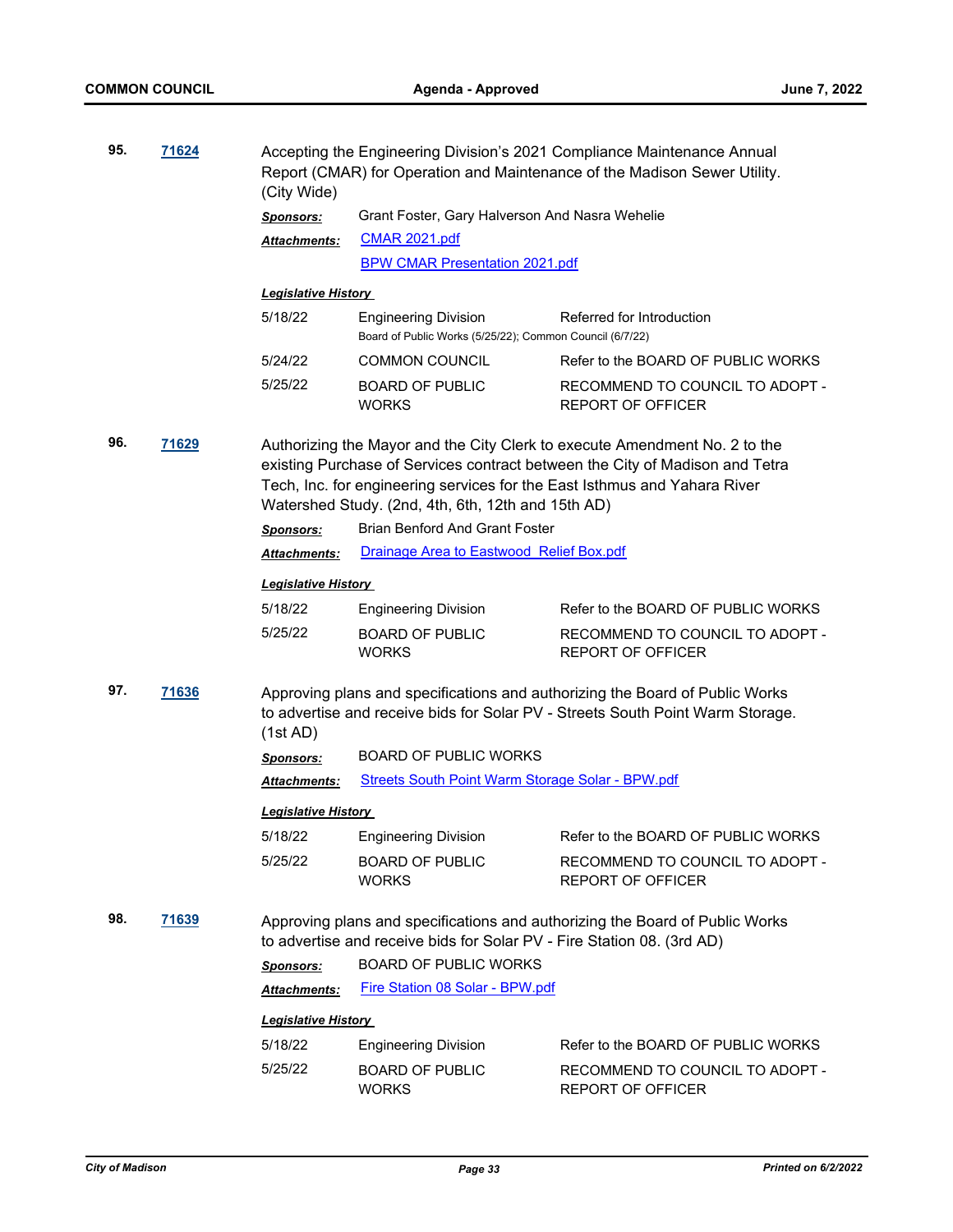| 99.           | 71641 |                                                                                                                                                                                                                                      | Approving plans and specifications and authorizing the Board of Public Works<br>to advertise and receive bids for Solar PV - Fire Station 01. (4th AD) |                                                                                                                                                           |  |
|---------------|-------|--------------------------------------------------------------------------------------------------------------------------------------------------------------------------------------------------------------------------------------|--------------------------------------------------------------------------------------------------------------------------------------------------------|-----------------------------------------------------------------------------------------------------------------------------------------------------------|--|
|               |       | <b>Sponsors:</b>                                                                                                                                                                                                                     | <b>BOARD OF PUBLIC WORKS</b>                                                                                                                           |                                                                                                                                                           |  |
|               |       | <b>Attachments:</b>                                                                                                                                                                                                                  | Fire Station 01 Solar - BPW.pdf                                                                                                                        |                                                                                                                                                           |  |
|               |       | <b>Legislative History</b>                                                                                                                                                                                                           |                                                                                                                                                        |                                                                                                                                                           |  |
|               |       | 5/18/22                                                                                                                                                                                                                              | <b>Engineering Division</b>                                                                                                                            | Refer to the BOARD OF PUBLIC WORKS                                                                                                                        |  |
|               |       | 5/25/22                                                                                                                                                                                                                              | <b>BOARD OF PUBLIC</b><br><b>WORKS</b>                                                                                                                 | RECOMMEND TO COUNCIL TO ADOPT -<br><b>REPORT OF OFFICER</b>                                                                                               |  |
| 100.<br>71647 |       | Approving plans and specifications for public improvements necessary for the<br>project known as 1705-1713 S High Point Road and authorizing construction to<br>be undertaken by the Developer, Private Contract No. 9189. (20th AD) |                                                                                                                                                        |                                                                                                                                                           |  |
|               |       | <b>Sponsors:</b>                                                                                                                                                                                                                     | <b>BOARD OF PUBLIC WORKS</b>                                                                                                                           |                                                                                                                                                           |  |
|               |       | Attachments:                                                                                                                                                                                                                         | 9189 Exhibit 1.pdf                                                                                                                                     |                                                                                                                                                           |  |
|               |       |                                                                                                                                                                                                                                      | 9189 Exhibit 2 - plans.pdf                                                                                                                             |                                                                                                                                                           |  |
|               |       | <b>Legislative History</b>                                                                                                                                                                                                           |                                                                                                                                                        |                                                                                                                                                           |  |
|               |       | 5/18/22                                                                                                                                                                                                                              | <b>Engineering Division</b>                                                                                                                            | Refer to the BOARD OF PUBLIC WORKS                                                                                                                        |  |
|               |       | 5/25/22                                                                                                                                                                                                                              | <b>BOARD OF PUBLIC</b><br><b>WORKS</b>                                                                                                                 | RECOMMEND TO COUNCIL TO ADOPT -<br><b>REPORT OF OFFICER</b>                                                                                               |  |
| 101.          | 71653 | Approving plans and specifications for public improvements necessary for the<br>project known as 575 Zor Shrine Place and authorizing construction to be<br>undertaken by the Developer, Private Contract No. 9088. (9th AD)         |                                                                                                                                                        |                                                                                                                                                           |  |
|               |       | <b>Sponsors:</b>                                                                                                                                                                                                                     | <b>BOARD OF PUBLIC WORKS</b>                                                                                                                           |                                                                                                                                                           |  |
|               |       | <b>Attachments:</b>                                                                                                                                                                                                                  | 9088 Exhibit 1.pdf                                                                                                                                     |                                                                                                                                                           |  |
|               |       |                                                                                                                                                                                                                                      | 9088 Exhibit 2.pdf                                                                                                                                     |                                                                                                                                                           |  |
|               |       | <b>Legislative History</b>                                                                                                                                                                                                           |                                                                                                                                                        |                                                                                                                                                           |  |
|               |       | 5/18/22                                                                                                                                                                                                                              | <b>Engineering Division</b>                                                                                                                            | Refer to the BOARD OF PUBLIC WORKS                                                                                                                        |  |
|               |       | 5/25/22                                                                                                                                                                                                                              | <b>BOARD OF PUBLIC</b><br><b>WORKS</b>                                                                                                                 | RECOMMEND TO COUNCIL TO ADOPT -<br><b>REPORT OF OFFICER</b>                                                                                               |  |
| 102.          | 71654 | Sponsors:<br>Attachments:                                                                                                                                                                                                            | undertaken by the Developer, Private Contract No. 9194. (12th AD)<br><b>BOARD OF PUBLIC WORKS</b><br>9194 Exhibit.pdf                                  | Approving plans and specifications for public improvements necessary for the<br>project known as 2110 Schlimgen Avenue and authorizing construction to be |  |
|               |       | <b>Legislative History</b>                                                                                                                                                                                                           |                                                                                                                                                        |                                                                                                                                                           |  |
|               |       | 5/18/22                                                                                                                                                                                                                              | <b>Engineering Division</b>                                                                                                                            | Refer to the BOARD OF PUBLIC WORKS                                                                                                                        |  |
|               |       | 5/25/22                                                                                                                                                                                                                              | <b>BOARD OF PUBLIC</b><br><b>WORKS</b>                                                                                                                 | RECOMMEND TO COUNCIL TO ADOPT -<br><b>REPORT OF OFFICER</b>                                                                                               |  |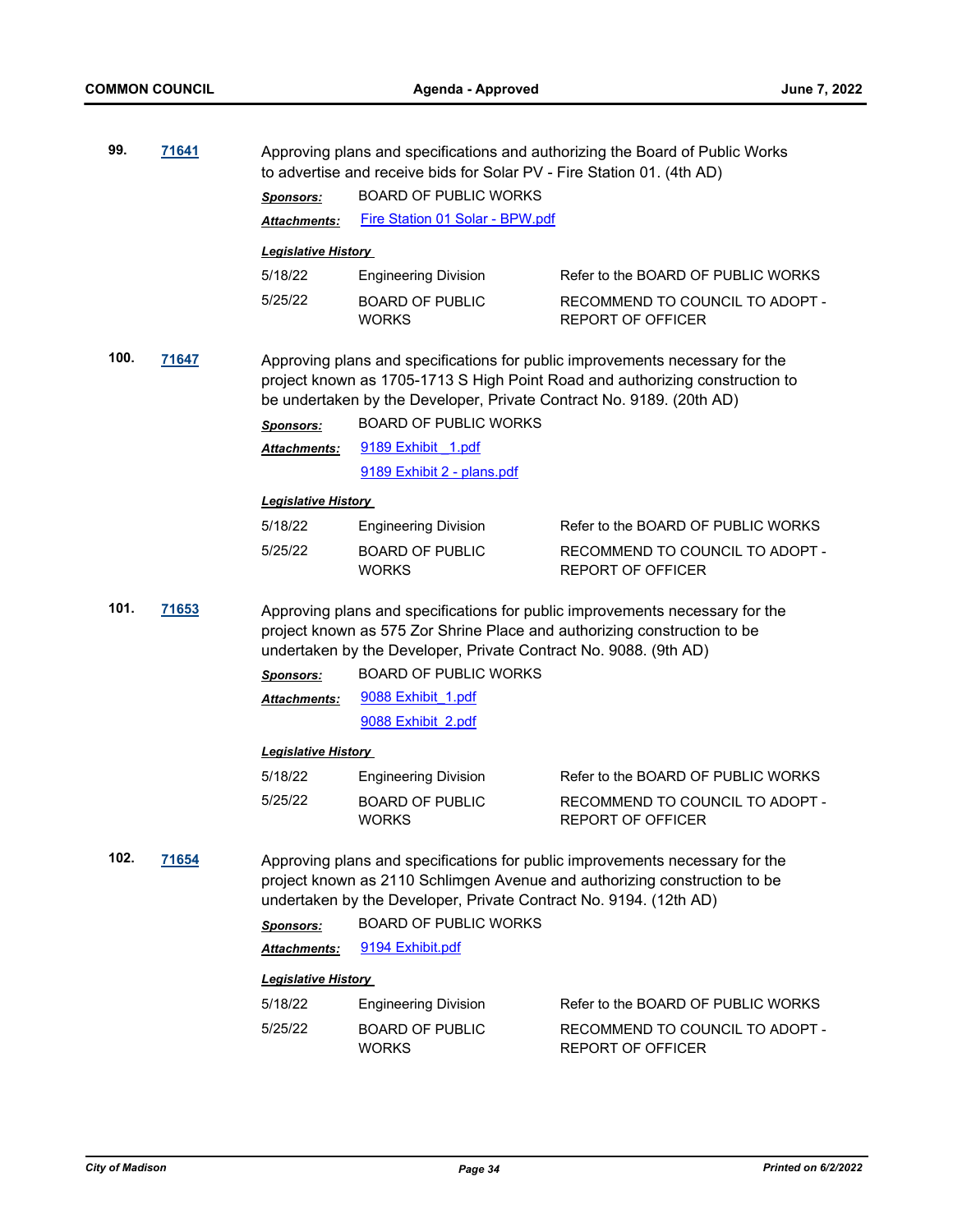| 103.                             | 71656                       |                            | Approving plans and specifications and authorizing the Board of Public Works<br>to advertise and receive bids for CIPP UV Lining Rehab of Sanitary Sewers -<br>2022. (2,4,10,11,13,19 & 20 ADs) |                                                                                                                                                           |  |
|----------------------------------|-----------------------------|----------------------------|-------------------------------------------------------------------------------------------------------------------------------------------------------------------------------------------------|-----------------------------------------------------------------------------------------------------------------------------------------------------------|--|
|                                  |                             | <b>Sponsors:</b>           |                                                                                                                                                                                                 |                                                                                                                                                           |  |
|                                  |                             | Attachments:               | 13871 Plans-BPW Map Plan.pdf                                                                                                                                                                    |                                                                                                                                                           |  |
|                                  |                             |                            | 13871 CIPP 2022 Lining List.pdf                                                                                                                                                                 |                                                                                                                                                           |  |
|                                  |                             | <b>Legislative History</b> |                                                                                                                                                                                                 |                                                                                                                                                           |  |
|                                  |                             | 5/18/22                    | <b>Engineering Division</b>                                                                                                                                                                     | Refer to the BOARD OF PUBLIC WORKS                                                                                                                        |  |
|                                  |                             | 5/25/22                    | <b>BOARD OF PUBLIC</b><br><b>WORKS</b>                                                                                                                                                          | RECOMMEND TO COUNCIL TO ADOPT -<br><b>REPORT OF OFFICER</b>                                                                                               |  |
| 104.                             | 71662                       |                            | to advertise and receive bids for Bikeways 2022. (12,13,15,17,19 ADs)                                                                                                                           | Approving plans and specifications and authorizing the Board of Public Works                                                                              |  |
|                                  |                             | <b>Sponsors:</b>           | <b>BOARD OF PUBLIC WORKS</b>                                                                                                                                                                    |                                                                                                                                                           |  |
|                                  |                             | Attachments:               | Bikeways2022_BPWExhibit.pdf                                                                                                                                                                     |                                                                                                                                                           |  |
|                                  |                             |                            | Bikeways2022 BPWNotes.pdf                                                                                                                                                                       |                                                                                                                                                           |  |
|                                  |                             | <b>Legislative History</b> |                                                                                                                                                                                                 |                                                                                                                                                           |  |
|                                  |                             | 5/18/22                    | <b>Engineering Division</b>                                                                                                                                                                     | Refer to the BOARD OF PUBLIC WORKS                                                                                                                        |  |
|                                  |                             | 5/25/22                    | <b>BOARD OF PUBLIC</b><br><b>WORKS</b>                                                                                                                                                          | RECOMMEND TO COUNCIL TO ADOPT -<br><b>REPORT OF OFFICER</b>                                                                                               |  |
|                                  | <b>REPORT OF CITY CLERK</b> |                            |                                                                                                                                                                                                 |                                                                                                                                                           |  |
| 105.                             | 68989                       | list of operators.         |                                                                                                                                                                                                 | Report of Operator License Applications June 7, 2022. See attached report for                                                                             |  |
|                                  |                             | Attachments:               | <b>New Operators</b>                                                                                                                                                                            |                                                                                                                                                           |  |
|                                  |                             | <b>Legislative History</b> |                                                                                                                                                                                                 |                                                                                                                                                           |  |
|                                  |                             | 12/27/21                   | Clerk's Office                                                                                                                                                                                  | RECOMMEND TO COUNCIL TO GRANT -<br><b>REPORT OF OFFICER</b>                                                                                               |  |
| 106.<br>71712<br>Katman Core LLC |                             |                            | Scrap and Recycling Collector<br>380 W Washington Ave, Madison, WI 53703<br>Aldermanic District 4 Police Sector 405                                                                             |                                                                                                                                                           |  |
|                                  |                             | <b>Attachments:</b>        | LICRCY-2022-00098 Redacted.pdf                                                                                                                                                                  |                                                                                                                                                           |  |
|                                  |                             | <b>Legislative History</b> |                                                                                                                                                                                                 |                                                                                                                                                           |  |
|                                  |                             | 5/20/22                    | Clerk's Office                                                                                                                                                                                  | RECOMMEND TO COUNCIL TO GRANT -<br>REPORT OF OFFICER                                                                                                      |  |
| 107.                             | 71713                       | <b>Legislative History</b> | Motor Vehicle Storage Business renewals.                                                                                                                                                        | To grant the attached 2022-2023 Combined Scrap and Recycling Motor Vehicle<br>Salvage and Solid Waste Hauler Business, Scrap and Recycling Collector, and |  |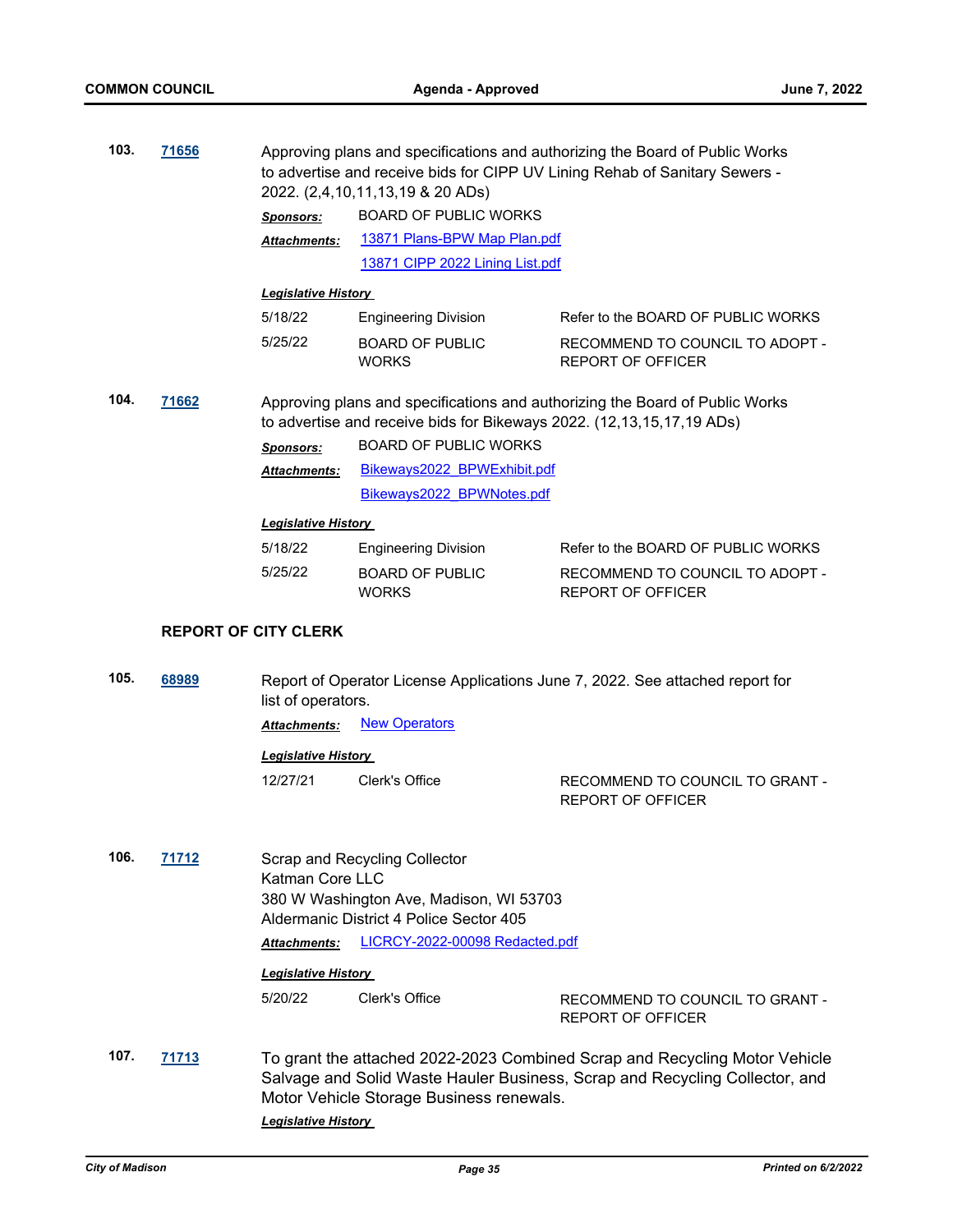|      |       | 5/20/22                              | Clerk's Office                                                                       | RECOMMEND TO COUNCIL TO GRANT -<br><b>REPORT OF OFFICER</b>                                                                                       |
|------|-------|--------------------------------------|--------------------------------------------------------------------------------------|---------------------------------------------------------------------------------------------------------------------------------------------------|
| 108. | 71867 |                                      | -Cen-Tex Corporation, 2528 E Washington Ave<br>-Summit Station Inc, 2009 Freeport Rd | To grant the following 2022-2023 Adult Entertainment License renewal:                                                                             |
|      |       | <b>Legislative History</b><br>6/1/22 | Clerk's Office                                                                       | RECOMMEND TO COUNCIL TO GRANT -<br><b>REPORT OF OFFICER</b>                                                                                       |
| 109. | 71870 |                                      | Pawnbroker License Renewals.                                                         | To grant the attached 2022-2023 Secondhand Article Dealer, Secondhand<br>Jewelry Dealer, Secondhand Textbook Dealer, Precious Metal Dealer and/or |
|      |       | <b>Legislative History</b>           |                                                                                      |                                                                                                                                                   |
|      |       | 6/1/22                               | Clerk's Office                                                                       | RECOMMEND TO COUNCIL TO GRANT -<br><b>REPORT OF OFFICER</b>                                                                                       |
| 110. | 71871 |                                      | To grant the attached 2022-2023 Theater License Renewals.                            |                                                                                                                                                   |
|      |       | <b>Legislative History</b>           |                                                                                      |                                                                                                                                                   |
|      |       | 6/1/22                               | Clerk's Office                                                                       | RECOMMEND TO COUNCIL TO GRANT -<br><b>REPORT OF OFFICER</b>                                                                                       |

## **REPORT OF COMMON COUNCIL EXECUTIVE COMMITTEE**

**111. [71617](http://madison.legistar.com/gateway.aspx?m=l&id=/matter.aspx?key=83487)** SUBSTITUTE - Amending various sections of the Madison General Ordinances to correct inconsistencies and improper references in the Madison General Ordinances, constituting the 2022 City Attorney Reviser's Revisor's Ordinance.

*Sponsors:* CITY ATTORNEY

Attachments: [71617Body](http://madison.legistar.com/gateway.aspx?M=F&ID=b17f6853-99ef-47a0-9355-75b82ada0dea.pdf)

## *Legislative History*

| 5/17/22 | Attorney's Office                                                    | Referred for Introduction   |
|---------|----------------------------------------------------------------------|-----------------------------|
|         | Common Council Executive Committee (6/2/22); Common Council (6/7/22) |                             |
| 5/24/22 | COMMON COUNCIL                                                       | Refer to the COMMON COUNCIL |
|         |                                                                      | EXECUTIVE COMMITTEE         |

AGENDA NOTE: Common Council Executive Committee will take item 71617 up at their 6/2/22 meeting and a recommendation will be made from the floor.

## **REPORT OF DEPARTMENT OF PLANNING AND COMMUNITY AND ECONOMIC DEVELOPMENT**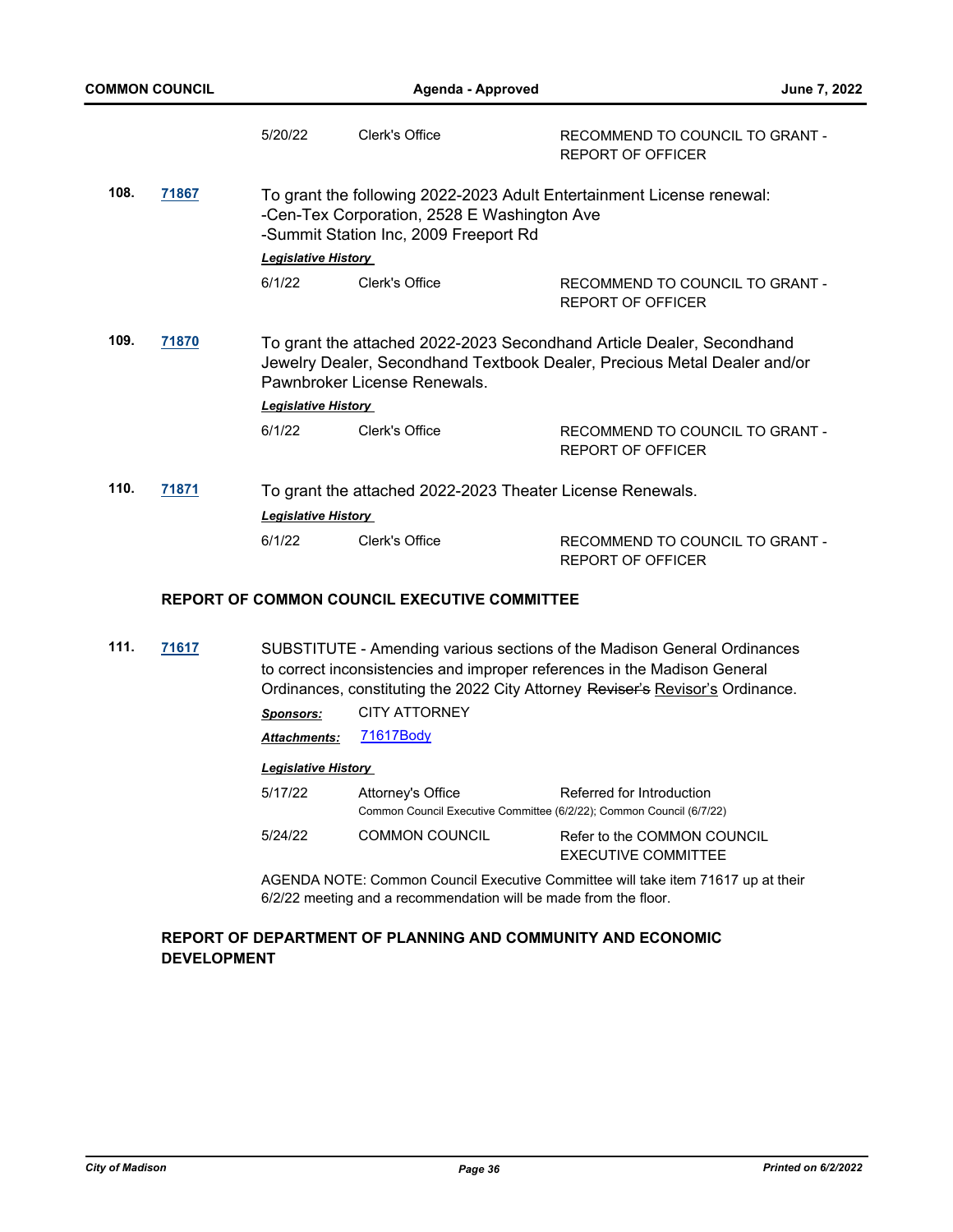| 112.<br>70945 |              | Approving a Certified Survey Map re-dividing property owned by Aaron and<br>Elizabeth Mann located at 720-726 Oneida Place; 10th Ald. Dist.        |                                                                                                     |                                                                                                                                                                         |  |
|---------------|--------------|----------------------------------------------------------------------------------------------------------------------------------------------------|-----------------------------------------------------------------------------------------------------|-------------------------------------------------------------------------------------------------------------------------------------------------------------------------|--|
|               |              | <b>Sponsors:</b>                                                                                                                                   | <b>Planning Division</b>                                                                            |                                                                                                                                                                         |  |
|               |              | <b>Attachments:</b>                                                                                                                                | <b>Application.pdf</b>                                                                              |                                                                                                                                                                         |  |
|               |              |                                                                                                                                                    | 720-726 Oneida PI CSM.pdf                                                                           |                                                                                                                                                                         |  |
|               |              |                                                                                                                                                    | <b>CSM Approval Letter.pdf</b>                                                                      |                                                                                                                                                                         |  |
|               |              | <b>Legislative History</b>                                                                                                                         |                                                                                                     |                                                                                                                                                                         |  |
|               |              | 6/1/22                                                                                                                                             | Department of Planning and<br><b>Community and Economic</b><br>Development                          | RECOMMEND TO COUNCIL TO ADOPT<br>UNDER SUSPENSION OF MGO 2.055 -<br><b>REPORT OF OFFICER</b>                                                                            |  |
| 113.<br>71803 |              | Adding Common Wealth Development Inc as the fiscal agent for Southwest<br>Madison Action Coalition for their 2022-2023 Neighborhood Grant project. |                                                                                                     |                                                                                                                                                                         |  |
|               |              | <b>Sponsors:</b>                                                                                                                                   | Yannette Figueroa Cole                                                                              |                                                                                                                                                                         |  |
|               |              | Legislative History                                                                                                                                |                                                                                                     |                                                                                                                                                                         |  |
|               |              | 5/27/22                                                                                                                                            | Department of Planning and<br><b>Community and Economic</b><br>Development                          | RECOMMEND TO COUNCIL TO ADOPT<br>UNDER SUSPENSION OF MGO 2.055 -<br><b>REPORT OF OFFICER</b>                                                                            |  |
|               |              | <b>REPORT OF FINANCE COMMITTEE</b>                                                                                                                 |                                                                                                     |                                                                                                                                                                         |  |
| 114.          | 70964        |                                                                                                                                                    | Affairs and the City of Madison Fire Department for the Madison Fire<br>Memorial Veterans Hospital. | BY TITLE ONLY - Approving a contract between the Department of Veterans<br>Department to provide fire protection services to the William S. Middleton                   |  |
|               |              | <b>Sponsors:</b>                                                                                                                                   | Satya V. Rhodes-Conway                                                                              |                                                                                                                                                                         |  |
|               |              | Legislative History                                                                                                                                |                                                                                                     |                                                                                                                                                                         |  |
|               |              | 4/13/22                                                                                                                                            | Fire Department<br>Finance Committee (4/25/22), Common Council (5/10/22).                           | Referred for Introduction                                                                                                                                               |  |
|               |              | 4/19/22                                                                                                                                            | <b>COMMON COUNCIL</b>                                                                               | Refer to the FINANCE COMMITTEE                                                                                                                                          |  |
|               |              | 4/25/22                                                                                                                                            | <b>FINANCE COMMITTEE</b>                                                                            | Refer to the FINANCE COMMITTEE                                                                                                                                          |  |
|               |              |                                                                                                                                                    | and a recommendation will be made from the floor.                                                   | AGENDA NOTE: Finance Committee will take item 70964 up at their meeting on 6/6/22                                                                                       |  |
| 115.          | <u>71235</u> | Jackson Street. (15th AD)                                                                                                                          |                                                                                                     | Authorizing the City's execution of a lease with Curtis J. Martin, allowing for the<br>use of a portion of the City-owned transportation corridor parcel located at 251 |  |
|               |              | <b>Sponsors:</b>                                                                                                                                   | <b>Brian Benford</b>                                                                                |                                                                                                                                                                         |  |

[PC Locator Maps.pdf](http://madison.legistar.com/gateway.aspx?M=F&ID=683f3e26-ca9e-4ec2-95be-ef0a4c40daf5.pdf) *Attachments:*

[12354 Exhibit - Lease.pdf](http://madison.legistar.com/gateway.aspx?M=F&ID=2511e0eb-ba0b-4c31-bf42-8b28f0533fc0.pdf)

| 5/3/22 | Economic Development    | Referred for Introduction                                                               |
|--------|-------------------------|-----------------------------------------------------------------------------------------|
|        | <b>Division</b>         |                                                                                         |
|        |                         | Finance Committee (6/6/22), Board of Public Works (5/11/22), Plan Commission (5/23/22), |
|        | Common Council (6/7/22) |                                                                                         |
|        |                         |                                                                                         |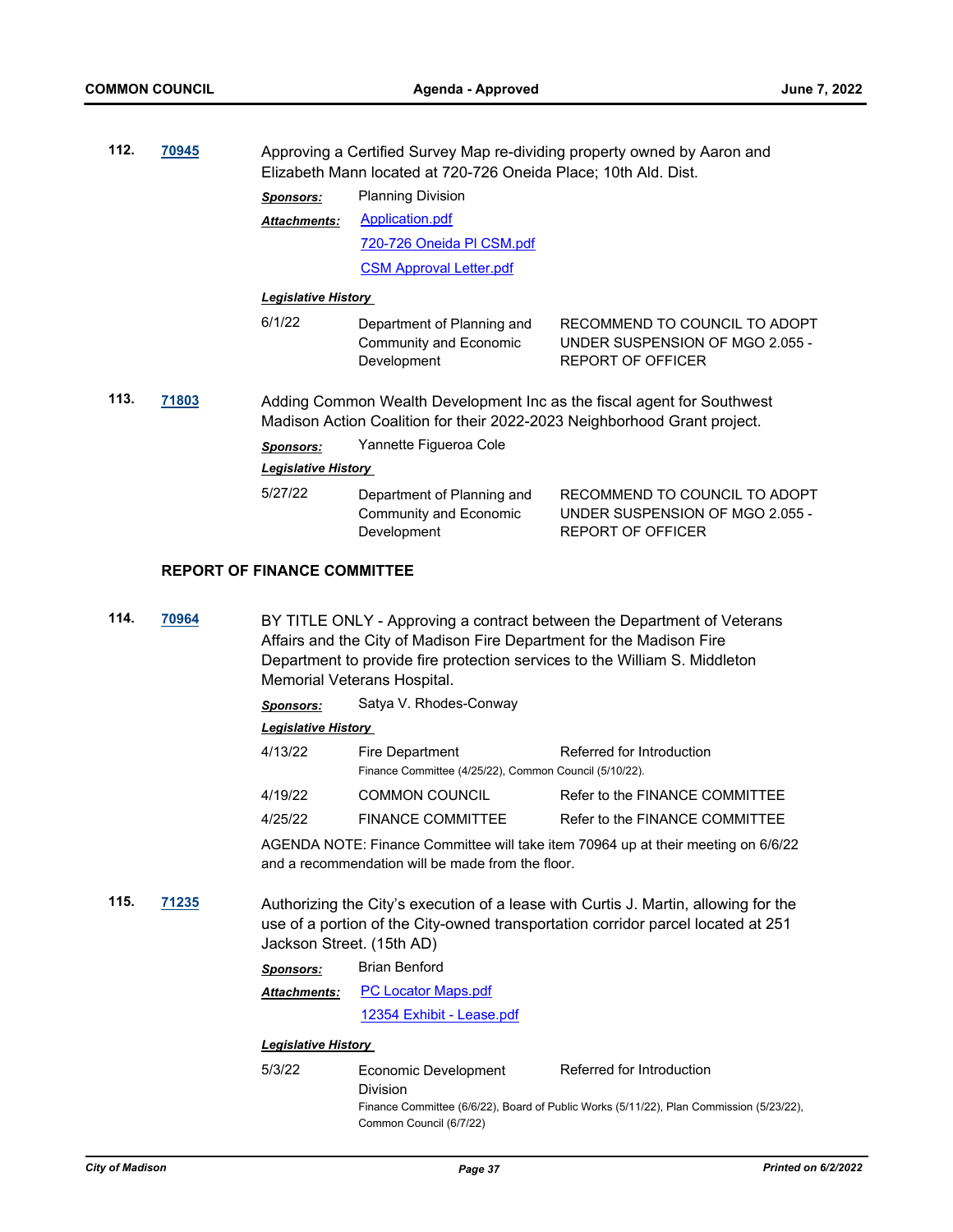|      |              | 5/10/22                                 | <b>FINANCE COMMITTEE</b>                                                                                         | Refer to the BOARD OF PUBLIC WORKS                                                                                                                                 |
|------|--------------|-----------------------------------------|------------------------------------------------------------------------------------------------------------------|--------------------------------------------------------------------------------------------------------------------------------------------------------------------|
|      |              | 5/10/22                                 | <b>FINANCE COMMITTEE</b>                                                                                         | Refer to the PLAN COMMISSION                                                                                                                                       |
|      |              | 5/10/22                                 | <b>COMMON COUNCIL</b>                                                                                            | Referred to the FINANCE COMMITTEE                                                                                                                                  |
|      |              | 5/11/22                                 | <b>BOARD OF PUBLIC</b><br><b>WORKS</b>                                                                           | Return to Lead with the Recommendation for<br>Approval to the FINANCE COMMITTEE                                                                                    |
|      |              | 5/23/22                                 | PLAN COMMISSION                                                                                                  | Return to Lead with the Recommendation for<br>Approval to the FINANCE COMMITTEE                                                                                    |
|      |              |                                         | and a recommendation will be made from the floor.                                                                | AGENDA NOTE: Finance Committee will take item 71235 up at their meeting on 6/6/22                                                                                  |
| 116. | <b>71350</b> |                                         | Systems & Software, LLC ("ES&S") as a sole source provider of voting<br>equipment for the City of Madison Clerk. | A resolution authorizing a noncompetitive purchase of goods from Elections                                                                                         |
|      |              | <b>Sponsors:</b>                        | E. Verveer                                                                                                       | Satya V. Rhodes-Conway, Keith Furman, Brian Benford, Tag Evers,<br>Yannette Figueroa Cole, Regina M. Vidaver, Nasra Wehelie And Michael                            |
|      |              | <b>Attachments:</b>                     |                                                                                                                  | Election Systems Software LLC - Non-Competitive Selection Request - CC App                                                                                         |
|      |              | <b>Legislative History</b>              |                                                                                                                  |                                                                                                                                                                    |
|      |              | 5/18/22                                 | Clerk's Office<br>Finance Committee (6/6/22), Common Council (6/7/22)                                            | Referred for Introduction                                                                                                                                          |
|      |              | 5/24/22                                 | <b>COMMON COUNCIL</b>                                                                                            | Refer to the FINANCE COMMITTEE                                                                                                                                     |
|      |              |                                         | and a recommendation will be made from the floor.                                                                | AGENDA NOTE: Finance Committee will take item 71350 up at their meeting on 6/6/22                                                                                  |
| 117. | 71419        |                                         | software for Traffic Engineering sign printing.                                                                  | To authorize a license grant to SA International, Inc and to authorize IT Director<br>to enter into an agreement with SA International, Inc. to purchase the Flexi |
|      |              | <b>Sponsors:</b>                        | Satya V. Rhodes-Conway                                                                                           |                                                                                                                                                                    |
|      |              | <b>Legislative History</b>              |                                                                                                                  |                                                                                                                                                                    |
|      |              | 5/17/22                                 | <b>Traffic Engineering Division</b><br>(6/7/22)                                                                  | Referred for Introduction<br>Finance Committee (6/6/22), Transportation Commission (5/25/22), Common Council                                                       |
|      |              | 5/24/22                                 | <b>COMMON COUNCIL</b><br>Additional Referrals to Transportation Commission (5/25/22)                             | Refer to the FINANCE COMMITTEE                                                                                                                                     |
|      |              | 5/25/22                                 | <b>FINANCE COMMITTEE</b>                                                                                         | Referred to the TRANSPORTATION<br><b>COMMISSION</b>                                                                                                                |
|      |              | 5/25/22                                 | <b>TRANSPORTATION</b><br><b>COMMISSION</b>                                                                       | Return to Lead with the Recommendation for<br>Common Council to Adopt to the FINANCE<br><b>COMMITTEE</b>                                                           |
|      |              |                                         | and a recommendation will be made from the floor.                                                                | AGENDA NOTE: Finance Committee will take item 71419 up at their meeting on 6/6/22                                                                                  |
| 118. | 71585        |                                         | the Crisis Response Team.                                                                                        | Authorizing a Memorandum of Understanding between City of Madison, Journey<br>Mental Health Center and Public Health Madison & Dane County Inc. to support         |
|      |              | Sponsors:<br><b>Legislative History</b> |                                                                                                                  | Satya V. Rhodes-Conway, Regina M. Vidaver And Nasra Wehelie                                                                                                        |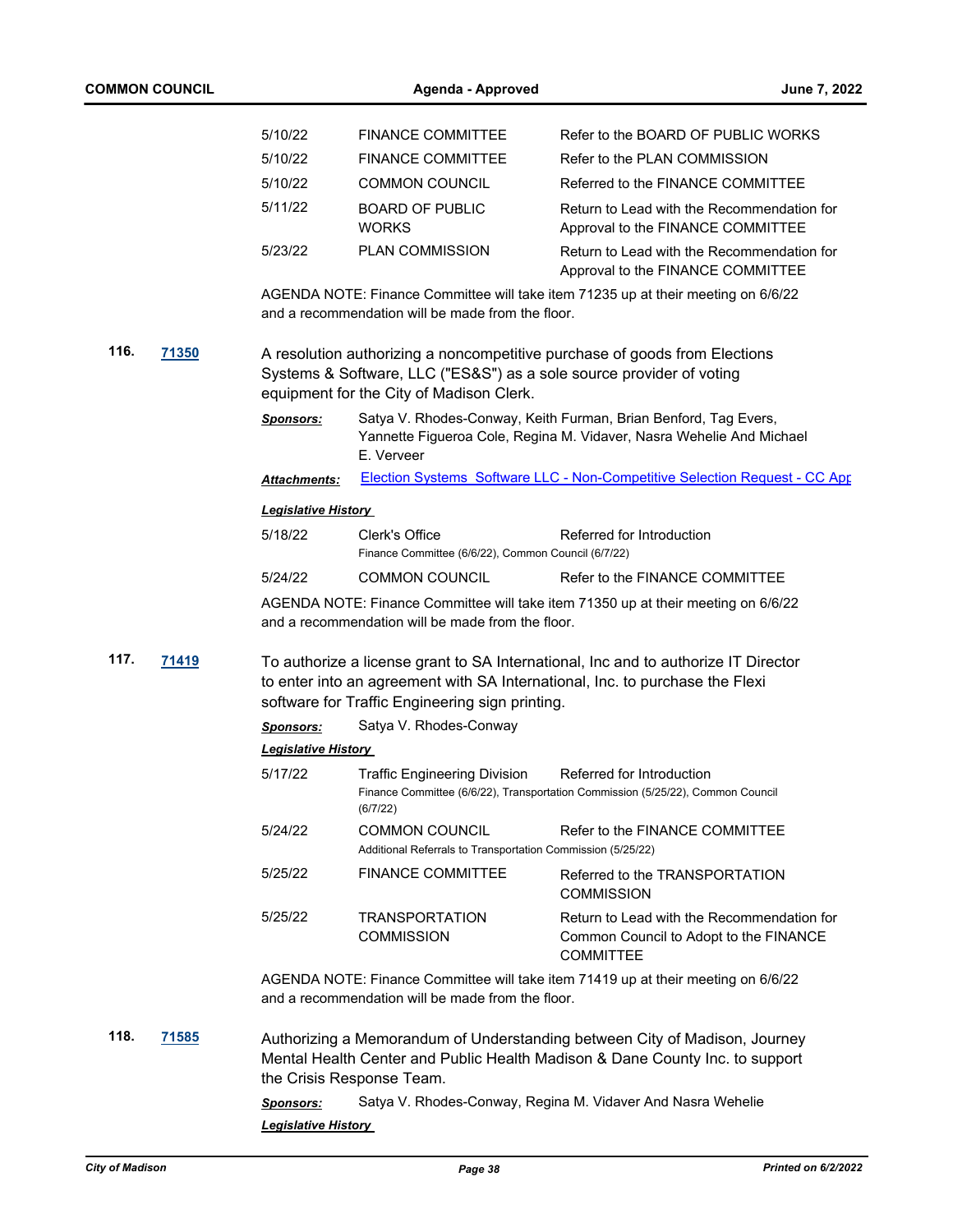|      |       | 5/17/22                    | Attorney's Office<br>Finance Committee (6/6/22); Common Council (6/7/22)                                                        | Referred for Introduction                                                                                                                                                                                                          |  |
|------|-------|----------------------------|---------------------------------------------------------------------------------------------------------------------------------|------------------------------------------------------------------------------------------------------------------------------------------------------------------------------------------------------------------------------------|--|
|      |       | 5/24/22                    | <b>COMMON COUNCIL</b>                                                                                                           | Refer to the FINANCE COMMITTEE                                                                                                                                                                                                     |  |
|      |       |                            | and a recommendation will be made from the floor.                                                                               | AGENDA NOTE: Finance Committee will take item 71585 up at their meeting on 6/6/22                                                                                                                                                  |  |
| 119. | 71614 | parking garage             |                                                                                                                                 | Authorizing the Mayor and City Clerk to execute a parking lease agreement with<br>Bakers Place Project LLC, for 20 parking stalls at the South Livingston Street                                                                   |  |
|      |       | <b>Sponsors:</b>           | <b>Brian Benford</b>                                                                                                            |                                                                                                                                                                                                                                    |  |
|      |       | Attachments:               |                                                                                                                                 | Baker's Place- Final City Parking Agreement 2022-05-13 - clean.pdf                                                                                                                                                                 |  |
|      |       | <b>Legislative History</b> |                                                                                                                                 |                                                                                                                                                                                                                                    |  |
|      |       | 5/17/22                    | <b>Parking Utility</b><br>(6/7/22)                                                                                              | Referred for Introduction<br>Finance Committee (6/6/22); Transportation Commission (5/25/22); Common Council                                                                                                                       |  |
|      |       | 5/24/22                    | <b>COMMON COUNCIL</b><br>Additional Referral to Transportation Commission (5/25/22)                                             | Refer to the FINANCE COMMITTEE                                                                                                                                                                                                     |  |
|      |       | 5/25/22                    | <b>FINANCE COMMITTEE</b>                                                                                                        | Referred to the TRANSPORTATION<br><b>COMMISSION</b>                                                                                                                                                                                |  |
|      |       | 5/25/22                    | <b>TRANSPORTATION</b><br><b>COMMISSION</b>                                                                                      | Return to Lead with the Recommendation for<br>Common Council to Adopt to the FINANCE<br><b>COMMITTEE</b>                                                                                                                           |  |
|      |       |                            | and a recommendation will be made from the floor.                                                                               | AGENDA NOTE: Finance Committee will take item 71614 up at their meeting on 6/6/22                                                                                                                                                  |  |
| 120. | 71638 | <b>Sponsors:</b>           | for Proposals (RFP) process, and formulate funding allocation<br>of funds beginning on January 1, 2023.<br><b>Brian Benford</b> | Accepting the Community Development Division's (CDD) Youth, Young Adult,<br>and Adult Employment policy paper and directing CDD to conduct a Request<br>recommendations for consideration by the Mayor and Common Council, for use |  |
|      |       | <b>Attachments:</b>        | 2022 Youth Adult Employment Concept Paper.pdf                                                                                   |                                                                                                                                                                                                                                    |  |
|      |       |                            | CSC Meeting May 2022.pdf                                                                                                        |                                                                                                                                                                                                                                    |  |
|      |       | <b>Legislative History</b> |                                                                                                                                 |                                                                                                                                                                                                                                    |  |
|      |       | 5/18/22                    | <b>Community Development</b><br>Division<br>(6/722)                                                                             | Referred for Introduction<br>Finance Committee (6/6/22); Community Services Committee (5/25/22); Common Council                                                                                                                    |  |
|      |       | 5/24/22                    | <b>COMMON COUNCIL</b><br>Additional Referral to Community Services Committee (5/25/22)                                          | Refer to the FINANCE COMMITTEE                                                                                                                                                                                                     |  |
|      |       | 5/25/22                    | <b>COMMUNITY SERVICES</b><br><b>COMMITTEE</b>                                                                                   | Return to Lead with the Recommendation for<br>Approval to the FINANCE COMMITTEE                                                                                                                                                    |  |
|      |       | 5/25/22                    | <b>FINANCE COMMITTEE</b>                                                                                                        | Referred to the COMMUNITY SERVICES<br><b>COMMITTEE</b>                                                                                                                                                                             |  |
|      |       |                            |                                                                                                                                 | ACENDA NOTE: Einance Committee will take item 71638 up at their meeting on 6/6/22                                                                                                                                                  |  |

AGENDA NOTE: Finance Committee will take item 71638 up at their meeting on 6/6/22 and a recommendation will be made from the floor.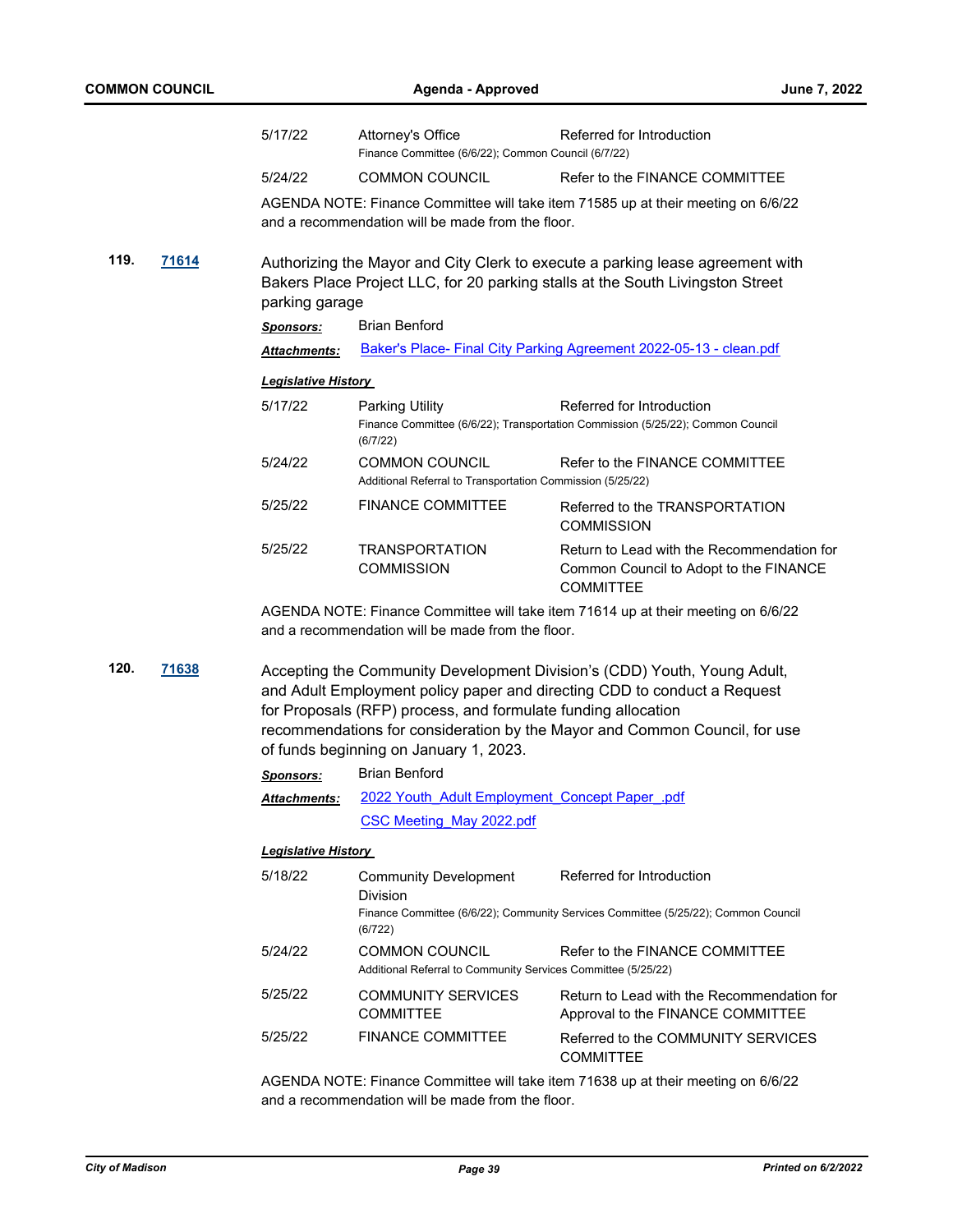| 121. | 71640 | Amending the Community Development Division's 2022 Operating Budget and<br>authorizing the Division to accept grant funds (\$150,000) from the National<br>League of Cities (NLC) to support creating equitable outcomes for marginalized<br>youth, particularly in high-demand science, technology, engineering, and<br>mathematics (STEM) work force industries. |                                                                                             |                                                                                                                 |
|------|-------|--------------------------------------------------------------------------------------------------------------------------------------------------------------------------------------------------------------------------------------------------------------------------------------------------------------------------------------------------------------------|---------------------------------------------------------------------------------------------|-----------------------------------------------------------------------------------------------------------------|
|      |       | <b>Sponsors:</b>                                                                                                                                                                                                                                                                                                                                                   | Brian Benford, Regina M. Vidaver And Nasra Wehelie                                          |                                                                                                                 |
|      |       | <b>Legislative History</b>                                                                                                                                                                                                                                                                                                                                         |                                                                                             |                                                                                                                 |
|      |       | 5/18/22                                                                                                                                                                                                                                                                                                                                                            | <b>Community Development</b><br>Division<br>(6/7/22)                                        | Referred for Introduction<br>Finance Committee (5/5/22); Community Services Committee (5/25/22); Common Council |
|      |       | 5/24/22                                                                                                                                                                                                                                                                                                                                                            | <b>COMMON COUNCIL</b><br>Additional Referral to Community Services Committee(5/25/22)       | Refer to the FINANCE COMMITTEE                                                                                  |
|      |       | 5/25/22                                                                                                                                                                                                                                                                                                                                                            | <b>COMMUNITY SERVICES</b><br><b>COMMITTEE</b>                                               | Return to Lead with the Recommendation for<br>Approval to the FINANCE COMMITTEE                                 |
|      |       | 5/25/22                                                                                                                                                                                                                                                                                                                                                            | <b>FINANCE COMMITTEE</b>                                                                    | Referred to the COMMUNITY SERVICES<br><b>COMMITTEE</b>                                                          |
|      |       |                                                                                                                                                                                                                                                                                                                                                                    | and a recommendation will be made from the floor. It is a 15 yote item.                     | AGENDA NOTE: Finance Committee will take item 71640 up at their meeting on 6/6/22                               |
| 122. | 71642 | Authorizing the Mayor and City Clerk to amend an existing contract with Focus<br>Counseling by extending its term through June 30, 2023 to enable the continued<br>provision of housing support services to participants in the City's unsheltered<br>response hotel shelter program.                                                                              |                                                                                             |                                                                                                                 |
|      |       | <b>Sponsors:</b>                                                                                                                                                                                                                                                                                                                                                   | Wehelie                                                                                     | Barbara Harrington-McKinney, Nikki Conklin, Regina M. Vidaver And Nasra                                         |
|      |       | <b>Legislative History</b>                                                                                                                                                                                                                                                                                                                                         |                                                                                             |                                                                                                                 |
|      |       | 5/18/22                                                                                                                                                                                                                                                                                                                                                            | <b>Community Development</b><br><b>Division</b>                                             | Referred for Introduction                                                                                       |
|      |       |                                                                                                                                                                                                                                                                                                                                                                    |                                                                                             | Finance Committee (6/6/22); CDBG Committee (6/2/22); Common Council (6/7/22)                                    |
|      |       | 5/24/22                                                                                                                                                                                                                                                                                                                                                            | <b>COMMON COUNCIL</b><br>Additional Referral to CDBG Committee (6/2/22)                     | Refer to the FINANCE COMMITTEE                                                                                  |
|      |       | 5/25/22                                                                                                                                                                                                                                                                                                                                                            | <b>FINANCE COMMITTEE</b>                                                                    | Referred to the COMMUNITY<br>DEVELOPMENT BLOCK GRANT<br><b>COMMITTEE</b>                                        |
|      |       |                                                                                                                                                                                                                                                                                                                                                                    | and a recommendation will be made from the floor.                                           | AGENDA NOTE: Finance Committee will take item 71642 up at their meeting on 6/6/22                               |
| 123. | 71649 |                                                                                                                                                                                                                                                                                                                                                                    | Range 16 in the Finance Department's operating budget.                                      | Addition of 1.0 FTE in the classification of Account Technican 3 in CG 20,                                      |
|      |       | <b>Sponsors:</b>                                                                                                                                                                                                                                                                                                                                                   | Michael E. Verveer And Keith Furman                                                         |                                                                                                                 |
|      |       | <b>Legislative History</b>                                                                                                                                                                                                                                                                                                                                         |                                                                                             |                                                                                                                 |
|      |       | 5/18/22                                                                                                                                                                                                                                                                                                                                                            | <b>Human Resources</b><br>Department<br>Finance Committee (6/6/22), Common Council (6/7/22) | Refer to the FINANCE COMMITTEE                                                                                  |
|      |       | 5/24/22                                                                                                                                                                                                                                                                                                                                                            | <b>COMMON COUNCIL</b>                                                                       | Refer to the FINANCE COMMITTEE                                                                                  |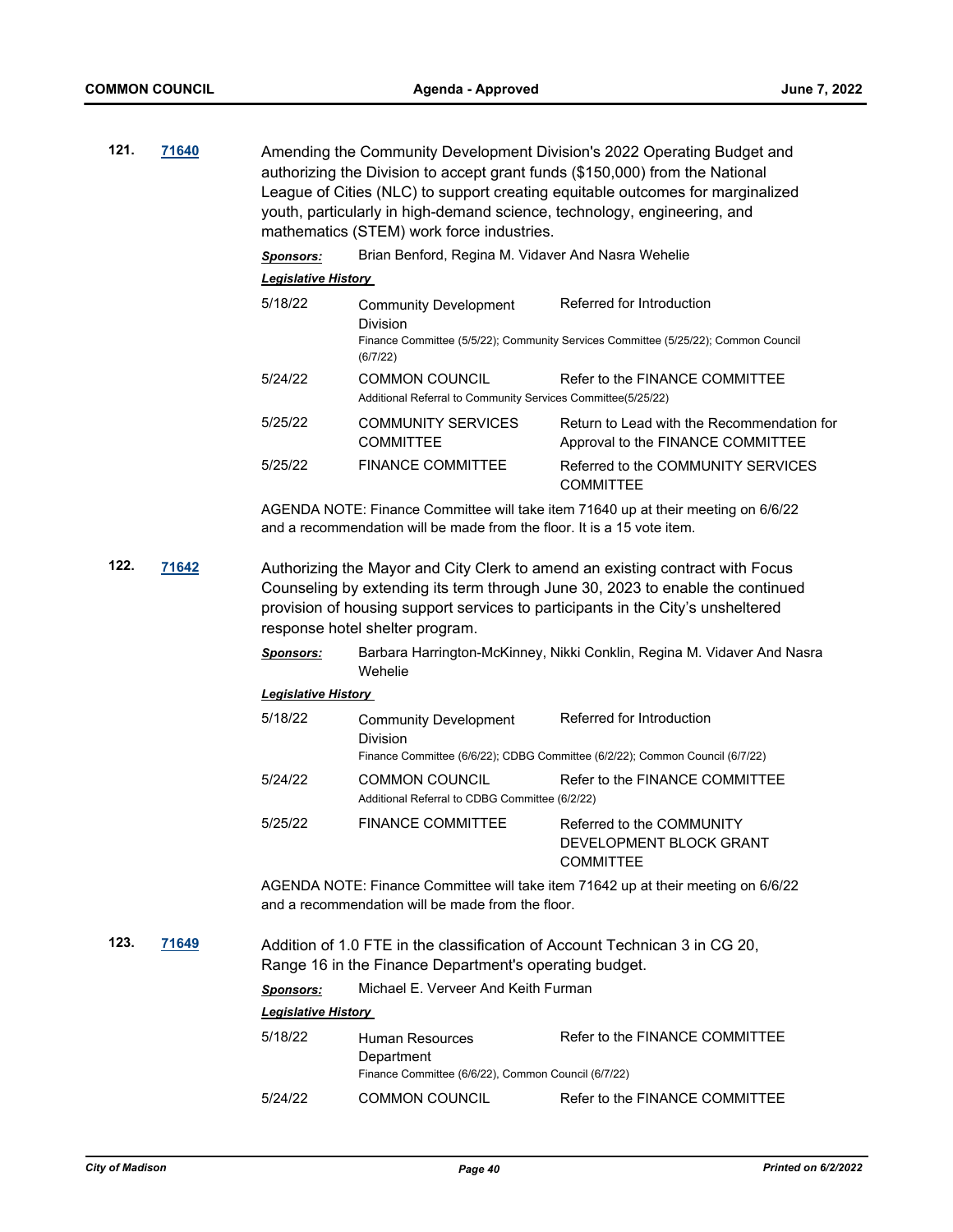AGENDA NOTE: Finance Committee will take item 71649 up at their meeting on 6/6/22 and a recommendation will be made from the floor.

## **REPORT OF PLAN COMMISSION**

**124. [70560](http://madison.legistar.com/gateway.aspx?m=l&id=/matter.aspx?key=82599)** Approving a Certified Survey Map of property owned by Virtue, LLC and John and Christine Aufderharr located at 519-547 W Washington Avenue; 4th Ald. Dist.

| <b>Sponsors:</b> | <b>Planning Division</b>         |  |
|------------------|----------------------------------|--|
| Attachments:     | Locator Maps.pdf                 |  |
|                  | Application.pdf                  |  |
|                  | 519-547 W Washington Ave CSM.pdf |  |
|                  | <b>Staff Comments.pdf</b>        |  |
|                  | Link Demo Permit ID 70539        |  |
|                  | Link Cond Use ID 70540           |  |

## *Legislative History*

| 5/9/22  | PLAN COMMISSION<br>That motion passed by voice vote / other.                                                                                              | Refer to the PLAN COMMISSION<br>On a motion by Sheppard, seconded by Fernandez, the Plan Commission voted to refer<br>this item to the May 23, 2022 Plan Commission meeting at the request of the applicant.                                                   |  |  |  |  |
|---------|-----------------------------------------------------------------------------------------------------------------------------------------------------------|----------------------------------------------------------------------------------------------------------------------------------------------------------------------------------------------------------------------------------------------------------------|--|--|--|--|
| 5/23/22 | <b>PLAN COMMISSION</b>                                                                                                                                    | RECOMMEND TO COUNCIL TO ADOPT<br>UNDER SUSPENSION OF MGO 2.055 -<br><b>REPORT OF OFFICER</b>                                                                                                                                                                   |  |  |  |  |
|         | additional conditions:                                                                                                                                    | On a motion by Cantrell, seconded by Mendez, the Commission found the standards met<br>and approved the conditional uses (70539), demolition permits (70540), and forwarded<br>the CSM (70560) to Council with a recommendation to approve, with the following |  |  |  |  |
|         | - That the loading area along the east side of the building be enlarged to accommodate<br>two vehicles.                                                   |                                                                                                                                                                                                                                                                |  |  |  |  |
|         | - That all leases for dwelling units in the proposed building specifically prohibit vehicle                                                               |                                                                                                                                                                                                                                                                |  |  |  |  |
|         | parking on the street terrace between the curb and the sidewalk as well as the front<br>yard.                                                             |                                                                                                                                                                                                                                                                |  |  |  |  |
|         |                                                                                                                                                           | - That the applicant shall make substantive effort to engage with both non-profit and                                                                                                                                                                          |  |  |  |  |
|         | for-profit organizations interested in salvaging items from the existing structures which<br>the applicant is not intending to salvage for their own use. |                                                                                                                                                                                                                                                                |  |  |  |  |
|         |                                                                                                                                                           | - That during the period between the land use approval and the start of construction, the                                                                                                                                                                      |  |  |  |  |
|         | property maintenance standards.                                                                                                                           | applicant shall consistently maintain all properties in accordance with the City of Madison                                                                                                                                                                    |  |  |  |  |
|         |                                                                                                                                                           | - That information regarding trees to be removed or to remain, both on public and private                                                                                                                                                                      |  |  |  |  |
|         | requirements for tree protection.                                                                                                                         | property, shall be clearly presented on the approved drawings. This shall include the City                                                                                                                                                                     |  |  |  |  |
|         |                                                                                                                                                           |                                                                                                                                                                                                                                                                |  |  |  |  |

The motion passed by voice vote/other.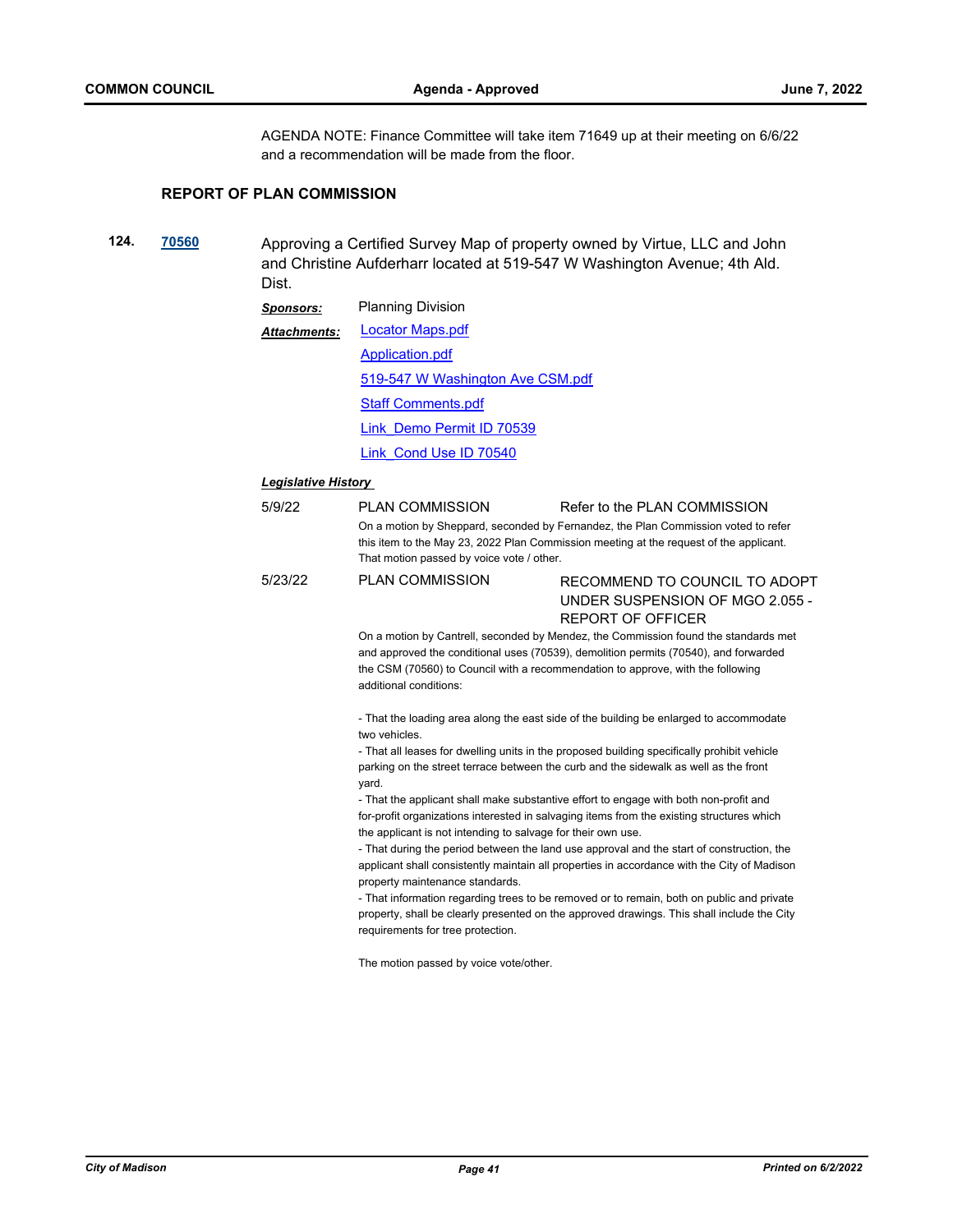**125. [70958](http://madison.legistar.com/gateway.aspx?m=l&id=/matter.aspx?key=82941)** Approving a Certified Survey Map of property owned by Mifflin Dayton, LLC/ McGrath Property Group, LLC located at 609 E Dayton Street and 616 E Mifflin Street; 6th Ald. Dist.

> *Sponsors:* Planning Division [Locator Maps.pdf](http://madison.legistar.com/gateway.aspx?M=F&ID=5d483205-13c6-4cd4-9fcc-ebd4931355e7.pdf) [Application.pdf](http://madison.legistar.com/gateway.aspx?M=F&ID=c3be8876-6cc2-43d6-b31d-7a27365121f1.pdf) [609 E Dayton St CSM.pdf](http://madison.legistar.com/gateway.aspx?M=F&ID=95353a7d-f164-4f4b-80f0-e647677b6837.pdf) *Attachments:*

> > [Staff Comments.pdf](http://madison.legistar.com/gateway.aspx?M=F&ID=5c92fc5c-fae0-4e06-9d66-4424c906e5a1.pdf)

[Link\\_Demo Permit-ID 70922](https://madison.legistar.com/LegislationDetail.aspx?ID=5553061&GUID=96B8B9D2-E6C1-419C-BA3A-4E2DE36EB799&Options=ID|Text|&Search=70922)

[Link\\_Cond Use-ID 70923](https://madison.legistar.com/LegislationDetail.aspx?ID=5553062&GUID=688AC560-E86F-4CA0-9C0E-A7ECFA4F1763&Options=ID|Text|&Search=70923)

#### *Legislative History*

## 5/23/22 PLAN COMMISSION RECOMMEND TO COUNCIL TO PLACE ON FILE WITHOUT PREJUDICE -REPORT OF **OFFICER**

On a motion by Cantrell, seconded by Lemmer, the Commission found that demolition permit standards of approval 4 and 7 were not met because the Landmarks Commission has found the building proposed for demolition does have historic value based on architectural significance, its high degree of integrity, and its relation to the history of a local company that is still in operation (4); and that the proposed demolition is inconsistent with the statement of purpose of the demolition permits section, specifically regarding the preservation of historic buildings (7). The standards found to not be met, the motion was to place Legislative ID 70922 and 70923 on file without prejudice and to recommend to Common Council to place Legislative ID 70958 on file without prejudice. The item passed by voice vote/other.

## **REPORT OF RISK MANAGER**

| 126. | 71591 | C. Steeves - vehicle damage - \$2,766.38. |                                        |                                                         |
|------|-------|-------------------------------------------|----------------------------------------|---------------------------------------------------------|
|      |       | <b>Legislative History</b>                |                                        |                                                         |
|      |       | 5/24/22                                   | <b>COMMON COUNCIL</b>                  | Refer to the Risk Manager                               |
|      |       | 5/31/22                                   | <b>Risk Manager</b>                    | RECOMMEND TO COUNCIL TO DISALLOW<br>- REPORT OF OFFICER |
| 127. | 71599 |                                           | P. Frisch - vehicle damage - \$320.10. |                                                         |
|      |       | <b>Legislative History</b>                |                                        |                                                         |
|      |       | 5/24/22                                   | <b>COMMON COUNCIL</b>                  | Refer to the Risk Manager                               |
|      |       | 5/31/22                                   | <b>Risk Manager</b>                    | RECOMMEND TO COUNCIL TO DISALLOW<br>- REPORT OF OFFICER |

## **REPORT OF TRANSPORTATION POLICY AND PLANNING BOARD**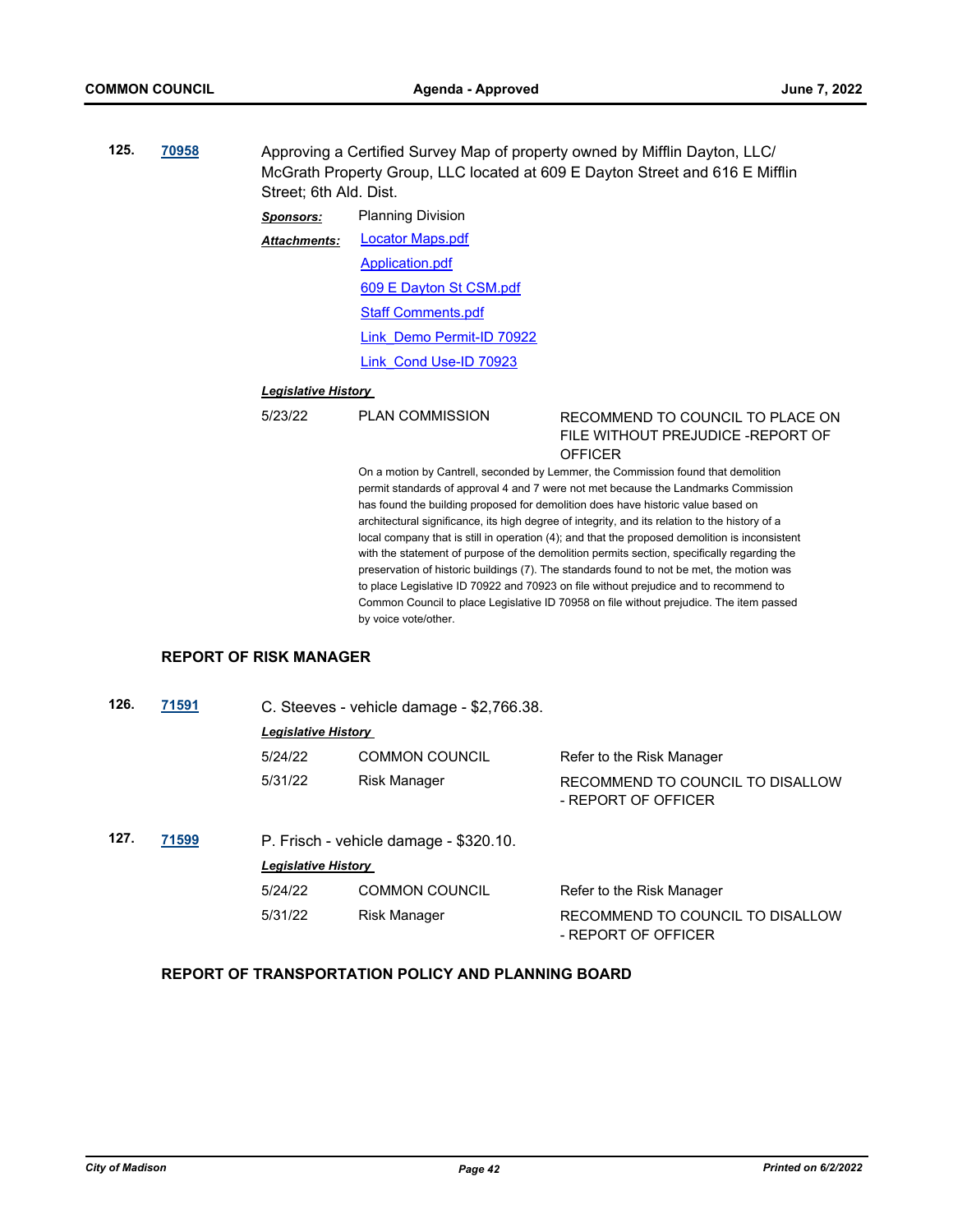| 128.                                                                                                                                                        | 71227<br>Adopting the Metro Network Redesign Plan |                  |                                                                                                   |
|-------------------------------------------------------------------------------------------------------------------------------------------------------------|---------------------------------------------------|------------------|---------------------------------------------------------------------------------------------------|
|                                                                                                                                                             |                                                   | <b>Sponsors:</b> | Keith Furman, Grant Foster, Patrick W. Heck, Satya V. Rhodes-Conway<br>And Yannette Figueroa Cole |
|                                                                                                                                                             |                                                   | Attachments:     | 3 DraftPlan-Maps-Information.pdf                                                                  |
|                                                                                                                                                             |                                                   |                  | 5 PromotionSummary-Draft Plan-CommunityMeetings.pdf                                               |
|                                                                                                                                                             |                                                   |                  | 4 Outreach-MeetingSummary.pdf                                                                     |
|                                                                                                                                                             |                                                   |                  | 6 Paratransit-DraftPlanSummary.pdf                                                                |
|                                                                                                                                                             |                                                   |                  | 7 Summary-OpenEnded-SurveyResponses.pdf                                                           |
|                                                                                                                                                             |                                                   |                  | 8 Summary-EmailsReceived.pdf                                                                      |
|                                                                                                                                                             |                                                   |                  | 9 DraftPlanWithAmendment3C.pdf                                                                    |
| 051922 Ald Gary Halverson email.pdf<br><b>SMC Support Letter for Transit Network Redesign.pdf</b><br>Summary-EmailsReceived.pdf                             |                                                   |                  |                                                                                                   |
|                                                                                                                                                             |                                                   |                  |                                                                                                   |
|                                                                                                                                                             |                                                   |                  |                                                                                                   |
|                                                                                                                                                             |                                                   |                  | Summary-outreach.pdf                                                                              |
|                                                                                                                                                             |                                                   |                  | survey-peoplewithdisabilities.pdf                                                                 |
|                                                                                                                                                             |                                                   |                  | TransitNetworkRedesignAmendments-spanish.pdf                                                      |
|                                                                                                                                                             |                                                   |                  | TPPB South Madison Unite! Ammendment 4 .pdf                                                       |
|                                                                                                                                                             |                                                   |                  | <b>TPPB Mail South Madison Unite!.pdf</b>                                                         |
| Draftnetworkplansurvey-data.pdf<br>Copy of DraftNetworkPlanSurvey.xlsx<br>Copy of SurveyRawData-EffectsonThosewithDisabilities.xlsx<br>southside-emails.pdf |                                                   |                  |                                                                                                   |
|                                                                                                                                                             |                                                   |                  |                                                                                                   |
|                                                                                                                                                             |                                                   |                  |                                                                                                   |
|                                                                                                                                                             |                                                   |                  |                                                                                                   |
|                                                                                                                                                             |                                                   |                  | emails-amendments.pdf                                                                             |
|                                                                                                                                                             |                                                   |                  | metroredesign-initialemails.pdf                                                                   |
|                                                                                                                                                             |                                                   |                  | communityletters-petitions.pdf                                                                    |
|                                                                                                                                                             |                                                   |                  | other-feedbackreceived-0520-0531.pdf                                                              |
|                                                                                                                                                             |                                                   |                  | <b>CMC</b> letter.pdf                                                                             |
|                                                                                                                                                             |                                                   |                  | <b>CMC Route O Endorsement Letter signed.pdf</b>                                                  |
|                                                                                                                                                             |                                                   |                  | Metro TNR Comment for Public Hearing May 31 2022 M.Leighton.pdf                                   |
|                                                                                                                                                             |                                                   |                  | <b>TPPB Mailbox TNR Comment pdf.pdf</b>                                                           |
|                                                                                                                                                             |                                                   |                  | for legistar - FW Public Hearing - Transportation Policy and Planning Board - Ma                  |
|                                                                                                                                                             |                                                   |                  | Amendment 16C2.msg                                                                                |
|                                                                                                                                                             |                                                   |                  | <b>Amendment 16C.msg</b>                                                                          |
|                                                                                                                                                             |                                                   |                  | <b>Metro Redesign.msg</b>                                                                         |
|                                                                                                                                                             |                                                   |                  | 1-TransitNetworkRedesign-TPPB-20220516.pdf                                                        |
| Testimony for Metro Network Redesign - Susan De Vos.pdf                                                                                                     |                                                   |                  |                                                                                                   |
|                                                                                                                                                             |                                                   |                  | TPPB Public Registrant Report 5-31-22.pdf                                                         |
|                                                                                                                                                             |                                                   |                  | TransitNetworkRedesignAmendments RevisedMay25.pdf 71227 #2.pdf                                    |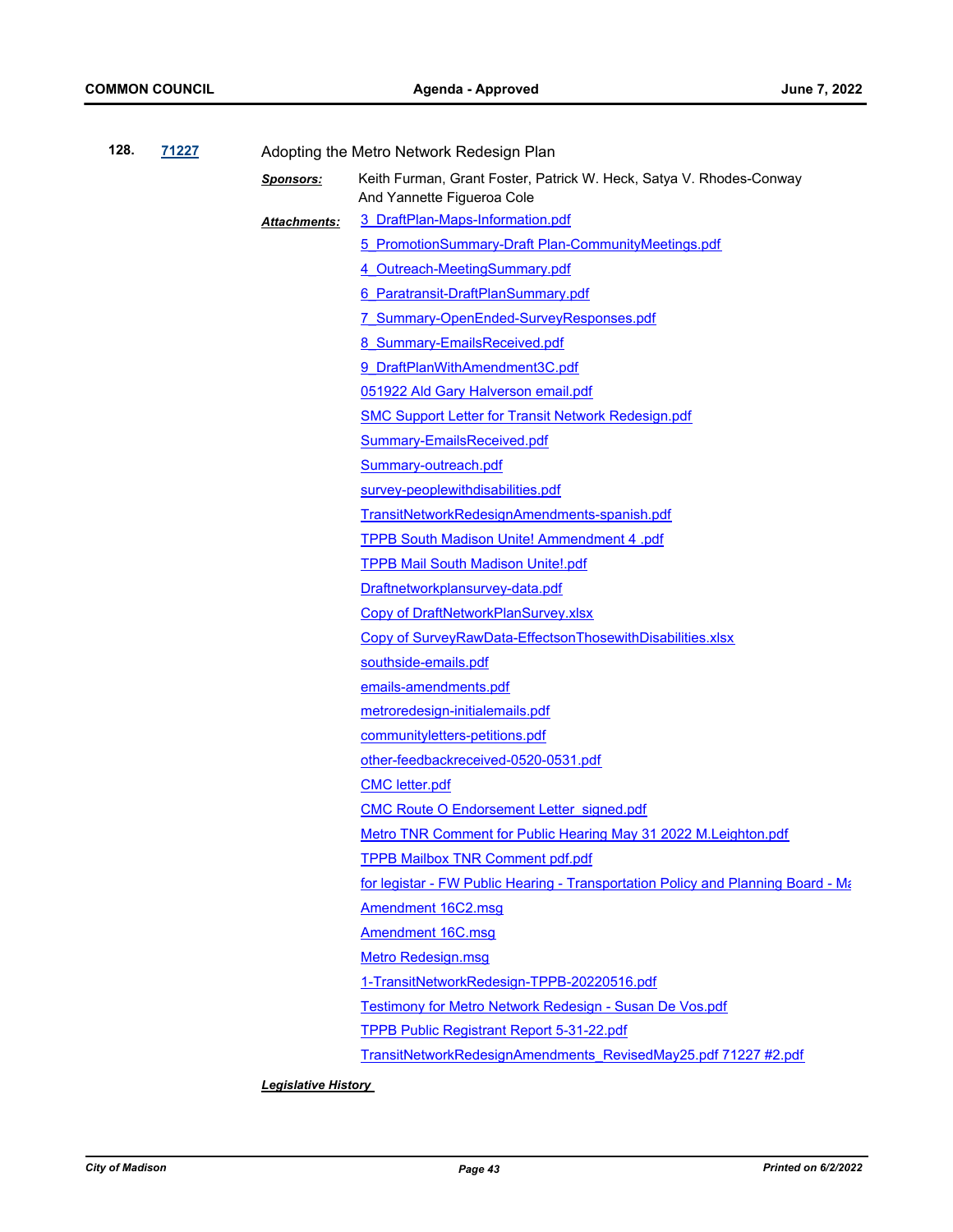| 5/3/22  | Metro Transit         | Referred for Introduction                                                              |  |  |  |
|---------|-----------------------|----------------------------------------------------------------------------------------|--|--|--|
|         |                       | Transportation Policy and Planning Board (5/16/22); Transportation Policy and Planning |  |  |  |
|         | (6/7/22)              | Board (5/31/22); Transportation Policy and Planning Board (6/6/22); Common Council     |  |  |  |
| 5/10/22 | <b>COMMON COUNCIL</b> | Referred to the TRANSPORTATION POLICY<br>AND PLANNING BOARD                            |  |  |  |

AGENDA NOTE: file 71227 will be considered by Transportation Policy and Planning Board at their 6/6/22 meeting and a recommendation will be made from the floor.

## **REPORT OF WATER UTILITY BOARD**

**129. [71283](http://madison.legistar.com/gateway.aspx?m=l&id=/matter.aspx?key=83224)** Authorizing the execution of a License with New Cingular Wireless PCS, LLC for premises at the Prairie Road Water Tower located at 2829 Prairie Road. (20th AD)

| <b>Sponsors:</b>                                                                         | Keith Furman                     |  |
|------------------------------------------------------------------------------------------|----------------------------------|--|
| Item 2 Prairie Road Water Tower Telecom License Renewal 71283.pdf<br><b>Attachments:</b> |                                  |  |
|                                                                                          | 7013 Exhibit A - Locator Map.pdf |  |
|                                                                                          | 7013 Exhibit B - License.pdf     |  |

#### *Legislative History*

| 5/4/22  | Economic Development<br><b>Division</b> | Referred for Introduction<br>Water Utility Board (5/24/22), Finance Committee (5/16/22), Common Council (6/7/22) |
|---------|-----------------------------------------|------------------------------------------------------------------------------------------------------------------|
| 5/10/22 | WATER UTILITY BOARD                     | Refer to the FINANCE COMMITTEE                                                                                   |
| 5/10/22 | <b>COMMON COUNCIL</b>                   | Referred to the WATER UTILITY BOARD                                                                              |
| 5/16/22 | <b>FINANCE COMMITTEE</b>                | Return to Lead with the Recommendation for<br>Approval to the WATER UTILITY BOARD                                |
| 5/26/22 | <b>WATER UTILITY BOARD</b>              | RECOMMEND TO COUNCIL TO ADOPT -<br>REPORT OF OFFICER                                                             |

## **ITEMS REFERRED TO THIS MEETING**

#### **ORDINANCES**

**130. [71592](http://madison.legistar.com/gateway.aspx?m=l&id=/matter.aspx?key=83472) SUBSTITUTE** - Creating Section 15.01(567630) of the Madison General Ordinances entitled "City Boundaries" and being part of the chapter entitled "Alder Districts and Wards" attaching to the 16th Alder District the property located at 4005 Marsh Road in the Town of Blooming Grove, amending Section 15.02(2) of the Madison General Ordinances to attach the property to Ward 2, and assigning a temporary zoning classification of Temporary A (Agricultural) District.

| <b>Sponsors:</b>    | Satya V. Rhodes-Conway                              |  |  |
|---------------------|-----------------------------------------------------|--|--|
| <b>Attachments:</b> | 4005 Marsh Rd Attachment Worksheet Initial 05-04-22 |  |  |
|                     | <b>Attachment Map</b>                               |  |  |
|                     |                                                     |  |  |

#### *Legislative History*

5/17/22 Attorney's Office Referred for Introduction Common Council (6/7/22)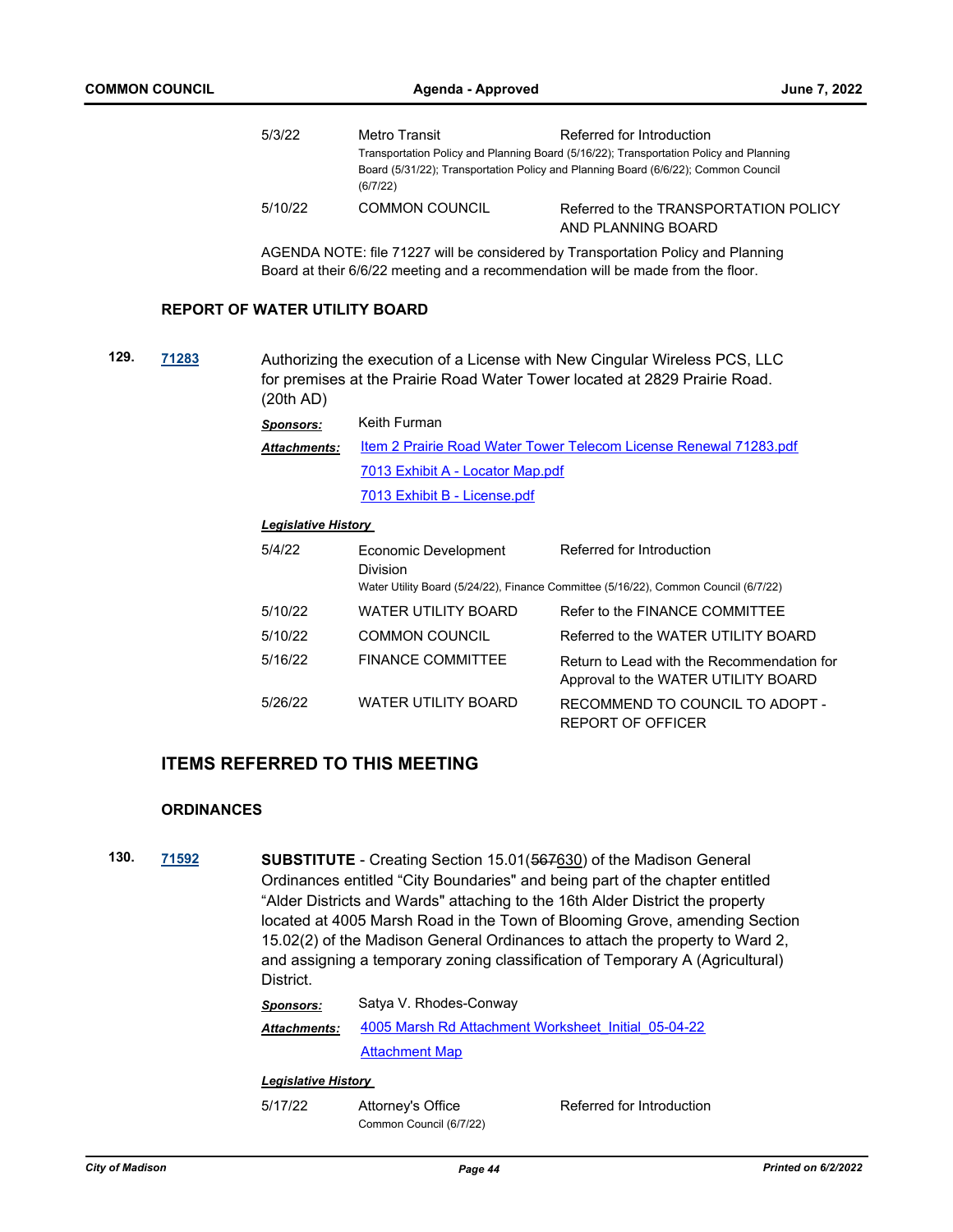|      |                    | 5/24/22                                                                                                                                                                                                                                                                                       | <b>COMMON COUNCIL</b>                                                                                                                                                                            | Refer to a future Meeting to Adopt to the<br><b>COMMON COUNCIL</b> |  |
|------|--------------------|-----------------------------------------------------------------------------------------------------------------------------------------------------------------------------------------------------------------------------------------------------------------------------------------------|--------------------------------------------------------------------------------------------------------------------------------------------------------------------------------------------------|--------------------------------------------------------------------|--|
|      | <b>RESOLUTIONS</b> |                                                                                                                                                                                                                                                                                               |                                                                                                                                                                                                  |                                                                    |  |
| 131. | 71381              | Proclaiming opposition to the loss of local control, additional costs, and<br>continuing damage to the interests of the residents of Madison and the State of<br>Wisconsin as caused by the 2011 changes to Wisconsin's redistricting statutes<br>and the State's 2022 Legislative districts. |                                                                                                                                                                                                  |                                                                    |  |
|      |                    | <b>Sponsors:</b>                                                                                                                                                                                                                                                                              | Satya V. Rhodes-Conway, Keith Furman, Patrick W. Heck, Tag Evers,<br>Syed Abbas, Brian Benford, Regina M. Vidaver, Michael E. Verveer,<br>Yannette Figueroa Cole, Sheri Carter And Nasra Wehelie |                                                                    |  |
|      |                    | <b>Legislative History</b>                                                                                                                                                                                                                                                                    |                                                                                                                                                                                                  |                                                                    |  |
|      |                    | 5/16/22                                                                                                                                                                                                                                                                                       | Clerk's Office<br>Adopt 6/7/22.                                                                                                                                                                  | Referred for Introduction                                          |  |
|      |                    | 5/24/22                                                                                                                                                                                                                                                                                       | <b>COMMON COUNCIL</b>                                                                                                                                                                            | Refer to a future Meeting to Adopt to the<br><b>COMMON COUNCIL</b> |  |
| 132. | 71612              | Establishing in-person absentee voting locations for the 2022 Partisan Primary<br>and General Election.                                                                                                                                                                                       |                                                                                                                                                                                                  |                                                                    |  |
|      |                    | <b>Sponsors:</b>                                                                                                                                                                                                                                                                              | Satya V. Rhodes-Conway, Keith Furman, Patrick W. Heck, Michael E.<br>Verveer, Regina M. Vidaver, Nasra Wehelie, Sheri Carter And Barbara<br>Harrington-McKinney                                  |                                                                    |  |
|      |                    | <b>Legislative History</b>                                                                                                                                                                                                                                                                    |                                                                                                                                                                                                  |                                                                    |  |
|      |                    | 5/17/22                                                                                                                                                                                                                                                                                       | Clerk's Office<br>Adopt 6/7/22                                                                                                                                                                   | Referred for Introduction                                          |  |
|      |                    | 5/24/22                                                                                                                                                                                                                                                                                       | <b>COMMON COUNCIL</b>                                                                                                                                                                            | Refer to a future Meeting to Adopt to the<br>COMMON COUNCIL        |  |
| 133. | 71613              | Establishing a Truth and Reconciliation Process for the City of Madison.                                                                                                                                                                                                                      |                                                                                                                                                                                                  |                                                                    |  |
|      |                    | <b>Sponsors:</b>                                                                                                                                                                                                                                                                              | Brian Benford, Nasra Wehelie And Erik Paulson                                                                                                                                                    |                                                                    |  |
|      |                    | <b>Legislative History</b>                                                                                                                                                                                                                                                                    |                                                                                                                                                                                                  |                                                                    |  |
|      |                    | 5/17/22                                                                                                                                                                                                                                                                                       | Attorney's Office<br>Common Council 6/7/22                                                                                                                                                       | Referred for Introduction                                          |  |
|      |                    | 5/24/22                                                                                                                                                                                                                                                                                       | <b>COMMON COUNCIL</b>                                                                                                                                                                            | Refer to a future Meeting to Adopt to the<br><b>COMMON COUNCIL</b> |  |
| 134. | 71714              | Approving an extension of a provisional appointment for Joanne Austin from<br>June 13, 2022 until such time as the position of Parks Recreation Services<br>Coordinator is filled on a permanent basis or until December 13, 2022,<br>whichever is earlier.                                   |                                                                                                                                                                                                  |                                                                    |  |
|      |                    | <b>Sponsors:</b>                                                                                                                                                                                                                                                                              | Syed Abbas, Yannette Figueroa Cole And Nasra Wehelie                                                                                                                                             |                                                                    |  |
|      |                    | <b>Legislative History</b>                                                                                                                                                                                                                                                                    |                                                                                                                                                                                                  |                                                                    |  |
|      |                    | 5/20/22                                                                                                                                                                                                                                                                                       | <b>Parks Division</b><br>Adopt 6/7/22                                                                                                                                                            | Referred for Introduction                                          |  |
|      |                    | 5/24/22                                                                                                                                                                                                                                                                                       | <b>COMMON COUNCIL</b>                                                                                                                                                                            | Refer to a future Meeting to Adopt to the                          |  |

COMMON COUNCIL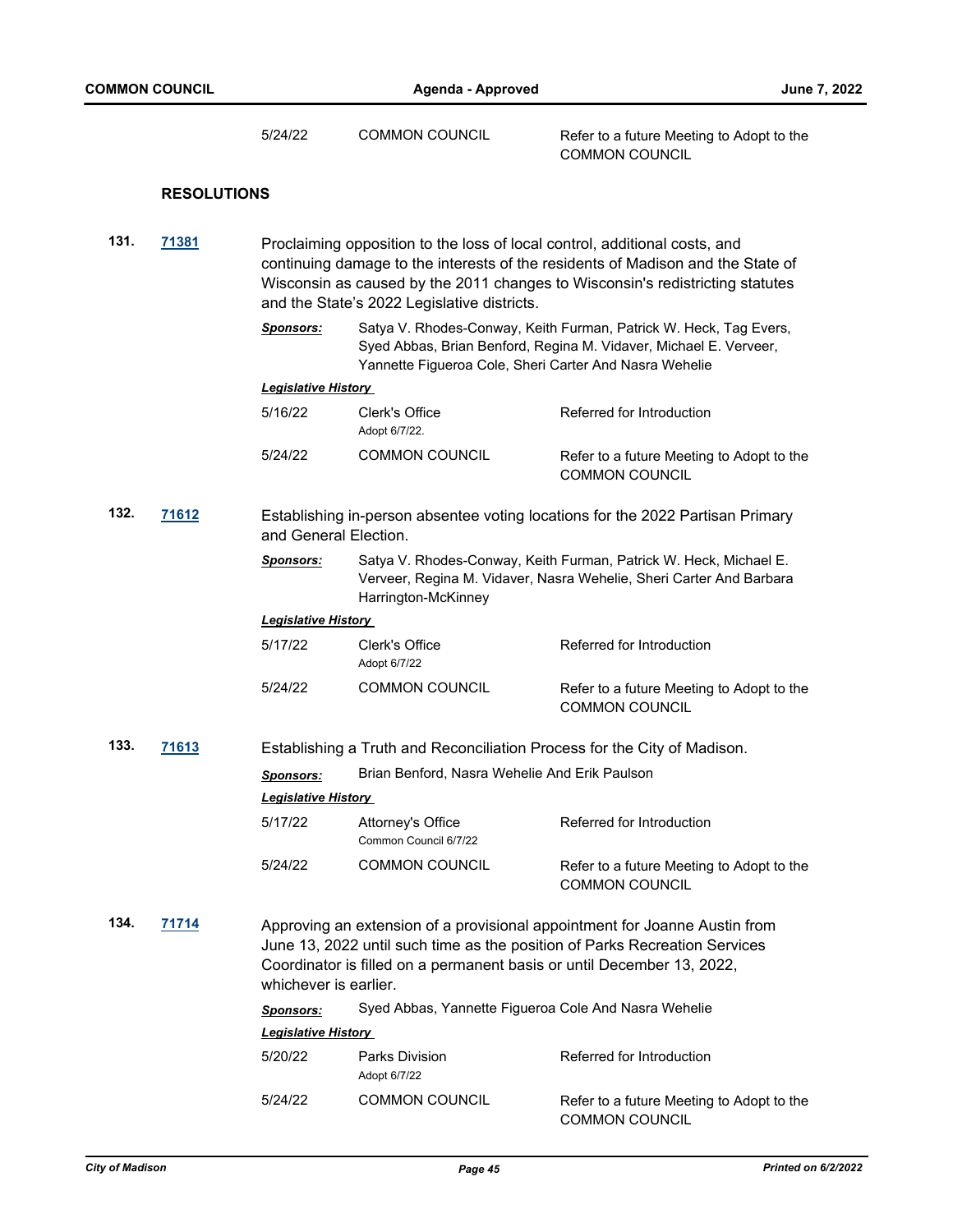## **INTRODUCTION OF NEW BUSINESS FOR REFERRAL WITHOUT DEBATE**

## **ORDINANCES**

| 135. | 71549 | Repealing MGO Sec. 28.105 Neighborhood Conservation Overlay Districts.                                                                                                                                                                                                                                                                                                                                                                                                                  |                                                                          |                              |  |
|------|-------|-----------------------------------------------------------------------------------------------------------------------------------------------------------------------------------------------------------------------------------------------------------------------------------------------------------------------------------------------------------------------------------------------------------------------------------------------------------------------------------------|--------------------------------------------------------------------------|------------------------------|--|
|      |       | <b>Sponsors:</b>                                                                                                                                                                                                                                                                                                                                                                                                                                                                        | Patrick W. Heck, Grant Foster And Brian Benford                          |                              |  |
|      |       | <b>Attachments:</b>                                                                                                                                                                                                                                                                                                                                                                                                                                                                     | Public Comment 05-24-22                                                  |                              |  |
|      |       | <b>Legislative History</b>                                                                                                                                                                                                                                                                                                                                                                                                                                                              |                                                                          |                              |  |
|      |       | 5/13/22                                                                                                                                                                                                                                                                                                                                                                                                                                                                                 | Attorney's Office<br>Plan Commission (6/13/22); Common Council (6/21/22) | Referred for Introduction    |  |
|      |       | 5/24/22                                                                                                                                                                                                                                                                                                                                                                                                                                                                                 | <b>COMMON COUNCIL</b>                                                    | Refer to the PLAN COMMISSION |  |
|      |       | AGENDA NOTE: file 71549 is on the agenda for the purpose of making the following<br>changes to the referrals: Plan Commission date will be 8/29/22, add Equal Opportunities<br>Commission (8/11/22), add Housing Strategies Committee (8/25/22), Common Council<br>will be 9/6/22.                                                                                                                                                                                                      |                                                                          |                              |  |
| 136. | 71827 | Creating Section 15.01(631) of the Madison General Ordinances entitled "City<br>Boundaries" and being part of the chapter entitled "Alder Districts and Wards"<br>attaching to the 17th Alder District the property located at Lien/Felland Road in<br>the Town of Burke, creating Section 15.02(143) of the Madison General<br>Ordinances to attach the property to newly created Ward 143, and assigning a<br>temporary zoning classification of Temporary A (Agricultural) District. |                                                                          |                              |  |
|      |       | <b>Sponsors:</b>                                                                                                                                                                                                                                                                                                                                                                                                                                                                        | Satya V. Rhodes-Conway                                                   |                              |  |
|      |       | Attachments:                                                                                                                                                                                                                                                                                                                                                                                                                                                                            | SC Swiderski Attachment Worksheet Initial 05-26-22                       |                              |  |
|      |       |                                                                                                                                                                                                                                                                                                                                                                                                                                                                                         | <b>Attachment Map</b>                                                    |                              |  |
|      |       | <u> Legislative History</u>                                                                                                                                                                                                                                                                                                                                                                                                                                                             |                                                                          |                              |  |
|      |       | 6/1/22                                                                                                                                                                                                                                                                                                                                                                                                                                                                                  | Attorney's Office<br>Common Council (6/21/22)                            | Referred for Introduction    |  |
| 137. | 71828 | Creating Section 15.01(632) of the Madison General Ordinances entitled "City<br>Boundaries" and being part of the chapter entitled "Alder Districts and Wards"<br>attaching to the 3rd Alder District the property located at 3512 County Trunk<br>Highway T in the Town of Burke, amending Section 15.02(123) of the Madison<br>General Ordinances to attach the property to Ward 123, and assigning a<br>temporary zoning classification of Temporary A (Agricultural) District.      |                                                                          |                              |  |
|      |       | <b>Sponsors:</b>                                                                                                                                                                                                                                                                                                                                                                                                                                                                        | Satya V. Rhodes-Conway                                                   |                              |  |
|      |       | Attachments:                                                                                                                                                                                                                                                                                                                                                                                                                                                                            | Hovde Attachment Worksheet Initial 05-27-22                              |                              |  |
|      |       |                                                                                                                                                                                                                                                                                                                                                                                                                                                                                         | <b>Attachment Map</b>                                                    |                              |  |
|      |       | <b>Legislative History</b>                                                                                                                                                                                                                                                                                                                                                                                                                                                              |                                                                          |                              |  |
|      |       | 6/1/22                                                                                                                                                                                                                                                                                                                                                                                                                                                                                  | Attorney's Office<br>Common Council (6/21/22)                            | Referred for Introduction    |  |

## **RESOLUTIONS**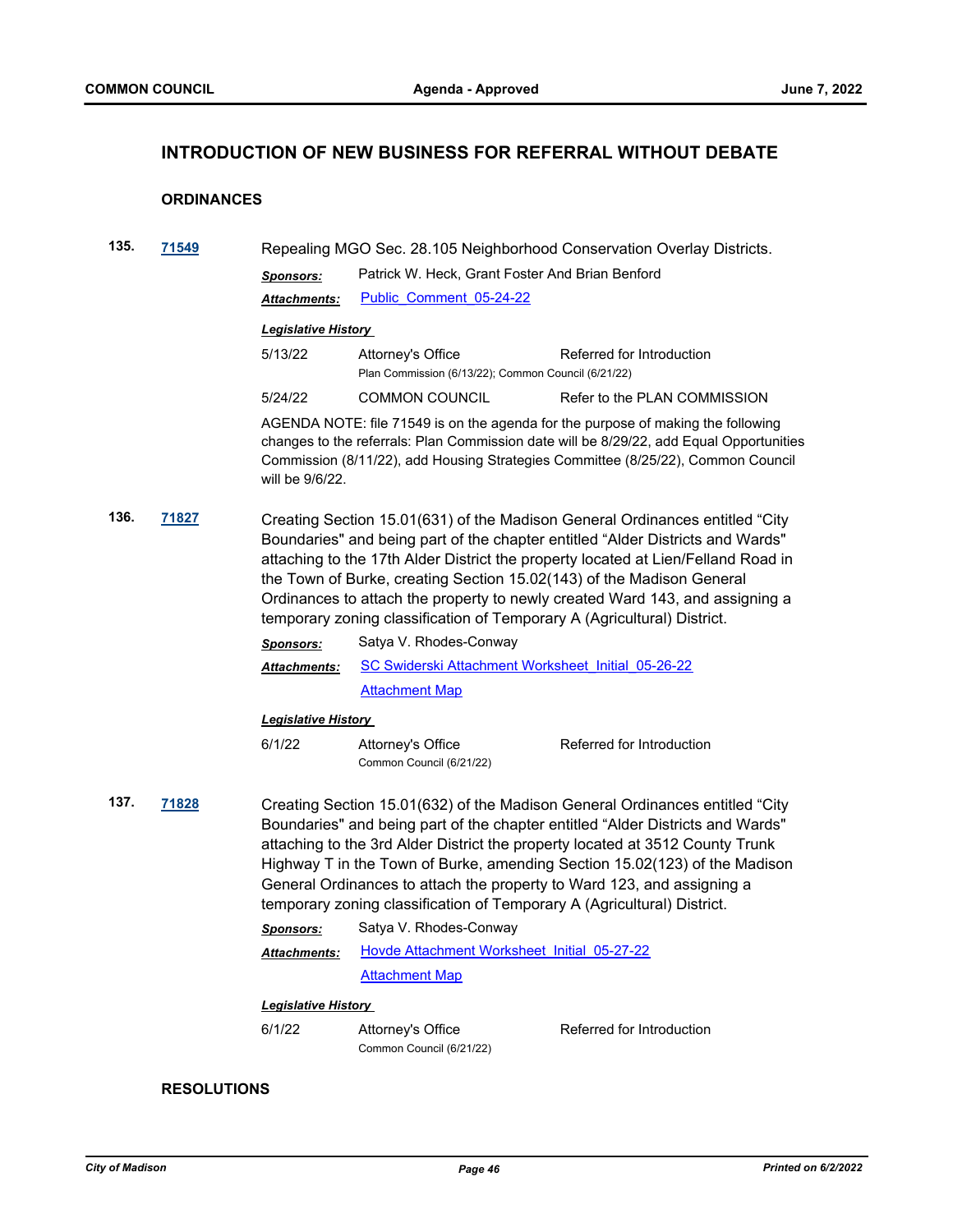| 138.<br>71804 |                                                                                                                                                                                                                                                                                  | $(19th AD)$ .                                                                                                                                                                             | Authorizing the City to execute Quit Claim Deeds Relating to the 1981 sale of<br>the houses located on park land at 1 and 2 Thorstrand Road in Marshall Park |                                                                                                                                                 |  |
|---------------|----------------------------------------------------------------------------------------------------------------------------------------------------------------------------------------------------------------------------------------------------------------------------------|-------------------------------------------------------------------------------------------------------------------------------------------------------------------------------------------|--------------------------------------------------------------------------------------------------------------------------------------------------------------|-------------------------------------------------------------------------------------------------------------------------------------------------|--|
|               |                                                                                                                                                                                                                                                                                  | <b>Sponsors:</b>                                                                                                                                                                          | Keith Furman                                                                                                                                                 |                                                                                                                                                 |  |
|               |                                                                                                                                                                                                                                                                                  | Attachments:                                                                                                                                                                              |                                                                                                                                                              | 496 497 QCD (City to O'Hare-Buildings per 1981 Bill of Sale).pdf                                                                                |  |
|               |                                                                                                                                                                                                                                                                                  | <b>Legislative History</b>                                                                                                                                                                |                                                                                                                                                              |                                                                                                                                                 |  |
|               |                                                                                                                                                                                                                                                                                  | 5/27/22                                                                                                                                                                                   | Economic Development                                                                                                                                         | Referred for Introduction                                                                                                                       |  |
|               |                                                                                                                                                                                                                                                                                  |                                                                                                                                                                                           | <b>Division</b><br>Board of Park Commissioners (6/8/22), Common Council (6/21/22)                                                                            |                                                                                                                                                 |  |
| 139.          | 71818                                                                                                                                                                                                                                                                            | Approving the use of Safe Routes Grants funding for the installation of new<br>sidewalk on project #13709: Lake Mendota Drive and Capital Avenue<br>Assessment District - 2022. (19th AD) |                                                                                                                                                              |                                                                                                                                                 |  |
|               |                                                                                                                                                                                                                                                                                  | <b>Sponsors:</b>                                                                                                                                                                          | Keith Furman                                                                                                                                                 |                                                                                                                                                 |  |
|               |                                                                                                                                                                                                                                                                                  | <b>Legislative History</b>                                                                                                                                                                |                                                                                                                                                              |                                                                                                                                                 |  |
|               |                                                                                                                                                                                                                                                                                  | 5/31/22                                                                                                                                                                                   | <b>Engineering Division</b><br>Board of Public Works (6/8/22), Common Council (6/21/22)                                                                      | Referred for Introduction                                                                                                                       |  |
| 140.<br>71825 |                                                                                                                                                                                                                                                                                  |                                                                                                                                                                                           | Designating City of Madison Polling Locations for the 2022 Partisan Primary                                                                                  |                                                                                                                                                 |  |
|               |                                                                                                                                                                                                                                                                                  | <b>Sponsors:</b>                                                                                                                                                                          | Michael E. Verveer                                                                                                                                           | Satya V. Rhodes-Conway, Keith Furman, Erik Paulson, Tag Evers, Patrick<br>W. Heck, Brian Benford, Regina M. Vidaver, Yannette Figueroa Cole And |  |
|               |                                                                                                                                                                                                                                                                                  | <b>Legislative History</b>                                                                                                                                                                |                                                                                                                                                              |                                                                                                                                                 |  |
|               |                                                                                                                                                                                                                                                                                  | 5/31/22                                                                                                                                                                                   | Clerk's Office<br>Common Council Meeting (6/21/22) for adoption                                                                                              | Referred for Introduction                                                                                                                       |  |
| 141.          | 71833                                                                                                                                                                                                                                                                            | Authorizing the Parks Superintendent to Enter into Boat Launch Use<br>Agreements With Construction Companies to Use Designated Boat Launches<br>for Private Purposes                      |                                                                                                                                                              |                                                                                                                                                 |  |
|               |                                                                                                                                                                                                                                                                                  | <u>Sponsors:</u>                                                                                                                                                                          | Yannette Figueroa Cole And Syed Abbas                                                                                                                        |                                                                                                                                                 |  |
|               |                                                                                                                                                                                                                                                                                  | <b>Legislative History</b>                                                                                                                                                                |                                                                                                                                                              |                                                                                                                                                 |  |
|               |                                                                                                                                                                                                                                                                                  | 6/1/22                                                                                                                                                                                    | Parks Division                                                                                                                                               | Referred for Introduction                                                                                                                       |  |
|               |                                                                                                                                                                                                                                                                                  |                                                                                                                                                                                           | (6/13/22), Common Council (6/21/22)                                                                                                                          | Common Council (6/7/22), Board of Park Commissioners (6/8/22), Finance Committee                                                                |  |
|               | <b>LICENSES</b>                                                                                                                                                                                                                                                                  |                                                                                                                                                                                           |                                                                                                                                                              |                                                                                                                                                 |  |
| 142.          | 71858<br>Public Hearing - New License<br>Amara Madison LLC • dba Amara<br>670 N Midvale Blvd • Agent: Tara Goldberg • Estimated Capacity (in/out): 150/50<br>Class B Combination Liquor & Beer • 40% alcohol, 60% food<br>Aldermanic District 11 (Alder TBD) . Police Sector 215 |                                                                                                                                                                                           |                                                                                                                                                              |                                                                                                                                                 |  |
|               |                                                                                                                                                                                                                                                                                  | <u> Legislative History</u>                                                                                                                                                               |                                                                                                                                                              |                                                                                                                                                 |  |
|               |                                                                                                                                                                                                                                                                                  | 6/1/22                                                                                                                                                                                    | Clerk's Office<br>Hearing (7/12/22)                                                                                                                          | Referred for Introduction<br>Alcohol License Review Committee Public Hearing (6/15/22); Common Council Public                                   |  |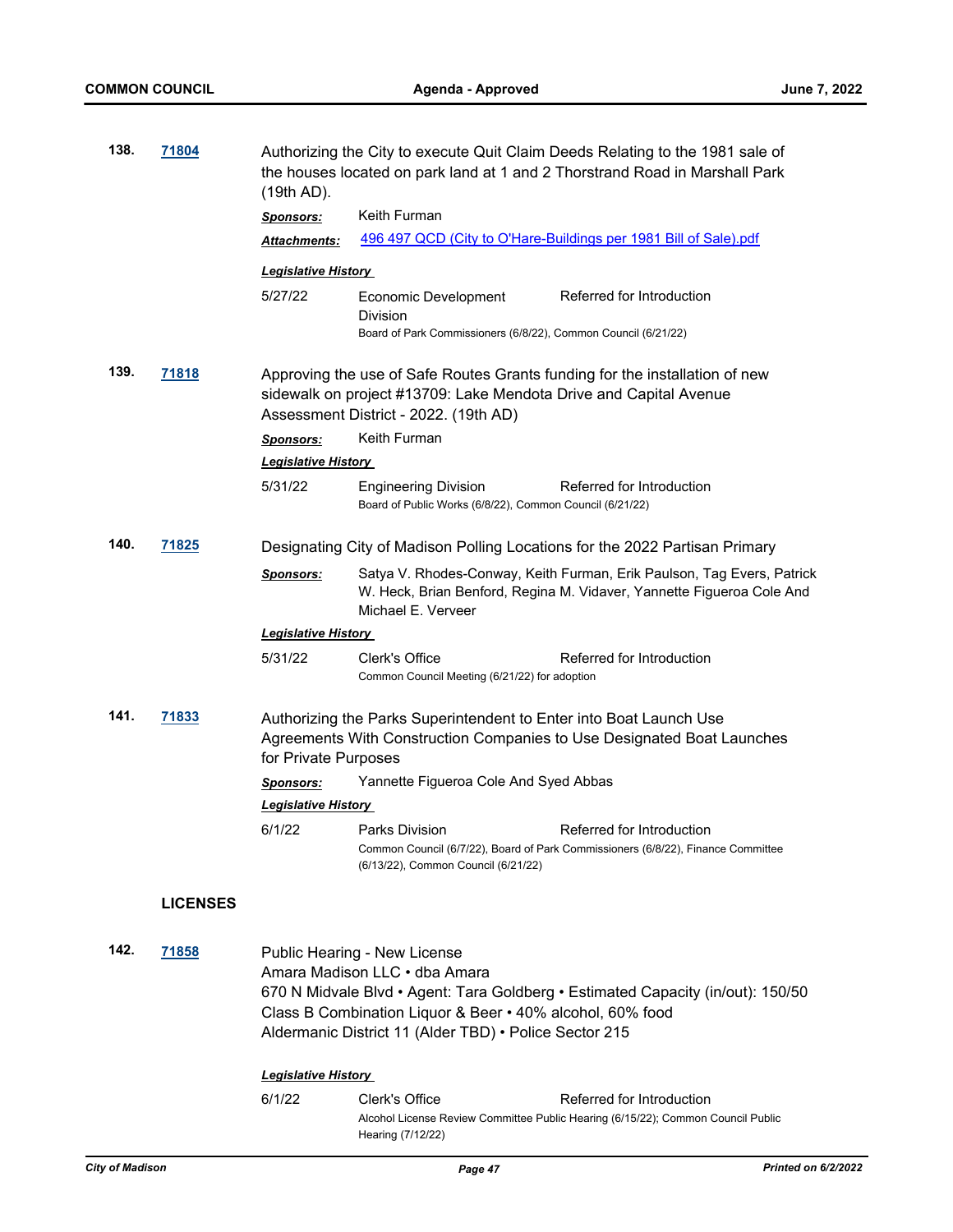| 143. | 71859                                              | Public Hearing - New License<br>Vintage Vault Family Arcade LLC . dba Vintage Vault Arcade<br>2425 S Stoughton Rd • Agent: Jason Perry • Estimated Capacity (in/out): 40/0<br>Class B Beer • 25% alcohol, 75% food<br>Aldermanic District 16 (Alder Currie) • Police Sector 617                                                        |                                                                                                                                                      |
|------|----------------------------------------------------|----------------------------------------------------------------------------------------------------------------------------------------------------------------------------------------------------------------------------------------------------------------------------------------------------------------------------------------|------------------------------------------------------------------------------------------------------------------------------------------------------|
|      |                                                    | <b>Legislative History</b><br>6/1/22                                                                                                                                                                                                                                                                                                   | Clerk's Office<br>Referred for Introduction<br>Alcohol License Review Committee Public Hearing (6/15/22); Common Council Public<br>Hearing (7/12/22) |
| 144. | 71861                                              | Public Hearing - New License<br>Sass Madison LLC . dba SASS<br>10 W Mifflin St • Agent: Kay Millonzi • Estimated Capacity (in/out): 125/50<br>Class B Combination Liquor & Beer • 25% alcohol, 75% food<br>Aldermanic District 4 (Alder Verveer) • Police Sector 406                                                                   |                                                                                                                                                      |
|      |                                                    | <b>Legislative History</b><br>6/1/22                                                                                                                                                                                                                                                                                                   | Clerk's Office<br>Referred for Introduction<br>Alcohol License Review Committee Public Hearing (6/15/22); Common Council Public<br>Hearing (7/12/22) |
| 145. | 71862                                              | Public Hearing - New License<br>Takara Sushi Station Inc · dba Takara Japanese Restaurant<br>696 S Whitney Way • Agent: Jeannie X Ni • Estimated Capacity (in/out): 96/0<br>Class B Combination Liquor & Beer • 2% alcohol, 98% food<br>Aldermanic District 10 (Alder Figueroa Cole) • Police Sector 218<br><b>Legislative History</b> |                                                                                                                                                      |
|      |                                                    |                                                                                                                                                                                                                                                                                                                                        |                                                                                                                                                      |
|      |                                                    | 6/1/22                                                                                                                                                                                                                                                                                                                                 | Clerk's Office<br>Referred for Introduction<br>Alcohol License Review Committee Public Hearing (6/15/22); Common Council Public<br>Hearing (7/12/22) |
|      | PRESENTATION OF CLAIMS AGAINST THE CITY OF MADISON |                                                                                                                                                                                                                                                                                                                                        |                                                                                                                                                      |
|      | <b>CLAIMS - REFER TO RISK MANAGER</b>              |                                                                                                                                                                                                                                                                                                                                        |                                                                                                                                                      |
| 146. | 71721                                              |                                                                                                                                                                                                                                                                                                                                        | M. Brandt - property damage - \$110.                                                                                                                 |
| 147. | 71733                                              |                                                                                                                                                                                                                                                                                                                                        | R. LeBeau - property damage - \$3,000.                                                                                                               |
| 148. | <u>71766</u>                                       |                                                                                                                                                                                                                                                                                                                                        | K. Sopha II - vehicle damage - amount to be determined.                                                                                              |

- **149. [71775](http://madison.legistar.com/gateway.aspx?m=l&id=/matter.aspx?key=83620)** C. Cable vehicle damage \$1,500.
- **150. [71782](http://madison.legistar.com/gateway.aspx?m=l&id=/matter.aspx?key=83622)** S. Moser- vehicle damage \$4,061.18.